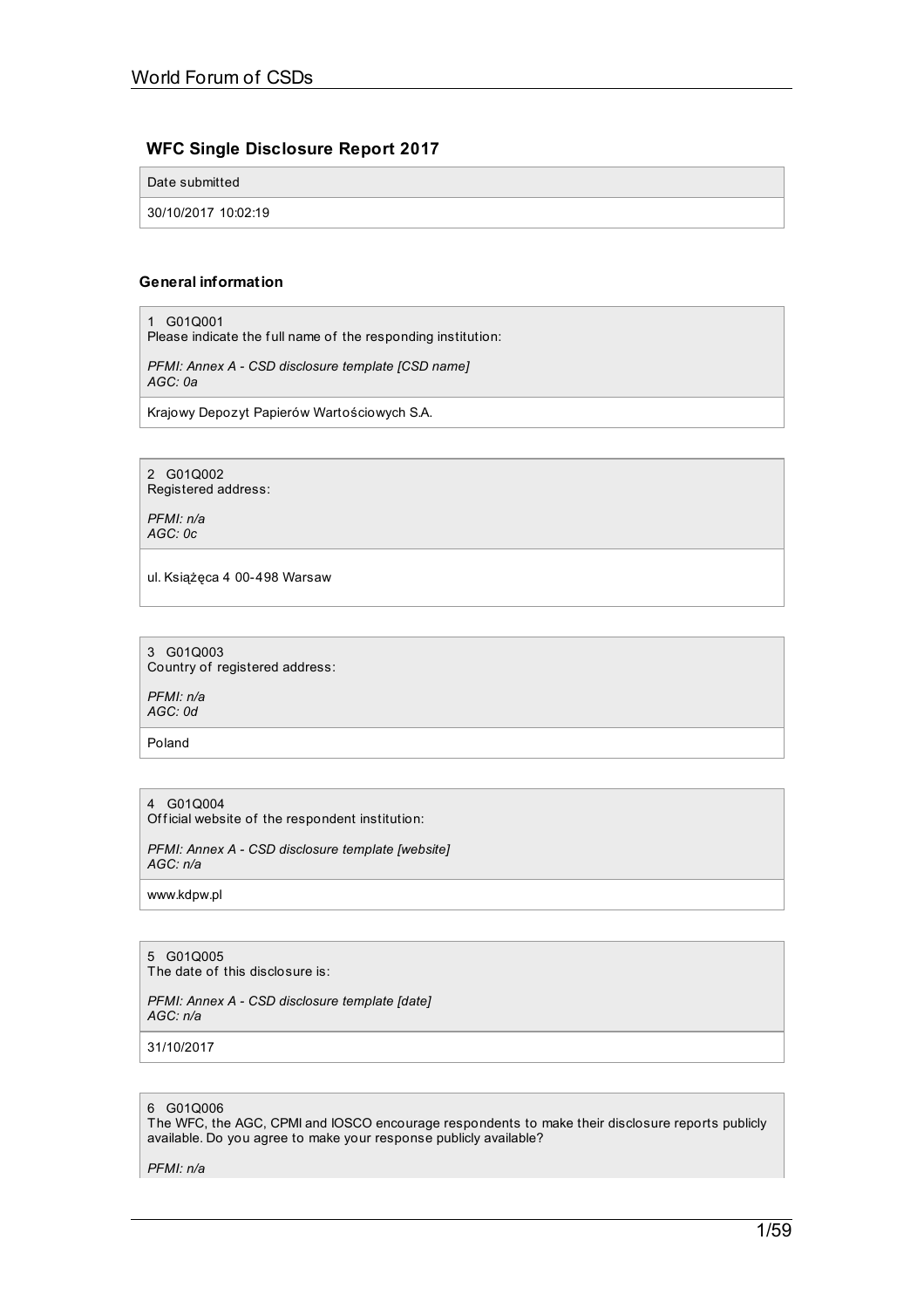## *AGC: 99*

Yes, my response will be public, but only for my answers to AGC questions. [A2]

7 G01Q007

How will you be making your answers publicly available?

*PFMI: n/a AGC: 99a*

[ X ] Website  $\overline{1}$  Upon request [ ] OTHER:

8 G01Q008

This disclosure can also be found at the following web address(es):

*PFMI: Annex A - CSD disclosure template [website URL] AGC: 99b*

http://www.kdpw.pl/en/kdpw/publications/Pages/Questionnaires.aspx

9 G01Q009

First and Last Name of the contact person:

*PFMI: Annex A - CSD disclosure template [contact details] AGC: 99c*

Anna Zielińska

10 G01Q009A Disclosure submission authorisation

[X] I hereby certify that I am authorised to submit this disclosure report on behalf of my institution.

11 G01Q010 Email address of the contact person:

*PFMI: Annex A - CSD disclosure template [contact details] AGC: 99h*

anna.zielinska@kdpw.pl

## 12 G01Q011

Telephone number (please include the international country code):

*PFMI: n/a AGC: 99e*

+48 22 5379582

13 G01Q012 How do you pref er to be contacted?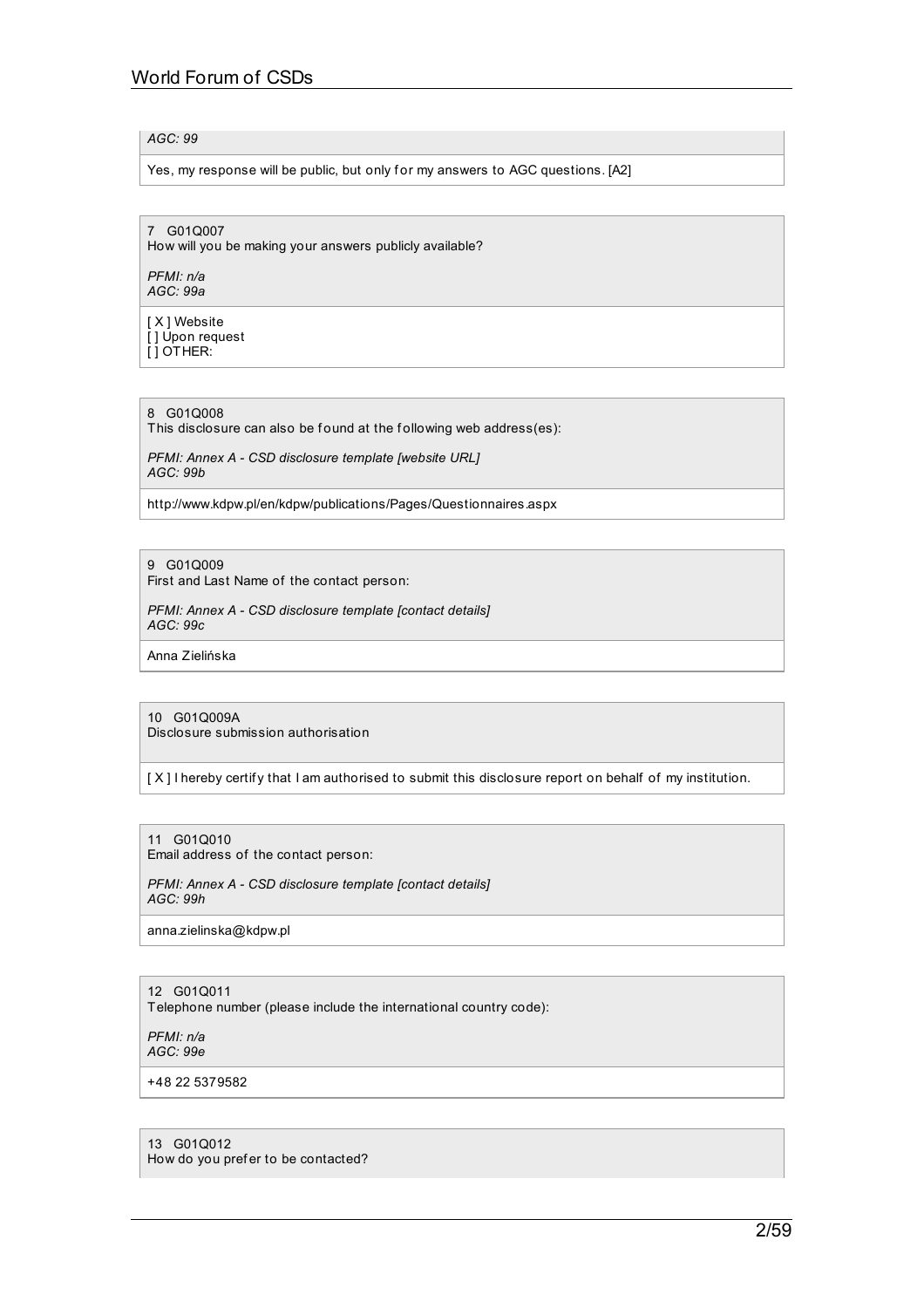*PFMI: n/a AGC: 99d*

[ ] Telephone

[ ] Fax [ ] mail/air courier

 $[X]$  e-mail

14 G01Q013 Fax number

*PFMI: n/a AGC: 99f*

+48 22 6273111

15 G01Q014

What is the preferred street address for mailing requests?

*PFMI: n/a AGC: 99g*

ul. Książęca 4

00-498 Warsaw

24 G01Q023 filecount - Add relevant appendices for this group. *PFMI: n/a AGC: n/a* 0

# **Legal Basis (PFMI Principle 1)**

26 G02Q002 Under what regulation or statute is the CSD established and governed?

*PFMI: n/a AGC: 7*

Act on Trading in Financial Instruments, Act on Capital Market Supervision, Statute of the KDPW, Code of Commercial Companies, CSDR

27 G02Q003 Is the regulation or statute electronically available?

*PFMI: n/a AGC: 7a*

Yes [Y]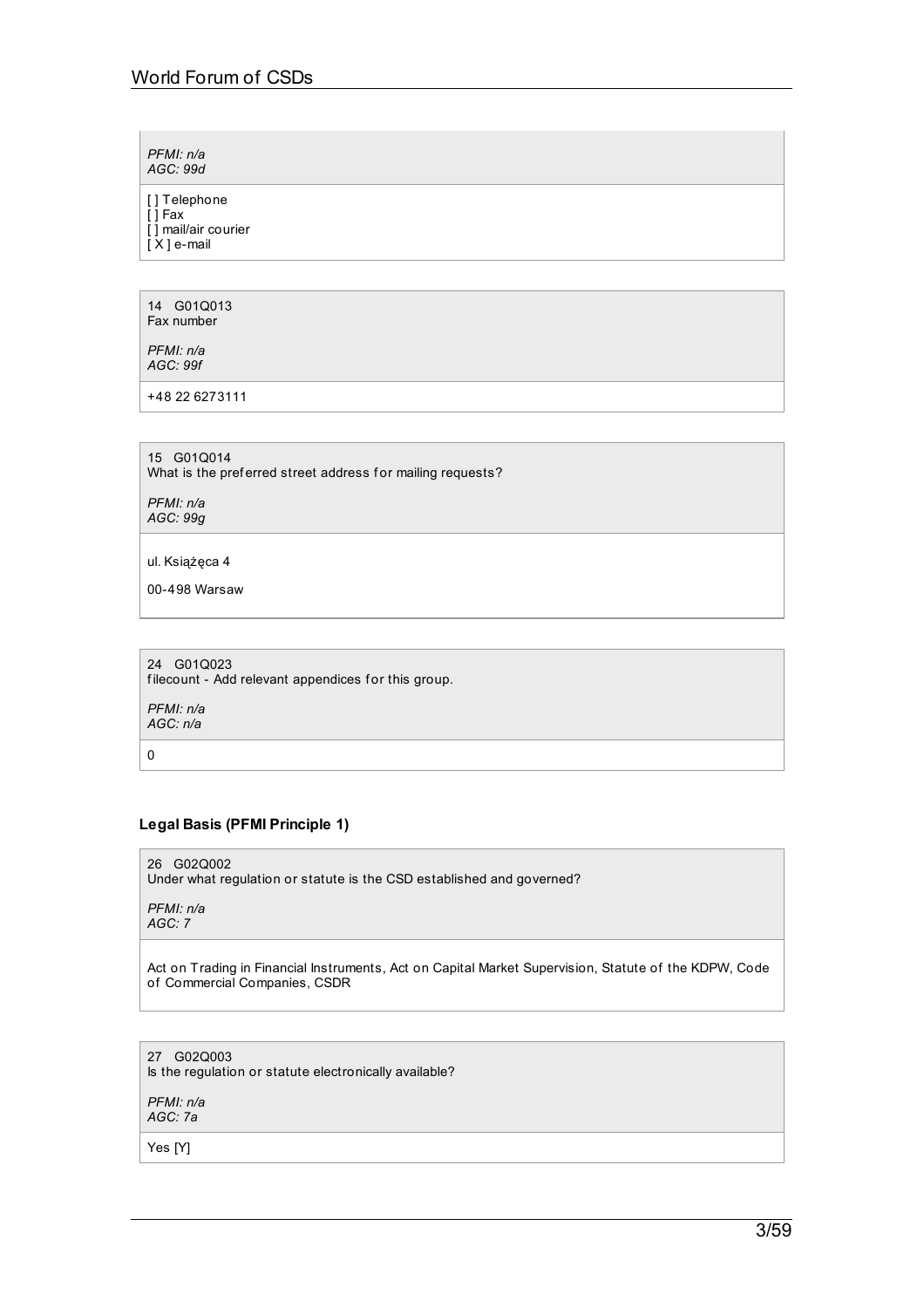28 G02Q004

If regulation or statute is electronically available, please supply web address(es) here or upload document(s).

*PFMI: n/a AGC: 7b*

The Act on Capital Market Supervision dated July 29th 2005 and the Act on Trading in Financial Instruments dated July 29th 2005 with further amendments(Polish versions only) are available on the Polish Parliament website: http://isap.sejm.gov.pl/DetailsServlet?id=WDU20160001636 , http://isap.sejm.gov.pl/DetailsServlet?id=WDU20150000073 , http://isap.sejm.gov.pl/DetailsServlet? id=WDU20170000196 , http://isap.sejm.gov.pl/DetailsServlet?id=WDU20150001260. The Statute of KDPW (English version) is available on the KDPW website: http://www.kdpw.pl/en/rules/Documents/2017/KDPW\_STATUT\_EN.pdf . The Code of Commercial

Companies (Polish version only) is available on the Parliament website: http://isap.sejm.gov.pl/Download?id=WDU20000941037&type=3 .

Regulation (EU) No 909/2014 of the European Parliament and of the Council of 23 July 2014 on improving securities settlement in the European Union and on central securities [depositories](http://eur-lex.europa.eu/legal-content/EN/AUTO/?uri=uriserv:OJ.L_.2014.257.01.0001.01.ENG&toc=OJ:L:2014:257:TOC) and amending Directives 98/26/EC and 2014/65/EU and Regulation (EU) No 236/2012 (CSDR) http://eurlex.europa.eu/legal-content/EN/TXT/?uri=OJ:L:2014:257:TOC

29 G02Q005

filecount - Please supply document(s) here:

*PFMI: n/a AGC: 7c*

0

42 G02Q018 filecount - Add relevant appendices for this group.

*PFMI: n/a AGC: n/a*

 $\Omega$ 

## **Governance and ownership (PFMI Principle 2)**

44 G03Q002 What type of legal entity is the institution?

*PFMI: n/a AGC: 3*

- [] Public Company
- [ ] Private Company
- $\overline{I}$  Central Bank (or part thereof) [] Stock Exchange (or part thereof)
- [ X ] OTHER: joint stock company

45 G03Q003 Is the institution operated as a "for profit" or a "not for profit" organization?"

4/59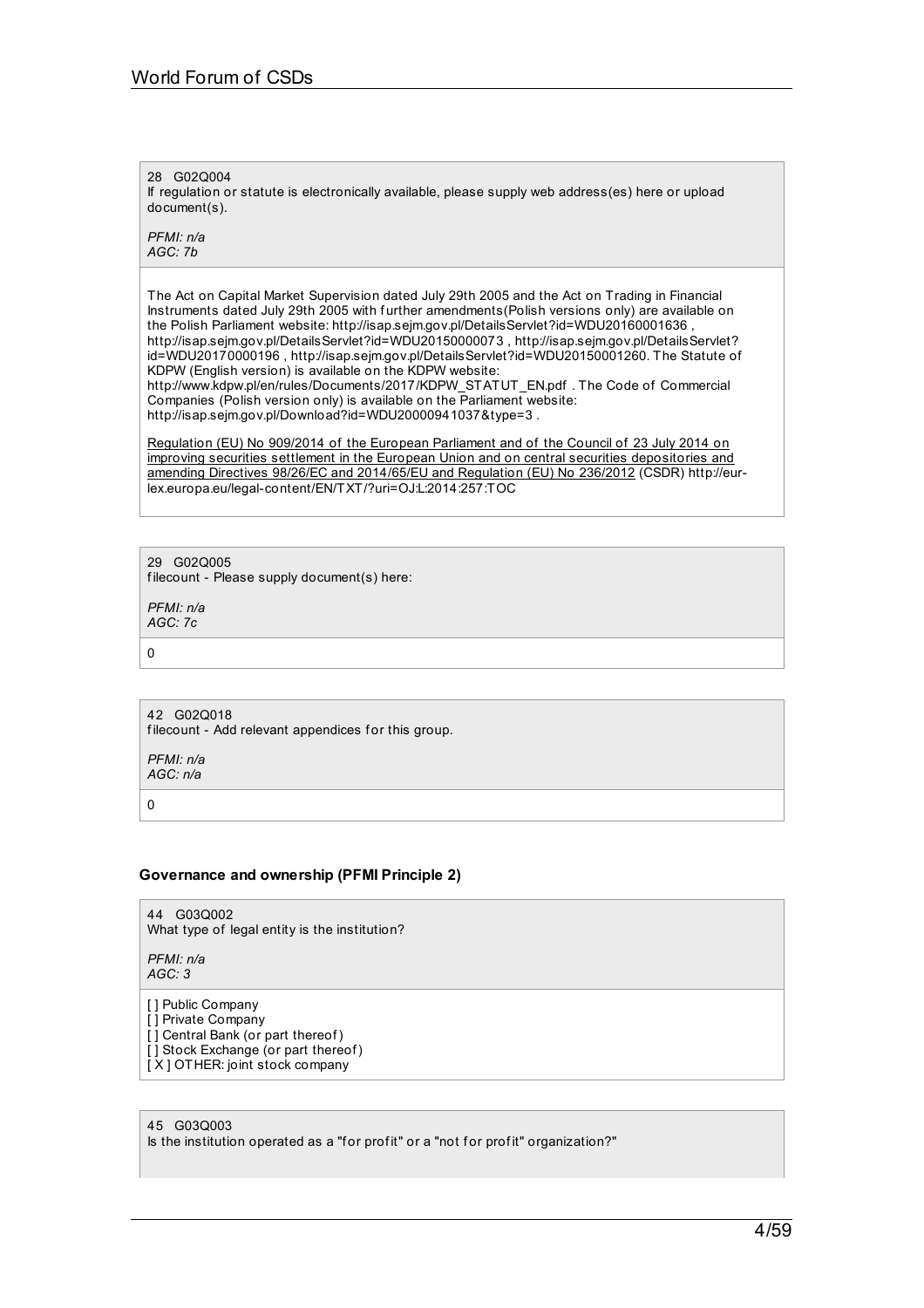*PFMI: n/a AGC: 4*

Not for profit [A02]

#### 46 G03Q004

Please provide the names of the owners and their ownership interest percentages.

*PFMI: n/a AGC: 5*

State Treasury 33%, Warsaw Stock Exchange 33%, National Bank of Poland (Central Bank) 33%

47 G03Q005 What is the date of establishment of the CSD?

*PFMI: n/a AGC: 6a*

07/11/1994

48 G03Q006 What is the date that the CSD's operations began?

*PFMI: n/a AGC: 6b*

11/04/1991

## 49 G03Q007

Are participants required to contribute capital to the CSD that would result in ownership of the CSD?

*PFMI: n/a AGC: 18*

No [A02]

## 58 G03Q016

What are the roles and responsibilities of the CSD's board of directors (or equivalent), and are they clearly specif ied? Please provide details of the structure and composition of your Board together with their industry experience and responsibilities in governing the CSD. What are the qualif ications to become a board member?

*PFMI: Q.2.3.1 AGC: 7d*

The Polish legal system (Code of Commercial Companies and Law on the Management of State Property) provides general requirements concerning members of corporate governing bodies. According to the Code, KDPW as a joint-stock company has a dual governance structure (so-called two-tier board system), with a supervisory and a management board. Qualification requirements concerning specific educational background and professional experience in relation to the members of governing bodies of companies belonging to the State Treasury are set out in Art. 22 of the Law on the Management of State Property. They have to hold a master's degree, have at least 5 years work experience, including 3 years on senior position or leading a proprietary business, they may not be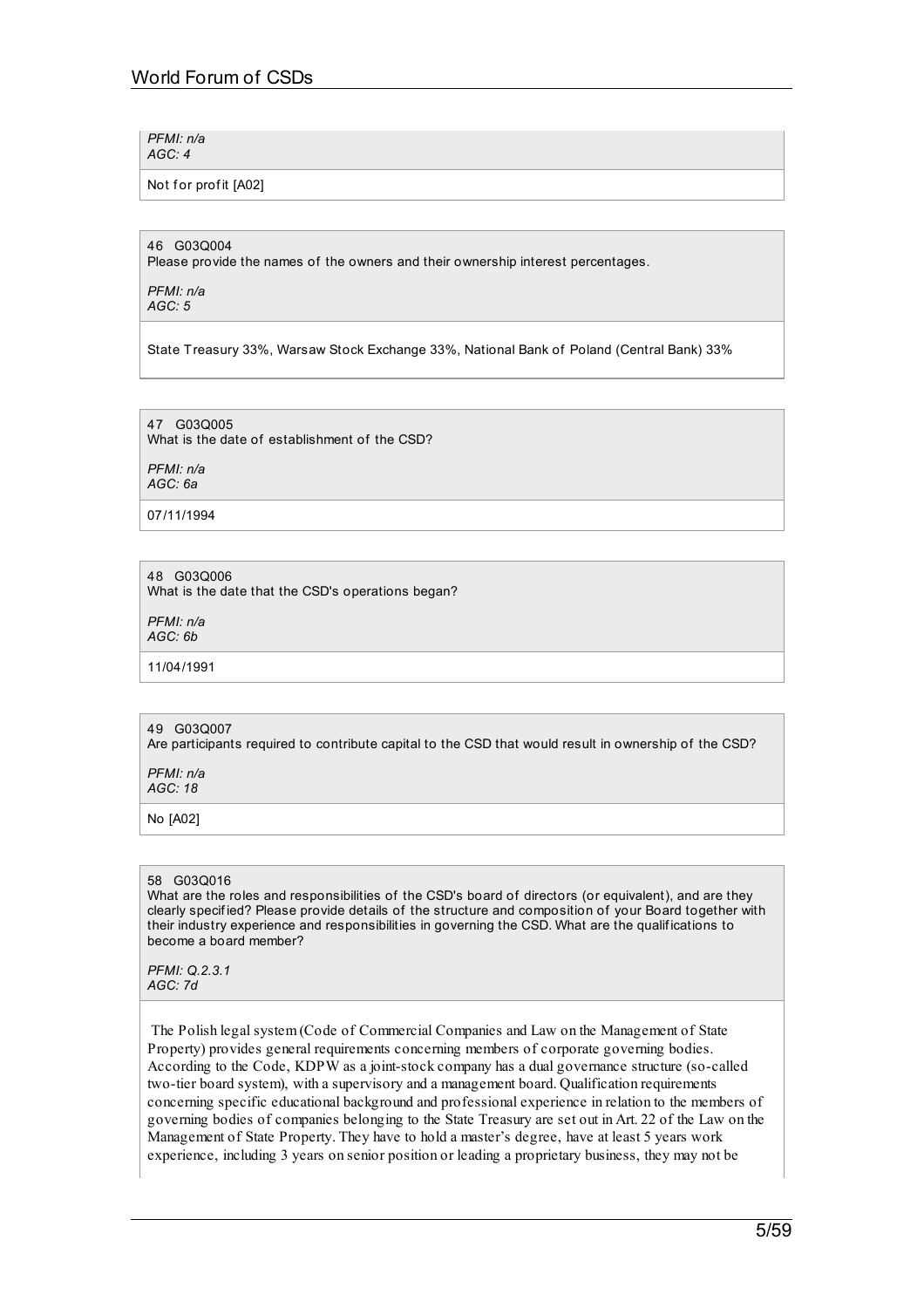employed by any political party or any Member of Parliament nor remain in any conflict of interest with the Company. Any additional qualification requirements to appoint a Supervisory Board member are set by the shareholders, and for Management Board members – by the Supervisory Board. In KDPW these requirements include lack of criminal record and sufficiently good repute. Moreover, 2 members of the Supervisory Board have to qualify as independent members.

The Supervisory Board may comprise six to nine (currenly 6) members, including a Chairman, a Vice-Chairman and a Secretary of the Supervisory Board. There are 3 Committees within the Supervisory Board: Audit Committee, Risk Committee and Remuneration Committee.

The Supervisory Board of KDPW continuously supervises the activities of the Company and its activities include: review of financial statements and Management Board reports, approval of the KDPW Rules, Rules of the Clearing Fund, rules of the trade repository, appointment and dismissal of members of the KDPW Management Board and decision on their remuneration levels, appointment of a certified auditor, approval of long-term and annual corporate business and financial plans presented by the Management Board and consent for the establishment of commercial law companies.

The Management Board of KDPW may comprise three to five (currently 3) members, including a President and a Vice-President.

The Management Board of KDPW oversees the affairs of the Company, manages its assets and represents the Company externally. In particular, the Management Board of KDPW prepares a draft of the KDPW Rules, the Rules of the Supervisory Board of KDPW, the Rules of the Court of Arbitration, as well as prepares drafts and adopts regulations governing the detailed operations of KDPW.

#### 60 G03Q018

What are the election procedures?

*PFMI: Q.2.3.2 AGC: 7e*

The Supervisory Board represents shareholders. Members are appointed and dismissed by the Shareholders' General Meeting. The Members elect a Chairman and Vice-Chairman and may elect a Secretary in a secret ballot. The General Meeting is valid and may adopt resolutions if at least half of the shares are represented.

#### 61 G03Q019

What is the maximum length of time a board member can serve?

*PFMI: Q.2.3.2 AGC: 7f*

The term of a board member is set out in the Statute of KDPW. It amounts to three years constituting a joint term of office of the Board members. The rule concerns both the Supervisory Board and the Management Board of KDPW. The mandates of all Board members expire on the day of the Annual Meeting of Shareholders which approves the financial statements for the previous full financial year. Under Polish law there is no limit as to the number of terms of office, however, there is a limitation as to the duration of such a term, which in joint stock companies is up to 5 years.

#### 62 G03Q020

How are the voting powers distributed amongst the board members (i.e. does each board member have one vote or do certain members have additional voting power)?

*PFMI: Q.2.3.2 AGC: 7g*

Each Board member has one vote. The Supervisory board: Resolutions are adopted on the basis of an absolute majority of votes of the members present at the session, with the exception of resolutions concerning the appointment or dismissal of a member of the Management Board, which shall be passed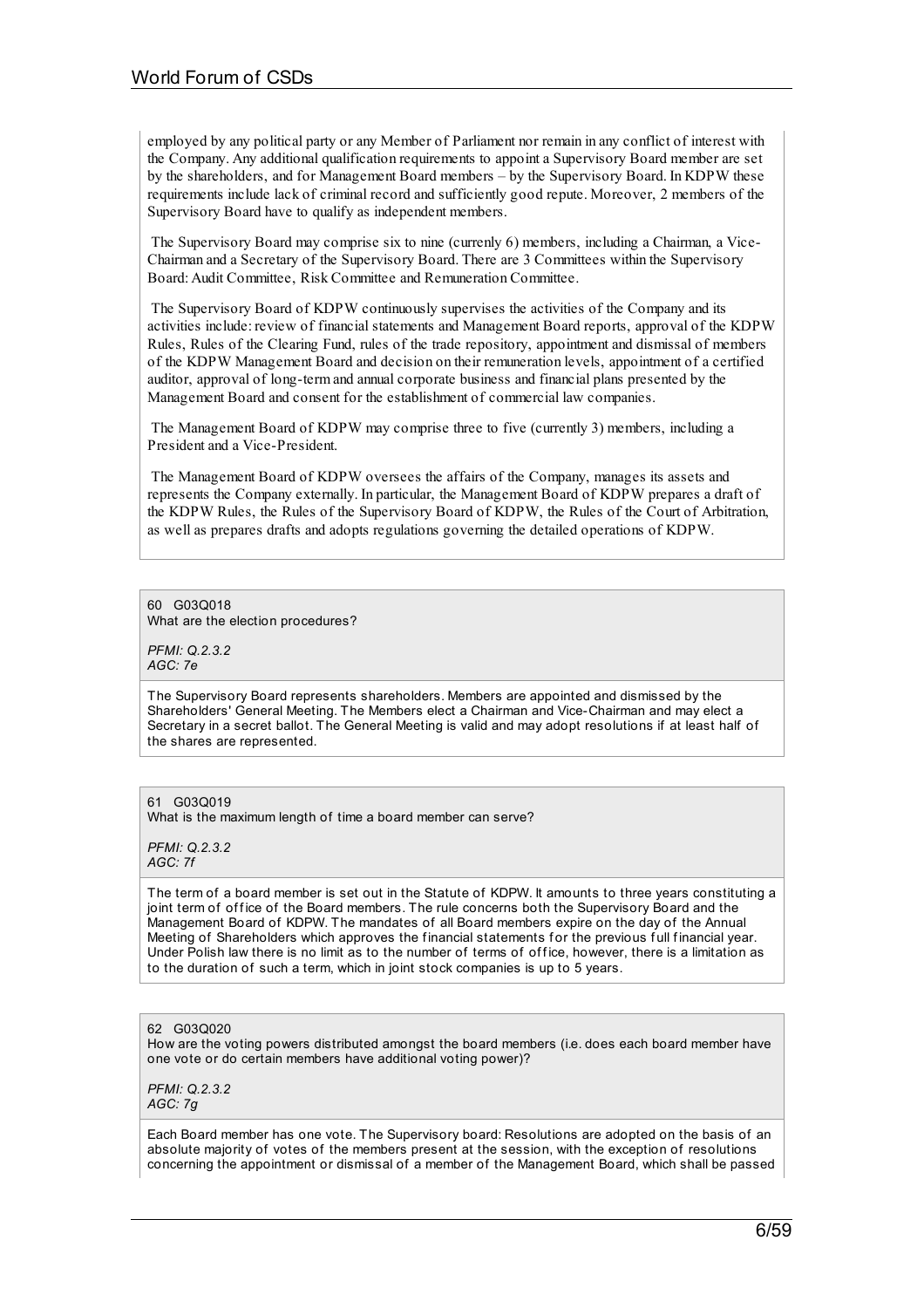with a  $\frac{3}{4}$  majority of the votes cast. The Management board: Resolutions are adopted by ordinary majority of votes. In the case of a tie, the President of the Board has the casting vote.

64 G03Q022 What are the procedures established to review the perf ormance of the board as a whole and the perf ormance of the individual board members? Who is responsible for regulating the board members?

*PFMI: Q.2.3.4 AGC: 7h*

The Supervisory Board of KDPW S.A.supervises the activities of the Company by reviewing financial statements and reports of the KDPW Management Board as well as its recommendations on the division of profits or covering of losses, appointing and dismissing the Members of the Management Board and setting their salary levels and approving multi-annual and annual business and financial plans of the Company presented by the Management Board.

The number of Board members, the duration of the term of office (in accordance with the statutory norm), any additional rights for the President of the Board associated with supervising the work of the Board, as well as the manner of voting, the validity of Board meetings, extension or, as the case may be, limitation of competences of the Board in accordance with the Code of Commercial Companies are set out in the Statute of KDPW, i.e. by shareholders acting as the General Meeting.

67 G03Q025 Does the board include non-executive or independent board members? *PFMI: Q.2.4.3 AGC: n/a*

Yes [Y]

68 G03Q026 If yes, how many?

*PFMI: Q.2.4.3 AGC: n/a*

 $\overline{\phantom{0}}$ 

84 G03042 filecount - Add relevant appendices for this group.

*PFMI: n/a AGC: n/a*

 $\Omega$ 

## **Comprehensive risk management (PFMI Principle 3)**

87 G04Q003

Any direct damages or losses to participants caused by the CSD as a result of force majeure events, acts of God, or political events, etc.?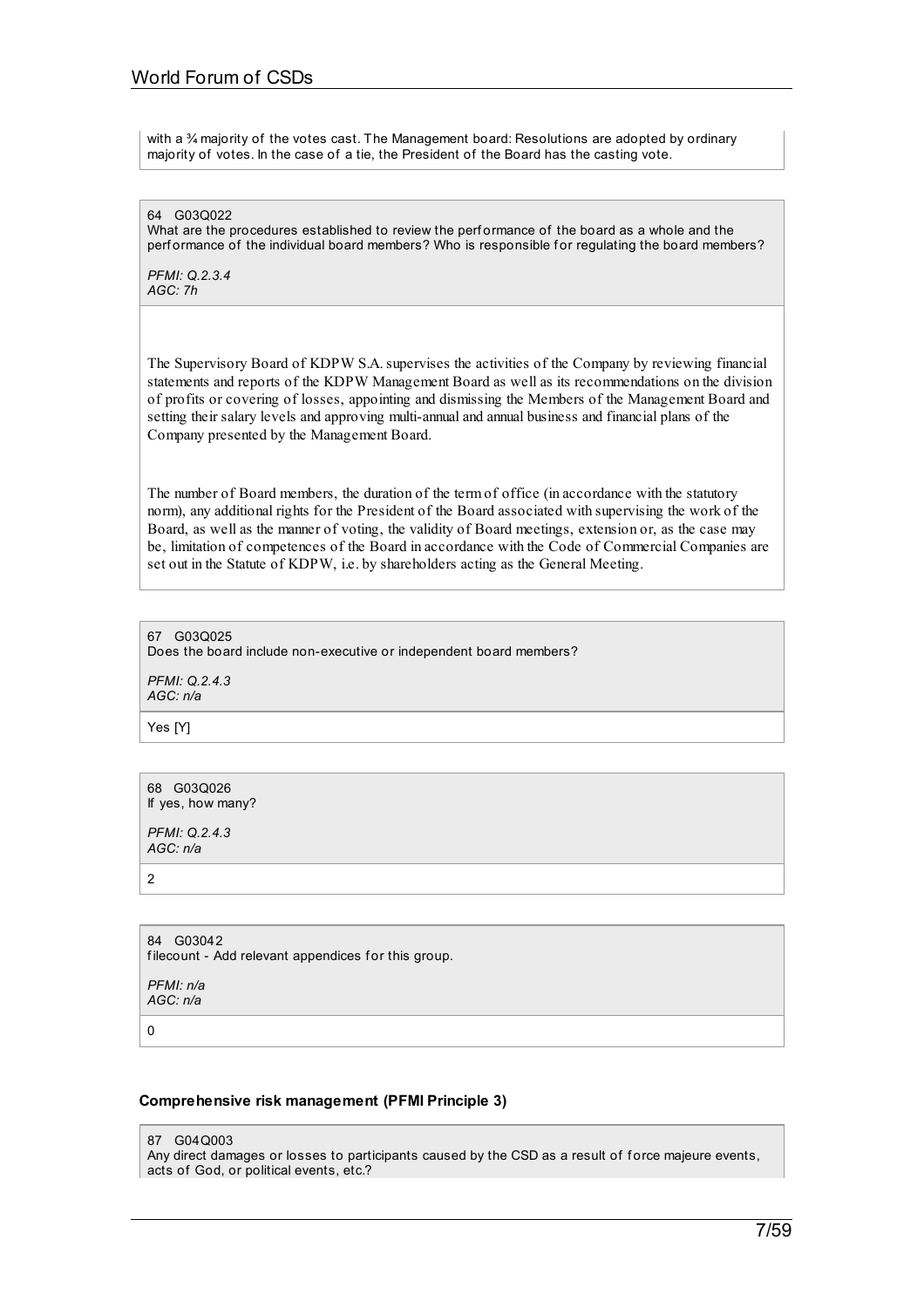*PFMI: Q.3.1.1 AGC: 66x.*

No [A02]

88 G04Q004

If yes, please check all of the following that apply:

*PFMI: Q.3.1.1 AGC: 66y.*

[] Financial limits are imposed on the amount of liability assumed by the CSD [ ] The CSD assumes liability for direct losses [] The CSD assumes liability for indirect or consequential losses [ ] OTHER:

89 G04Q005

In all cases where the CSD assumes responsibility for direct or indirect or consequential losses, is the CSD's liability limited by a standard of care determination?

*PFMI: Q.3.1.1 AGC: 66+*

Yes [A01]

90 G04Q006

Please def ine the standard of care applied:

*PFMI: Q.3.1.1 AGC: 66\**

A greater degree of effort is expected from KDPW, measured by recognising the professional nature of the depository functions carried out by KDPW.

109 G04Q025 filecount - Add relevant appendices for this group.

*PFMI: n/a AGC: n/a*

0

## **Credit risk (PFMI Principle 4)**

111 G05Q002 Does the CSD have a banking license?

*PFMI: n/a AGC: n/a*

No [N]

120 G05Q011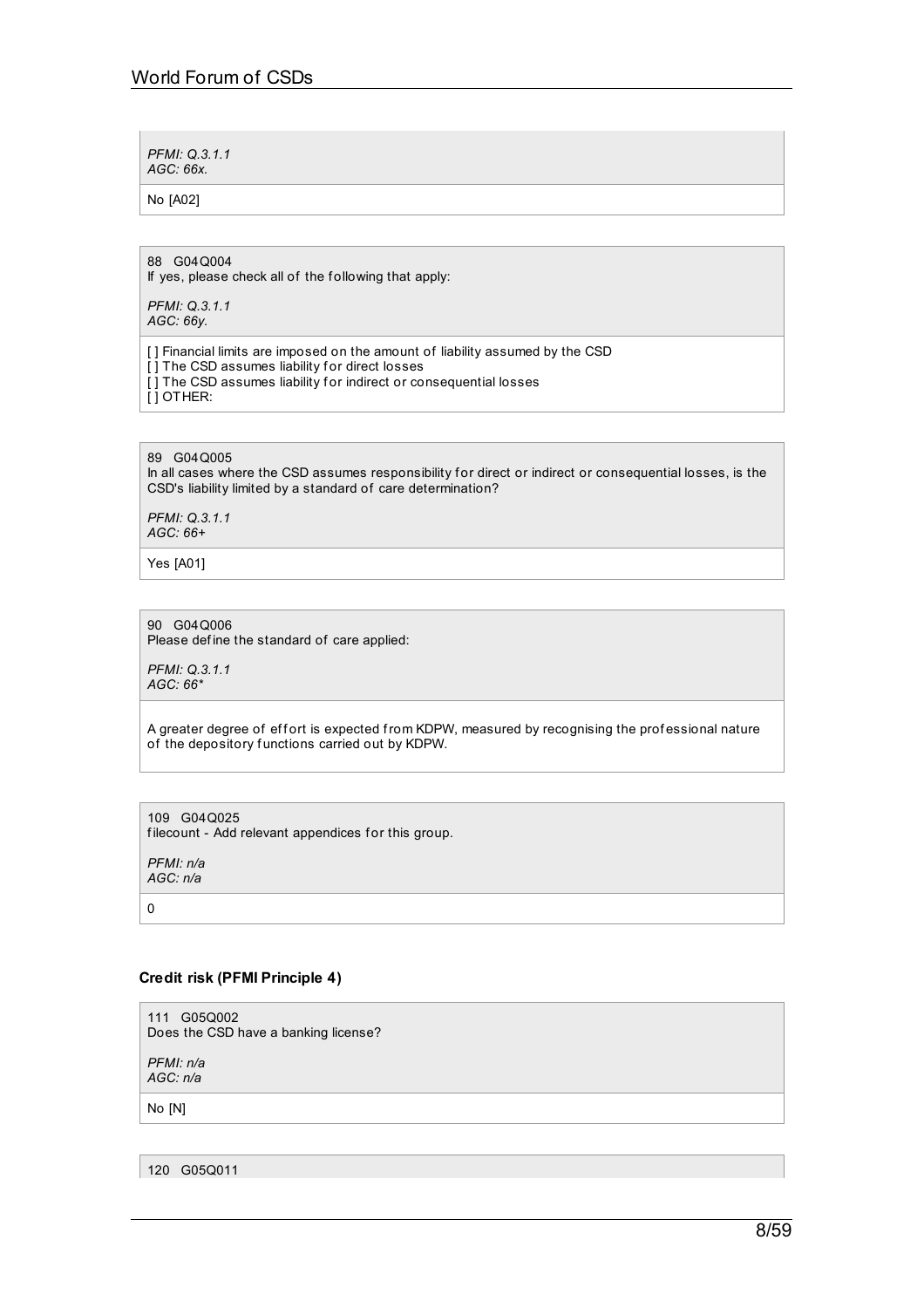Does the CSD have a guaranty fund independent of stock exchange or other market guarantees?

*PFMI: Q.4.3.1 AGC: 78*

No [A02]

126 G05Q017 Who is covered by the fund?

*PFMI: Q.4.3.1 AGC: 78h.*

[ ] Direct CSD participants only [] The beneficial owner also [ ] OTHER:

127 G05Q018 When is the guaranty fund used?

*PFMI: Q.4.3.1 AGC: 78j.*

[] When a broker def aults [] When a direct participant defaults [ ] OTHER:

130 G05Q021 Does the CSD have insurance to cover losses in the event of Def ault on settlement commitments by the CSD or a participant?

*PFMI: Q.4.3.3 AGC: 91*

No [A02]

134 G05Q025 Does the CSD accept liability (independent of any insurance coverage) for the following: Any direct damages or losses to participants caused by the CSD in its capacity as a central counterparty?

*PFMI: Q.4.3.3 AGC: 66q.*

Not applicable [A03]

135 G05Q026 If yes, please check all of the f ollowing that apply:

*PFMI: Q.4.3.3 AGC: 66r.*

[ ] Financial limits are imposed on the amount of liability assumed by the CSD [] The CSD assumes liability for direct losses [ $\overline{)}$ ] The CSD assumes liability for indirect or consequential losses [ ] OTHER: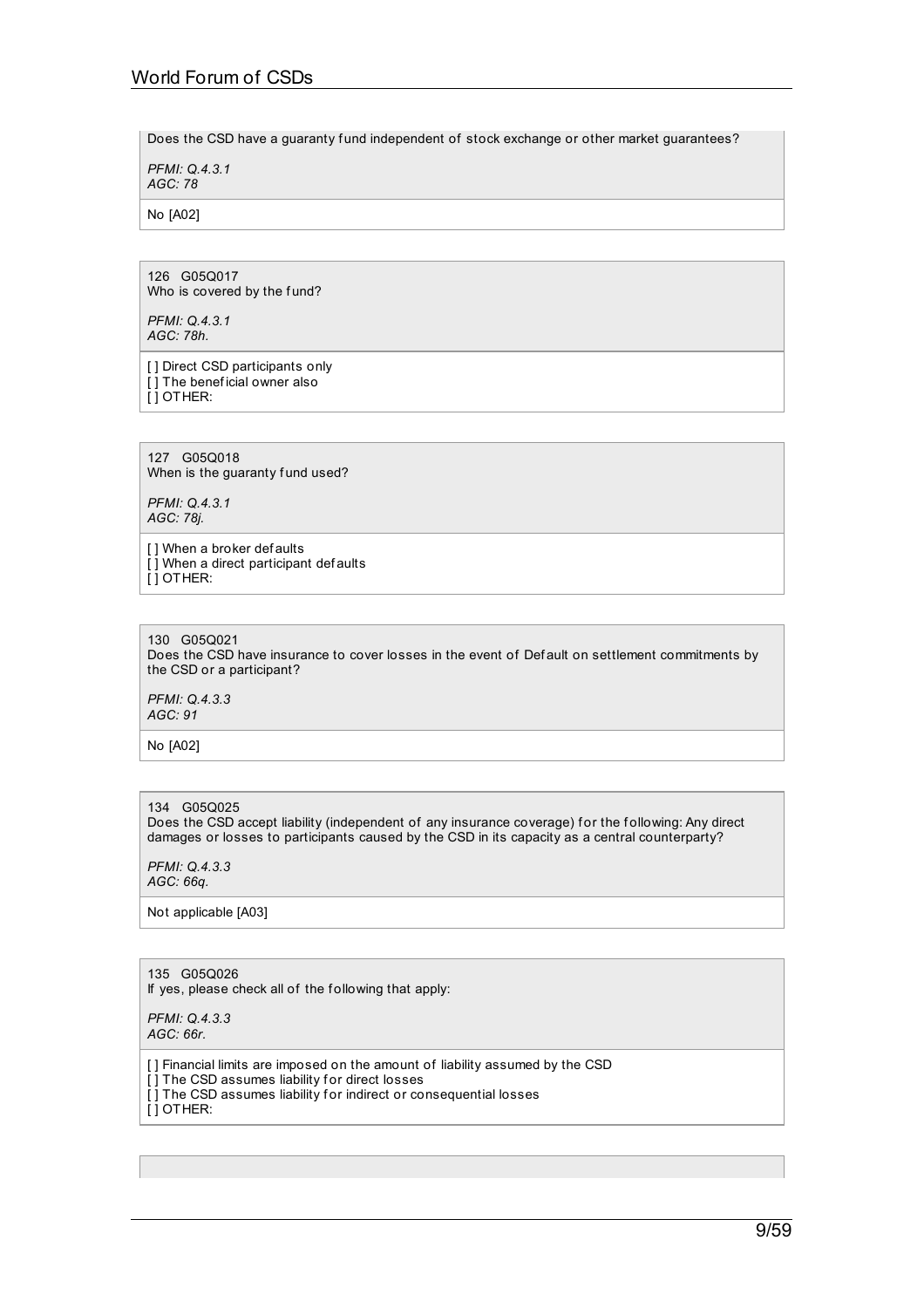139 G05Q030 filecount - Add relevant appendices for this group.

*PFMI: n/a AGC: n/a*

0

## **Collateral (PFMI Principle 5)**

140 G06Q001

Summary narrative for PFMI Principle 5. Please provide a summary narrative disclosure with sufficient detail and context, as well as any other appropriate supplementary inf ormation, to enable readers to understand the CSD's approach to or method for observing the principle. Please use the following questions as guidance for the points of focus and level of detail it is expected to convey in the disclosure. Cross ref erences to publicly available documents should be included, where relevant, to supplement the discussion.)

*PFMI: Annex A - CSD disclosure template - IV.P5 AGC: 35c*

KDPW holds collateral for automatic securities loans (cash, Treasury bonds traded on the regulated market in the territory of the Republic of Poland, shares participating in the WIG20 index) in coordination with KDPW\_CCP. For tri-party repo transactions, KDPW keeps a register of collateral transf erred between the parties (Treasury bonds traded on the regulated market in the territory of the Republic of Poland and cash – the last to be allowed only for marking to market the value of the repo transaction).

157 G06Q018 filecount - Add relevant appendices for this group.

*PFMI: n/a AGC: n/a*

0

## **Liquidity risk (PFMI Principle 7)**

198 G06Q041 filecount - Add relevant appendices for this group.

*PFMI: n/a AGC: n/a*

0

199 G08Q015

**Settlement finality (PFMI Principle 8)**

filecount - Add relevant appendices for this group.

*PFMI: n/a AGC: n/a*

0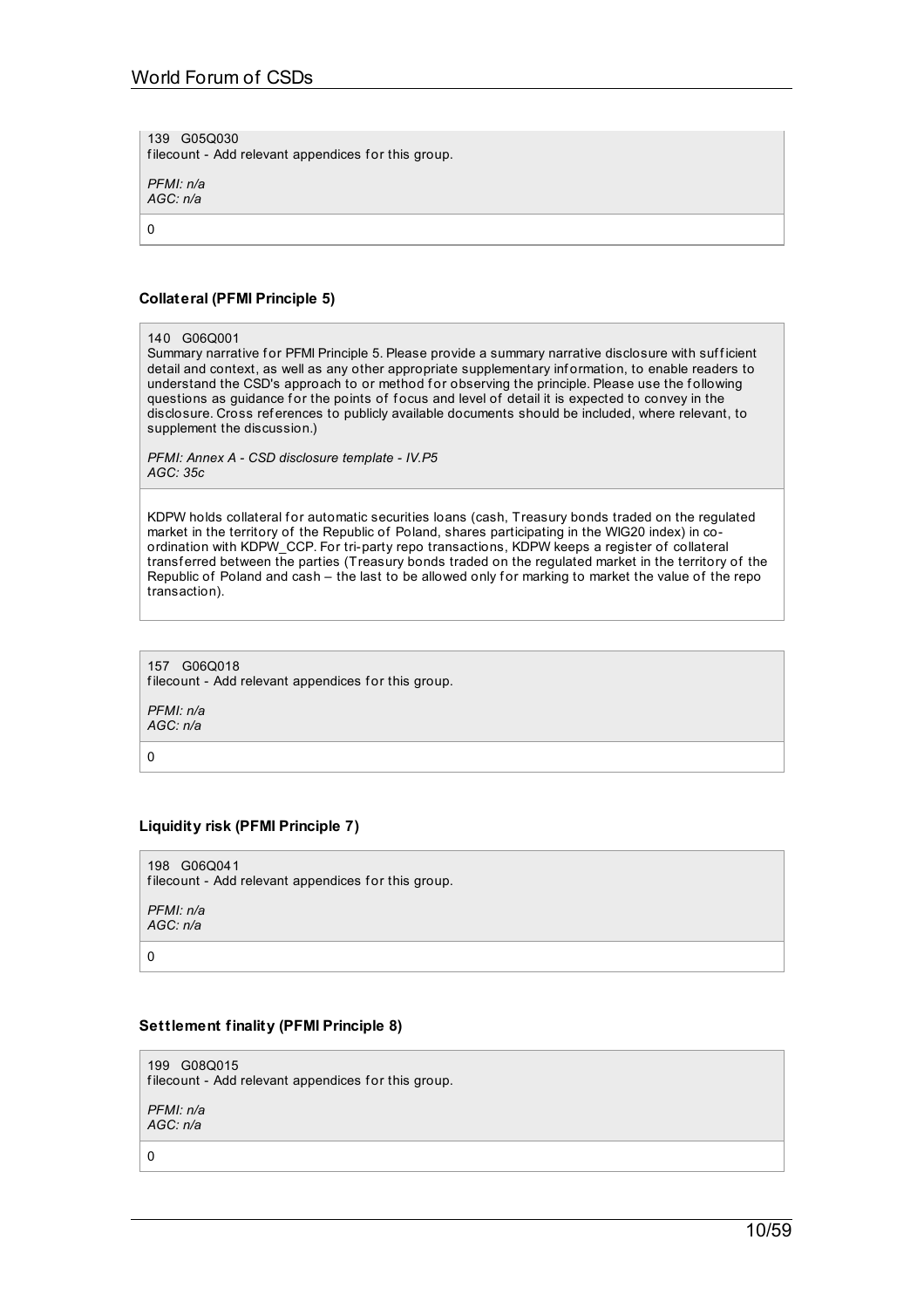## **Money settlements (PFMI Principle 9)**

216 G09Q003

Who accepts cash deposits (or makes payment credit accommodations) for CSD transactions?

*PFMI: Q.9.1.1 AGC: 31*

[ ] CSD

[ ] Central Bank

[ X ] Banks appointed by CSD [ ] Neither or others (e.g. credit lines used)

[ ] Not applicable

[ X ] OTHER: For EUR - banks appointed by KDPW participants.

217 G09Q004 Please indicate the name of the banks appointed by the CSD

*PFMI: Q.9.1.1 AGC: 31a*

Banks which are KDPW participants: BANK ZACHODNI WBK SA, ALIOR BANK SA, BANK GOSPODARSTWA KRAJOWEGO, POWSZECHNA KASA OSZCZĘDNOŚCI BANK POLSKI SA, BANK BGŻ BNP PARIBAS SA, BANK MILLENNIUM SA, BANK HANDLOWY W WARSZAWIE SA, RAIFFEISEN BANK POLSKA SA, ING BANK ŚLĄSKI SA, SOCIETE GENERALE SA ODDZIAŁ W POLSCE, BANK POLSKA KASA OPIEKI SA, DEUTSCHE BANK POLSKA SA, MBANK SA

218 G09Q005 Who processes cash clearing (or draws on credit lines, if applicable) for CSD transactions?

*PFMI: Q.9.1.1 AGC: 32*

[ X ] CSD

- [ ] Central Bank
- [] Banks appointed by the CSD
- [] Neither or others (e.g. credit lines used) [ ] Not applicable

[ ] OTHER:

220 G09Q007 Who controls the movement of cash for cash deposits (or draws on credit lines, if applicable)?

*PFMI: Q.9.1.1 AGC: 33, 33b*

[ ] CSD

[X] Central Bank [ X ] Banks appointed by CSD [ ] Neither or others (e.g. credit lines used) [ ] Not applicable [ ] OTHER:

221 G09Q008 Please name banks appointed by the CSD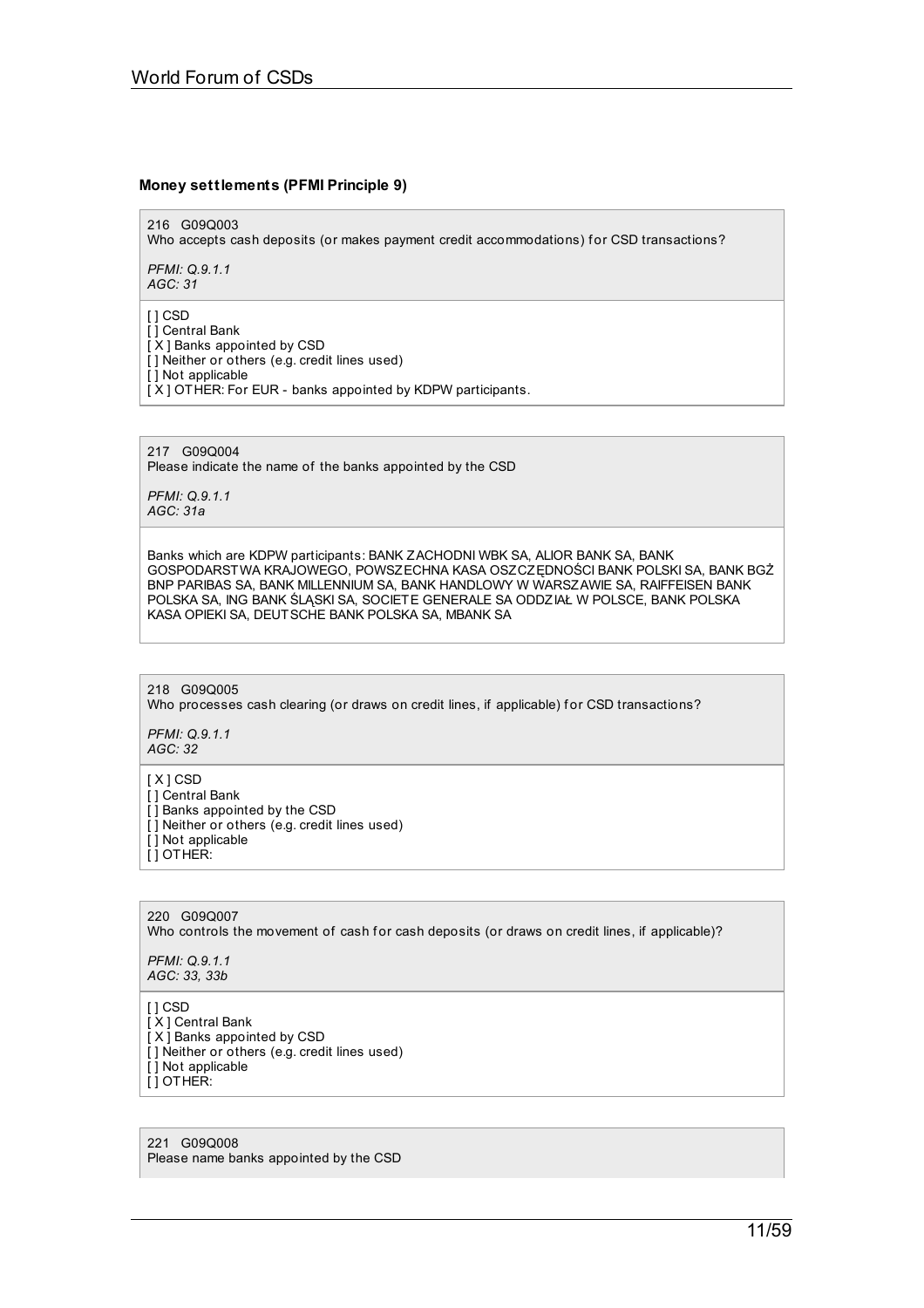*PFMI: Q.9.1.1 AGC: 33a*

Banks which are KDPW participants: BANK ZACHODNI WBK SA, ALIOR BANK SA, BANK GOSPODARSTWA KRAJOWEGO, POWSZECHNA KASA OSZCZĘDNOŚCI BANK POLSKI SA, BANK BGŻ BNP PARIBAS SA, BANK MILLENNIUM SA, BANK HANDLOWY W WARSZAWIE SA, RAIFFEISEN BANK POLSKA SA, ING BANK ŚLĄSKI SA, SOCIETE GENERALE SA ODDZIAŁ W POLSCE, BANK POLSKA KASA OPIEKI SA, DEUTSCHE BANK POLSKA SA, MBANK SA

222 G09Q009

Who controls the movement of cash for cash clearing (or for draws on credit lines, if applicable)?

*PFMI: Q.9.1.1 AGC: 34*

[ X ] CSD [ ] Central Bank [ X ] Banks appointed by CSD [ ] Neither or others (e.g. credit lines used) [ ] Not applicable [ ] OTHER:

223 G09Q010 Please name banks appointed by CSD

*PFMI: Q.9.1.1 AGC: 34a*

Banks which are KDPW participants: BANK ZACHODNI WBK SA, ALIOR BANK SA, BANK GOSPODARSTWA KRAJOWEGO, POWSZECHNA KASA OSZCZĘDNOŚCI BANK POLSKI SA, BANK BGŻ BNP PARIBAS SA, BANK MILLENNIUM SA, BANK HANDLOWY W WARSZAWIE SA, RAIFFEISEN BANK POLSKA SA, ING BANK ŚLĄSKI SA, SOCIETE GENERALE SA ODDZIAŁ W POLSCE, BANK POLSKA KASA OPIEKI SA, DEUTSCHE BANK POLSKA SA, MBANK SA

233 G09Q020 filecount - Add relevant appendices for this group.

*PFMI: n/a AGC: n/a*

0

## **Physical deliveries (PFMI Principle 10)**

238 G10Q005 How are eligible securities lodged in the CSD system?

*PFMI: Q.10.1.3 AGC: 57, 57a*

[] A registered certificate in the name of the CSD is delivered to the CSD.

- [] A participant delivers the security with a valid transfer deed or stock power or other transfer
- document to the CSD which then effects registration.

[] A registrar re-registers the security in the name of the CSD.

[ ] Not applicable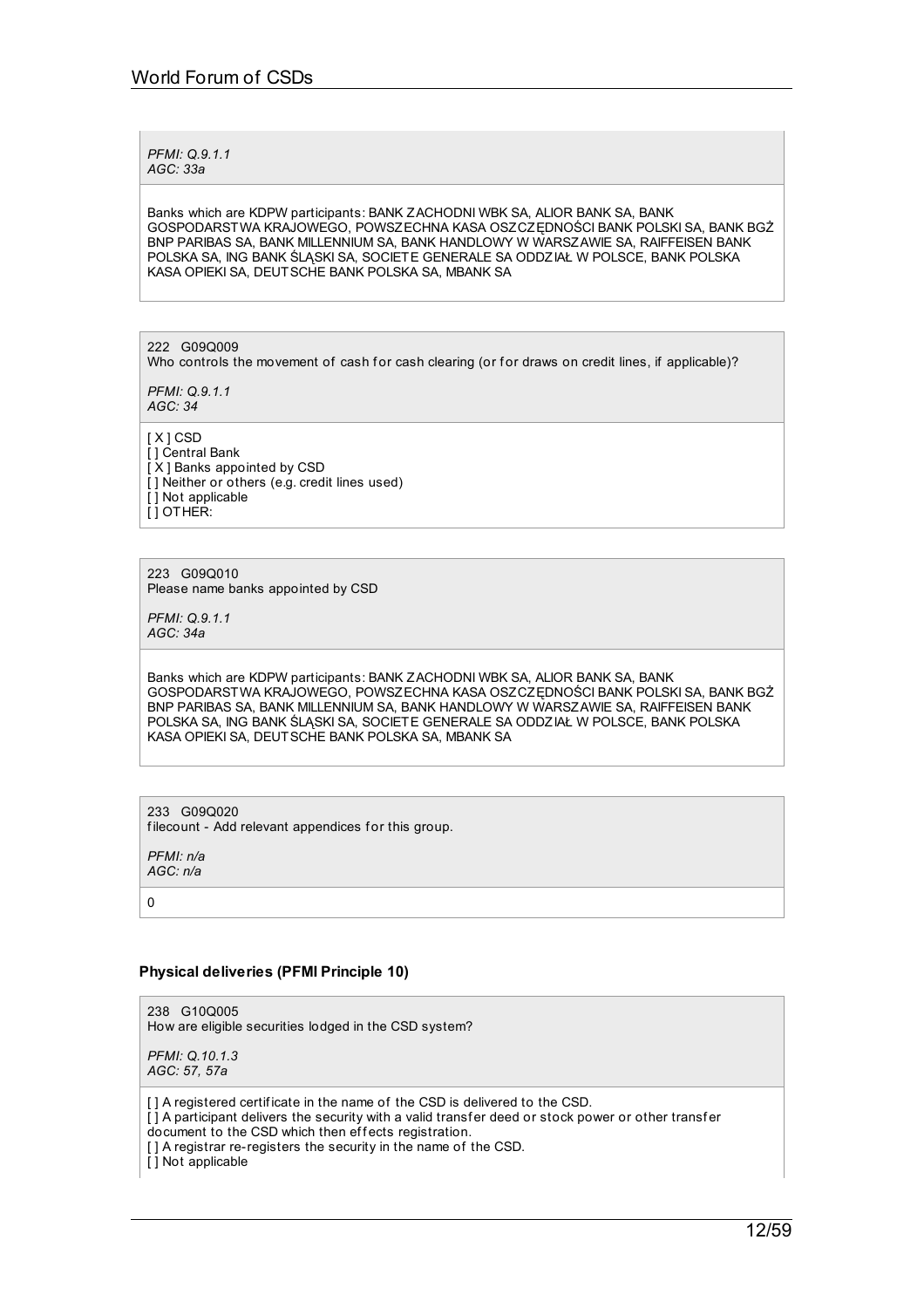[X] OTHER: Securities are lodged into the depository system on the basis of a securities registration agreement concluded by the issuer with KDPW. The issuer authorises a direct participant of KDPW to act in its name in the registration process. The process of registration is two-fold. First a settlement instruction is sent by KDPW enabling securities to be registered on the issue account and the authorised direct participant's account. Then the second phase of the registration is performed on the basis of matched settlement instructions delivered by the authorised direct participant and by participants on whose accounts the securities are to be registered. The global amount of securities of a given ISIN is registered in KDPW on a registration account called an "issue account" and then on participants' accounts managed by KDPW. On the basis of records made by KDPW, participants register securities on securities accounts and omnibus accounts in their own securities registration systems.

239 G10Q006 When are securities lodged into the CSD ref lected in a participant's CSD account?

*PFMI: Q.10.1.3 AGC: 58, 58a*

[ X ] Securities are ref lected in the participant's CSD account immediately upon delivery to the CSD. [ ] Securities are re-registered prior to being ref lected in the participant CSD account. [ ] Not applicable  $\overline{I}$  ] OTHER:

240 G10Q007 How long does it usually take to lodge securities with the CSD?

*PFMI: Q.10.1.3 AGC: 59, 59b*

1 to 2 days [A01]

## 242 G10Q009

During the process of lodging securities into the CSD, can the securities be traded?

*PFMI: Q.10.1.3 AGC: 60*

No [A02]

243 G10Q010

During the process of lodging securities into the CSD, can the securities be settled?

*PFMI: Q.10.1.3 AGC: 60a*

No [A02]

## 244 G10Q011 During the process of lodging securities into the CSD, can the securities have ownership transferred?

*PFMI: Q.10.1.3 AGC: 60b*

No [A02]

246 G10Q013

If they cannot be settled, or if you answered other, please explain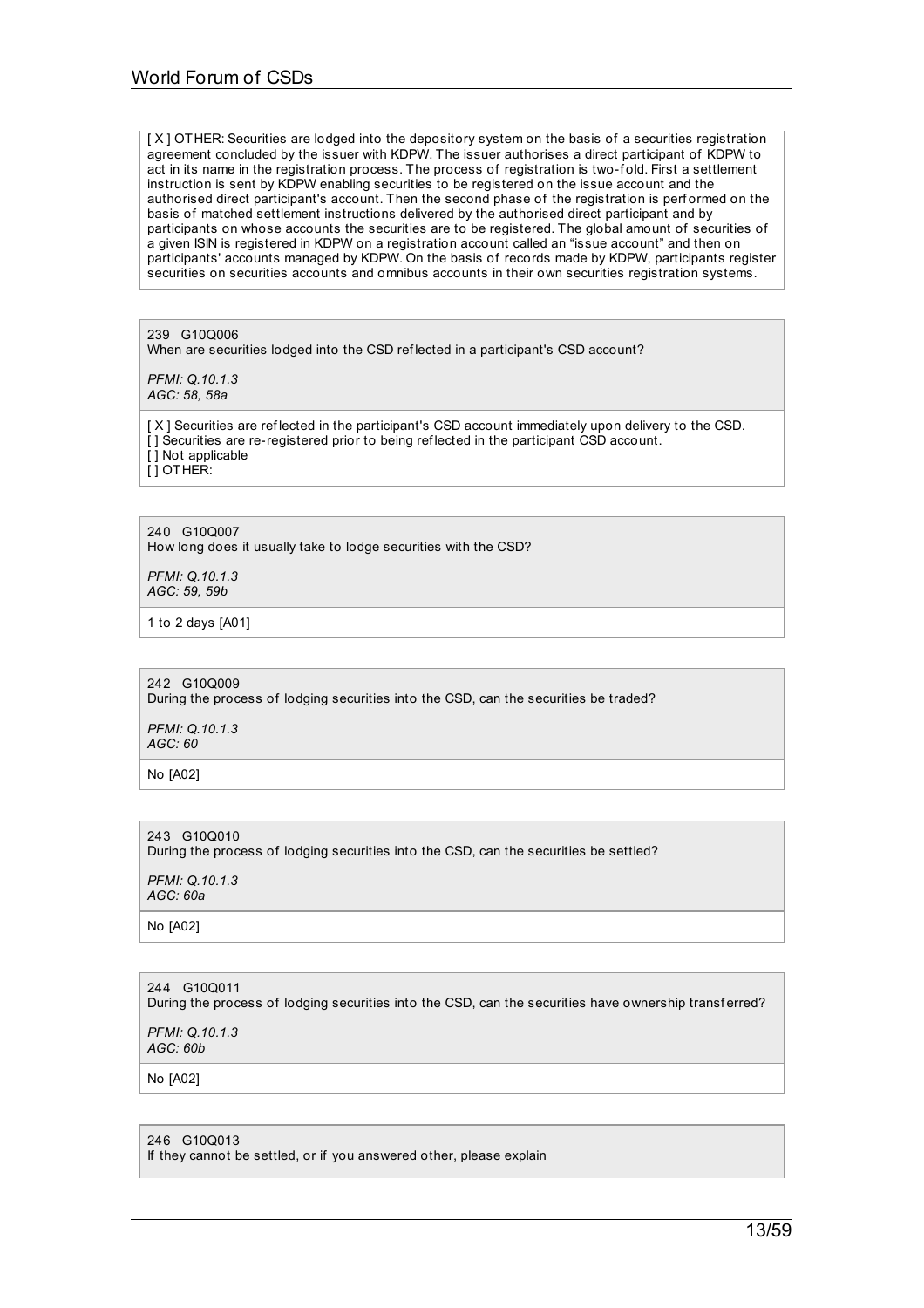*PFMI: Q.10.1.3 AGC: 60d*

The settlement is possible only after the securities are registered on the participants' and investors' securities accounts.

247 G10Q014

If ownership cannot be transferred, or if you answered other, please explain

*PFMI: Q.10.1.3 AGC: 60e*

The transfer is possible only after the securities are registered on the participants' and investors' securities accounts.

248 G10Q015 Are securities immediately available for delivery upon transfer to the CSD?

*PFMI: Q.10.1.3 AGC: 61, 61d*

Yes [A01]

252 G10Q019 What transfer process steps are involved when eligible securities are withdrawn from the CSD for saf ekeeping?

*PFMI: Q.10.1.3 AGC: 63, 63a*

Other: The withdrawal of securities from safekeeping takes place in the following cases: 1) termination of dematerialisation of securities - f ollowing the issuer's resignation from being a public company, on approval of the Polish FSA or 2) in case of redemption of debt securities - withdrawal upon the issuer's request, without the PFSA approval.

253 G10Q020 How long does it usually take to remove securities from the CSD?

*PFMI: Q.10.1.3 AGC: 64, 64b*

3 days to 1 week [A02]

255 G10Q022 While the securities are being removed from the CSD, can they be traded? (Choose one)

*PFMI: Q.10.1.3 AGC: 65a*

Other: During the proces of removal from the Depository, securities cannot be traded neither on the regulated nor on the ASO market, but they may be traded on the OTC market and on the basis of Civil Law agreements, until the last day prior to deregistration.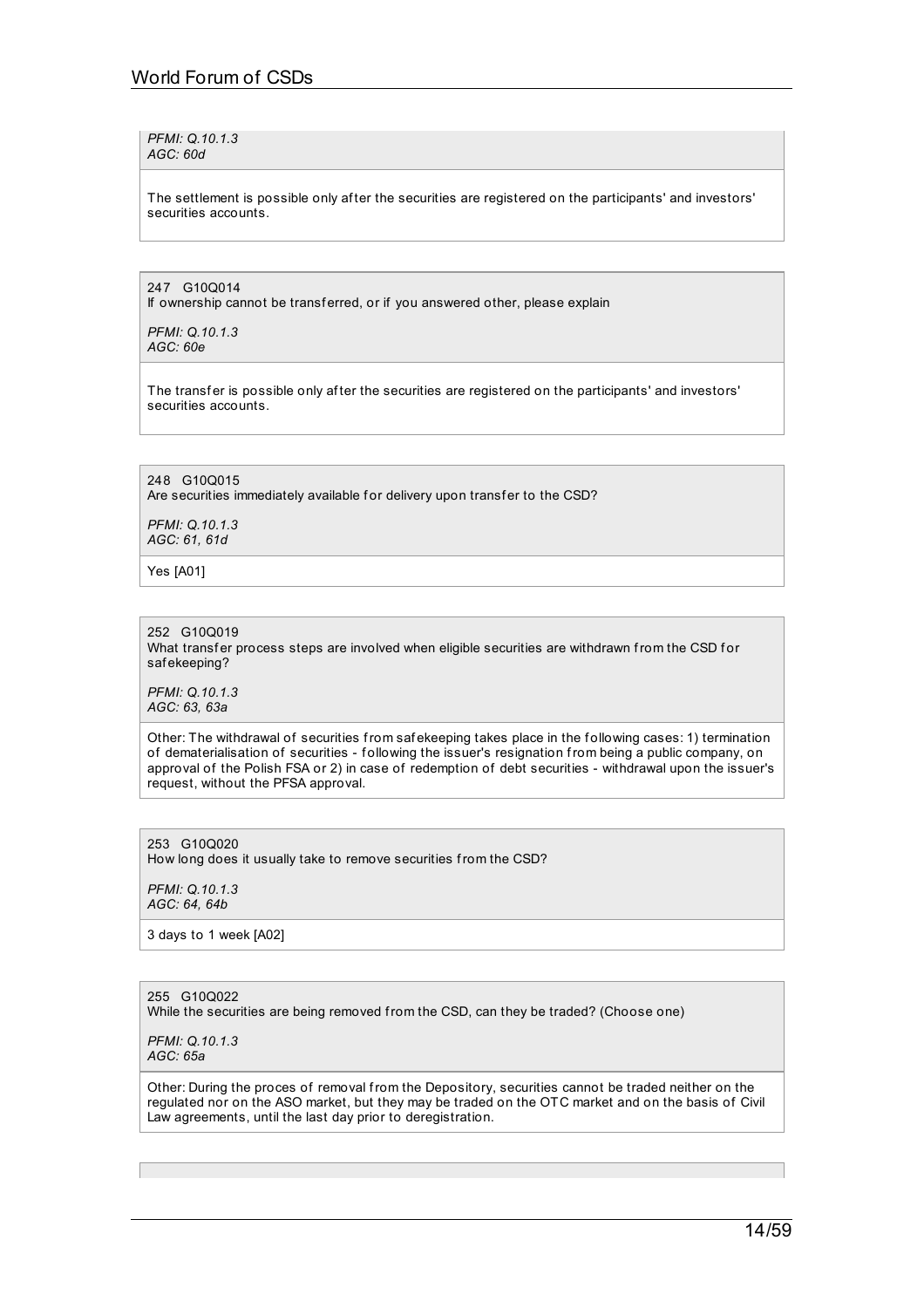257 G10Q024

While the securities are being removed from the CSD, can they be settled? (Choose one)

*PFMI: Q.10.1.3 AGC: 65c*

Other: Yes - only for trades concluded on the OTC market and on the basis of Civil Law agreements.

259 G10Q026 While the securities are being removed from the CSD, can they have ownership transferred? (Choose one)

*PFMI: Q.10.1.3 AGC: 65e*

Other: Yes - only for trades concluded on the OTC market and on the basis of Civil Law agreements.

262 G10Q029 What are the vault security procedures for the safekeeping of physical paper?

*PFMI: Q.10.2.1 AGC: 75*

[ X ] Not applicable, no vault is maintained [] Electronic keys or combinations [] Dual access control [ ] Visitor logs [ ] Vault counts [] Intrusion alarms [ ] Fire alarms [ ] Guards [ ] OTHER:

268 G10Q035 filecount - Add relevant appendices for this group.

*PFMI: n/a AGC: n/a*

 $\Omega$ 

## **Central Securities Depositories (PFMI Principle 11)**

270 G11Q002

CSD FUNCTIONALITY AND SERVICES, USE OF AGENTS. Certain f unctionalities and services reduce risk to an investor if provided in an efficient manner. The purpose of this section is to identify those functionalities that may potentially be offered by depositories and clearing systems around the world, and ascertain whether they are offered by your institution. For which of the following security types do you serve as a CSD or clearing system?

*PFMI: n/a AGC: 26*

[X] Government securities [ X ] Equities [ X ] Corporate bonds [ X ] Corporate money market [ ] Not applicable [ X ] OTHER: see p. 271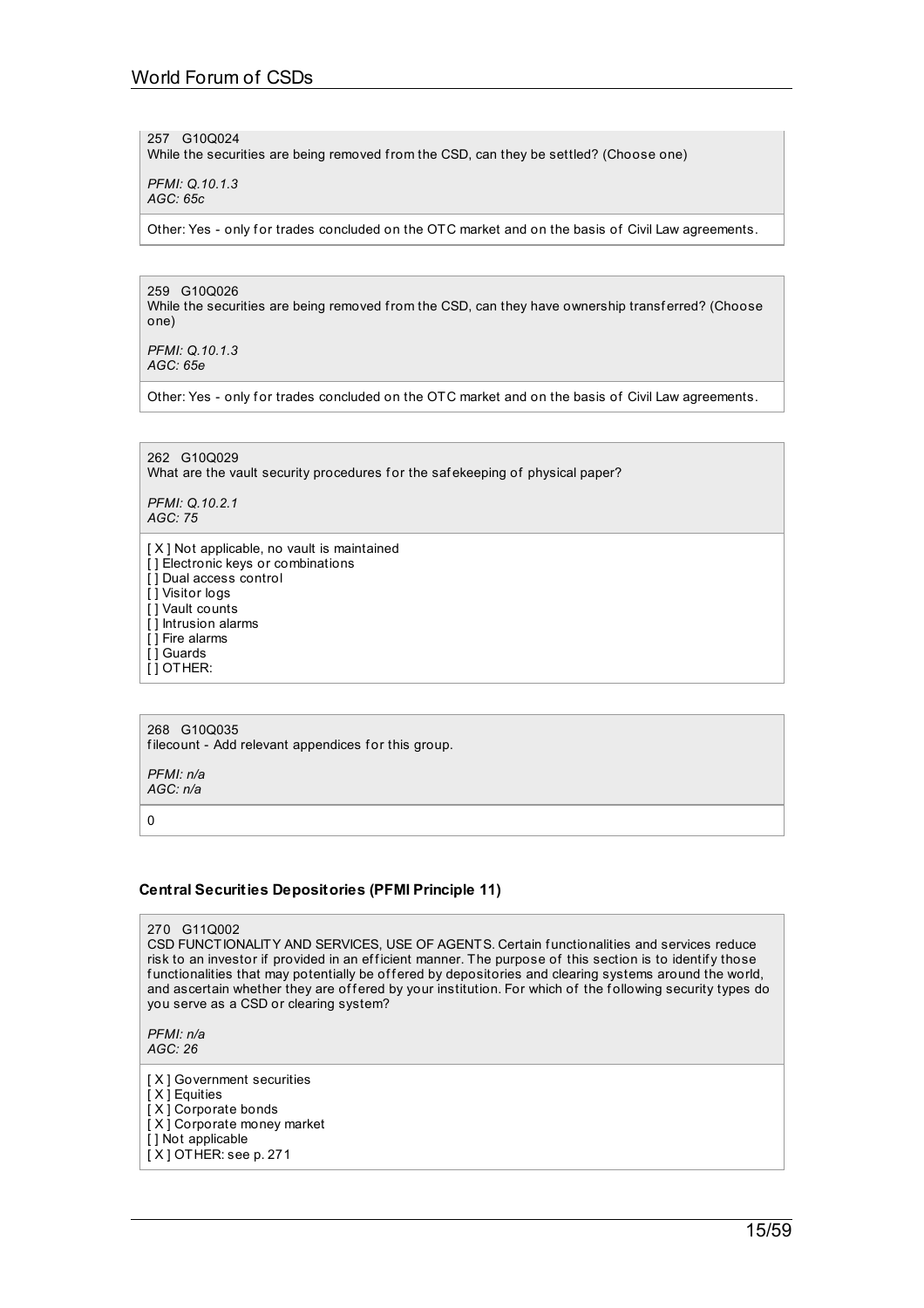271 G11Q003 Please name the other security types:

*PFMI: n/a AGC: 26a.*

Debt financial instruments: mortgage bonds, municipal bonds, convertible bonds, central bank bonds, f inancial institution bonds, non-public bonds, bonds with priorities rights, structured certif icates. Equity financial instruments: preferred shares, investment certificates, exchange-traded funds (ETFs). Other securities: allotment certif icates, subscription rights, option warrants, subscription warrants.

272 G11Q004

Is the use of the CSD in your market compulsory by law or compulsory by market practice for the settlement or safekeeping of all instrument types in your market (e.g. equities, government securities, corporate bonds, money market instruments, warrants, derivatives etc).

*PFMI: n/a AGC: 27, 27c*

[X] Yes by law for settlement of all instrument types  $[X]$  Yes by law for safekeeping of all instrument types [] Yes by market practice for settlement of all instrument types [] Yes by market practice for safekeeping of all instrument types  $\overline{I}$  i Yes by law for settlement, but not for all instrument types [] Yes by law for safekeeping, but not for all instrument type [] Yes by market practice for settlement, but not for all instrument types [] Yes by market practice for safekeeping, but not for all instrument types [ ] Neither  $\overline{I}$  DOTHER:

273 G11Q005 Please list the instrument types for which it is not compulsory by law to: (i)settle in your CSD

*PFMI: n/a AGC: 27a. (i)*

The use of the depository in the Polish market is compulsory for settlement of transactions concluded on regulated and alternative markets. The instrument types for which it is not compulsory by law to settle are Treasury bonds (for trades outside the regulated market) and Treasury bills. T-Bills are settled in the Securities Register (operated by the National Bank of Poland).

274 G11Q006 (ii) saf ekeep in your CSD:

*PFMI: n/a AGC: 27a. (ii)*

T-Bills are saf ekept in the Securities Register operated by the National Bank of Poland.

275 G11Q007 Please list the instrument types for which it is not compulsory by market practice to: (i)settle in your **CSD**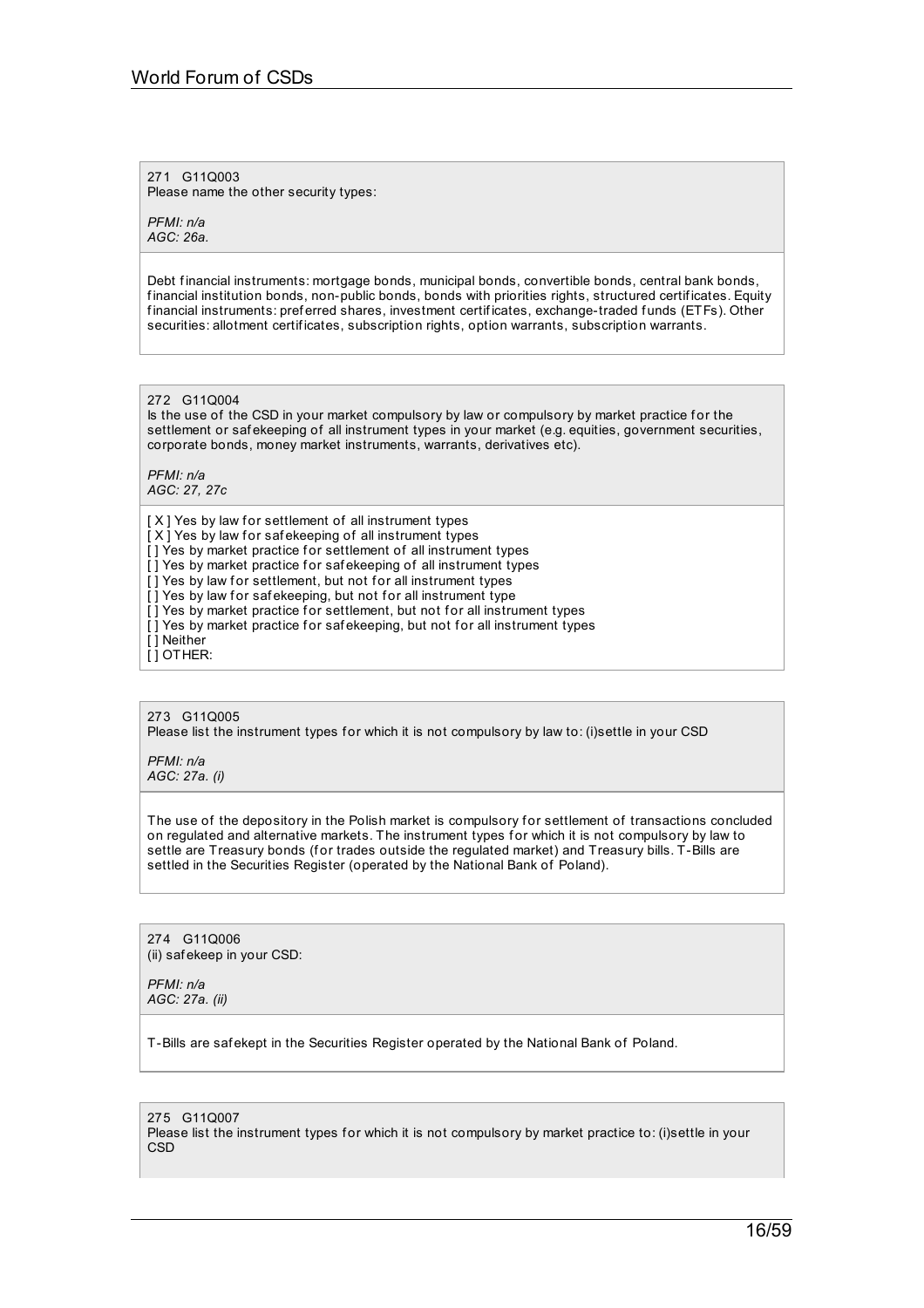*PFMI: n/a AGC: 27b. (i)*

Treasury bills; T-Bills are by law settled with the Securities Register (operated by the National Bank of Poland).

276 G11Q008 (ii) saf ekeep in your CSD:

*PFMI: n/a AGC: 27b. (ii)*

T-Bills are by law saf ekept in the Securities Register operated by the National Bank of Poland.

## 277 G11Q009

Settlement and Saf ekeeping Percentages 28a Please list by instrument type the percentage of the total market in your jurisdiction (either volume or value) settled within your institution, exclusive of your links with third parties.

*PFMI: n/a AGC: 28 28a*

100 % - for securities traded on the regulated market and the alternative trading system.

#### 278 G11Q010

Please list by instrument type the percentage of the total market in your jurisdiction (either volume or value) held in saf ekeeping within your institution.

*PFMI: n/a AGC: 28b.*

100 % - for securities traded on the regulated market and the alternative trading system.

## 280 G11Q012

In the event a participant's single or main account is blocked for any reason (e.g., insolvency, penalties, violations, liens), would securities held in any account or accounts on behalf of the participant's clients be accessible: By the participant's clients?

*PFMI: Q.11.1.1 AGC: 44a*

Yes [A01]

## 281 G11Q013

If yes, please describe brief ly how clients of participants would access their securities and whether there would be any delay in their ability to do so:

*PFMI: Q.11.1.1 AGC: 44b*

Any securities charges (i.e.: liens) made on accounts managed by KDPW may only affect those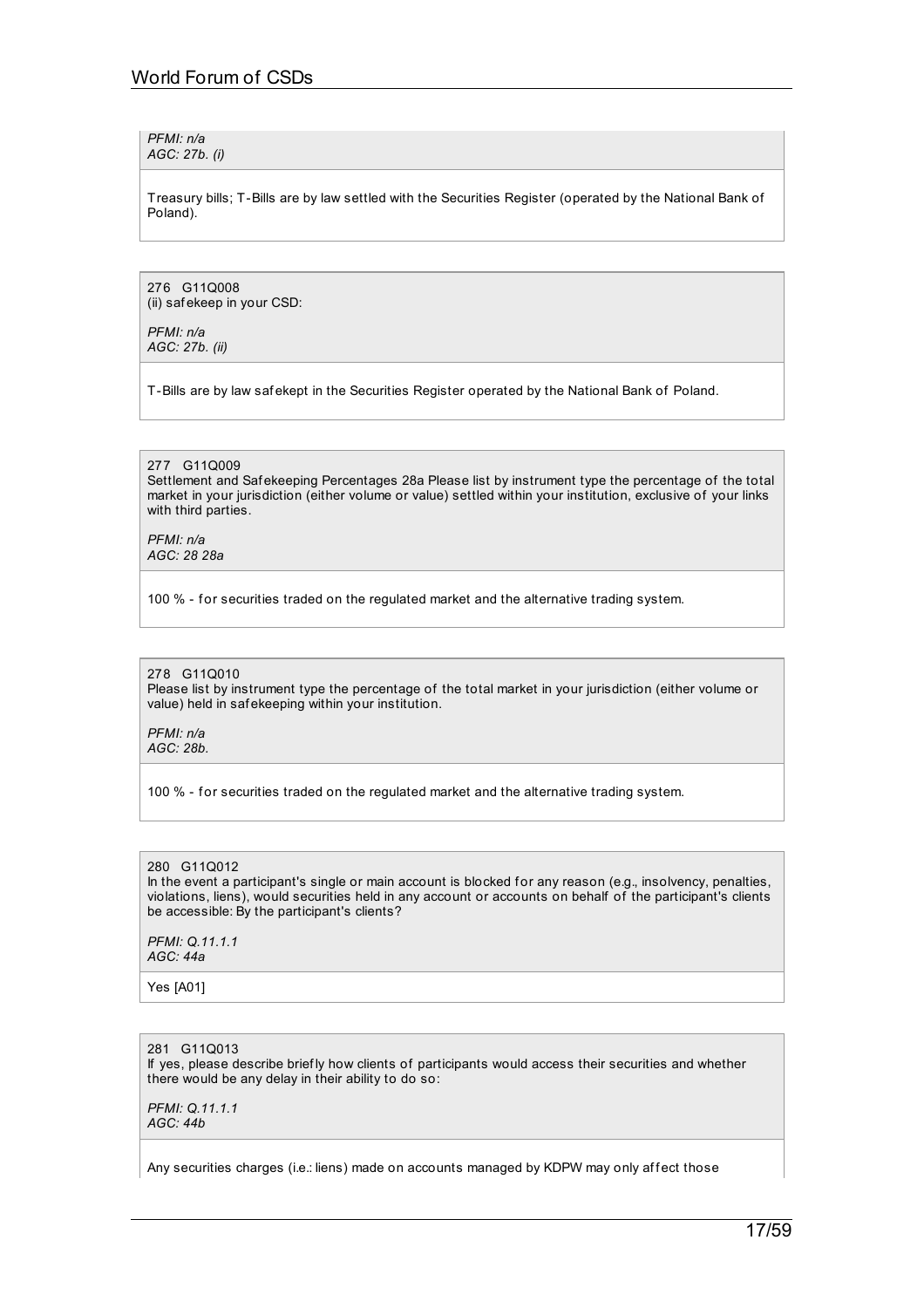accounts where the participant's own securities are registered. As a result of this a charge cannot limit access by a client of that participant to securities registered on the securities account managed by that participant. In the same way, the insolvency of a participant does not in itself lead to restriction of access by a client, since the client's securities do not make up the property of the participant, nor do they form that participant's assets. Only where the participation status of a given participant is suspended can their clients have difficulties in accessing securities they own which are registered on the client's securities accounts managed by that participant, since during the suspension period, all accounts managed for that participant in KDPW are suspended as well (this is the fundamental nature of participation). In such case (suspension of participant) the Polish Financial Supervision Authority may take a decision to transfer securities from accounts managed by this participant to another participant (who gave its consent to this action), where they are immediately accessible to the clients. The same situation may arise in the event of cancellation of participation.

282 G11Q014 By the intervening authorities controlling insolvency or other proceedings?

*PFMI: Q.11.1.1 AGC: 44d.*

No [A02]

284 G11Q016 By the participant's creditors?

*PFMI: Q.11.1.1 AGC: 44g, 44i*

No [A02]

286 G11Q018 By the CSD's creditors?

*PFMI: Q.11.1.1 AGC: 44j.*

No [A02]

288 G11Q020 What is your document and record retention policy for documents and records described above in this section?

*PFMI: Q.11.1.1 AGC: 47, 47a*

5 years [A04]

289 G11Q021 Does the law protect participant assets from claims and liabilities of the CSD?

*PFMI: Q.11.1.1 AGC: 54*

Yes [A01]

#### 290 G11Q022

Can the CSD assess a lien on participant accounts? (A lien would entitle the CSD to take and hold or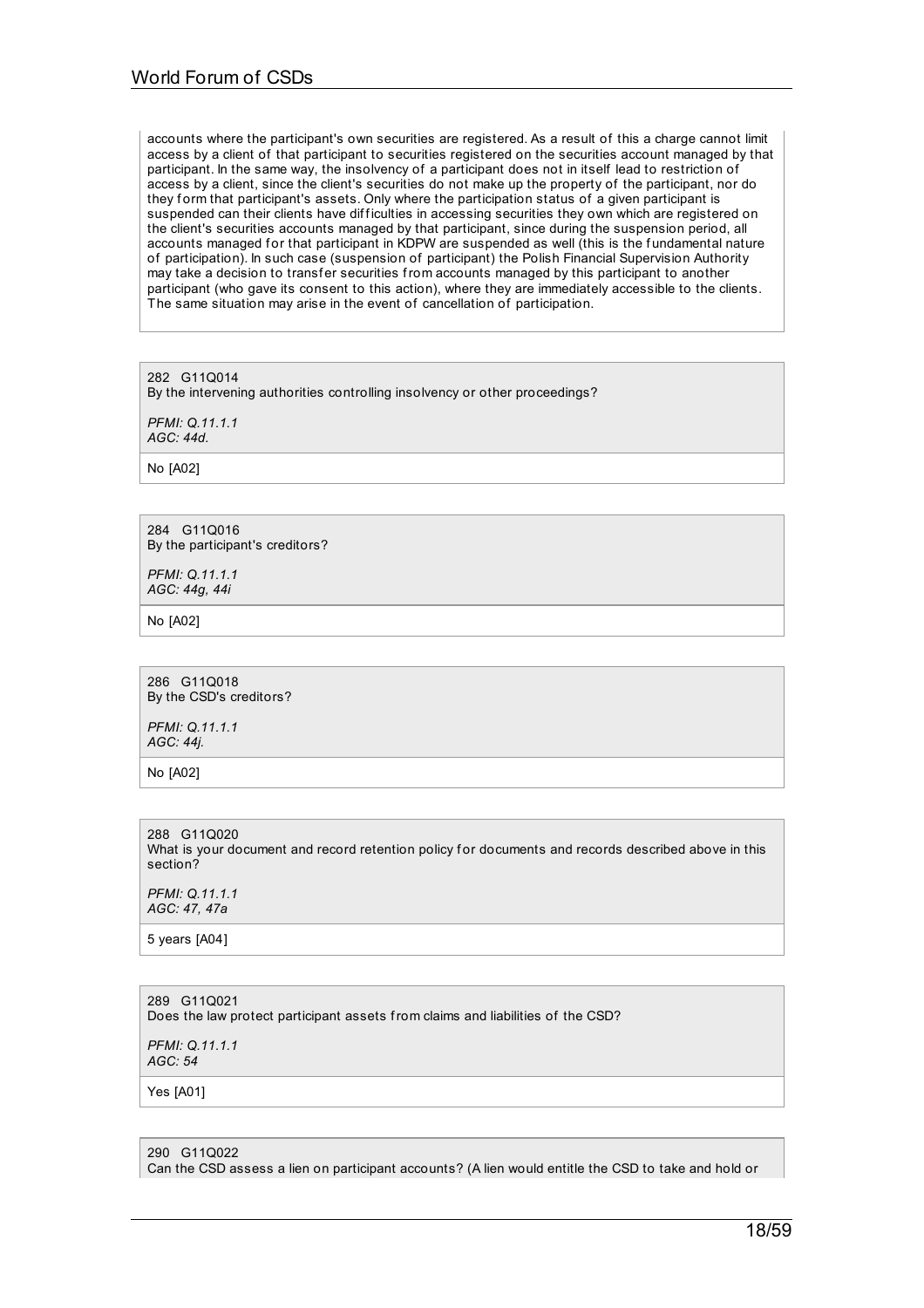sell the securities of the participant in payment of a debt.)

*PFMI: Q.11.1.1 AGC: 55*

Yes [A01]

## 291 G11Q023 If yes, for what reasons are liens or similar claims imposed?

*PFMI: Q.11.1.1 AGC: 55a*

[] Fees and expenses [] Collateralization of overdrafts [] To secure payment for purchased securities [ X ] OTHER: see 292

292 G11Q024 Please describe:

*PFMI: Q.11.1.1 AGC: 55b*

The securities on the participant's proprietary account, which are marked as available for collateral purposes, may be used to further collateralize an automatic securities loan taken out by the participant if that participant (acting as a borrower) fails to provide sufficient collateral for the loan in the first place.

293 G11Q025 Please indicate the limits of this lien as indicated below:

*PFMI: Q.11.1.1 AGC: 55c*

The lien is limited to securities in the participant's proprietary account [A01]

302 G11Q034 Transfer of Legal Ownership. Does the CSD have legal authority to transfer title to securities?

*PFMI: Q.11.1.1 AGC: 56, 56e*

Yes [A01]

303 G11Q035 When does title or entitlement to CSD securities pass between participants?

*PFMI: Q.11.1.1 AGC: 56a*

Other: See p. 304.

304 G11Q036 Please describe: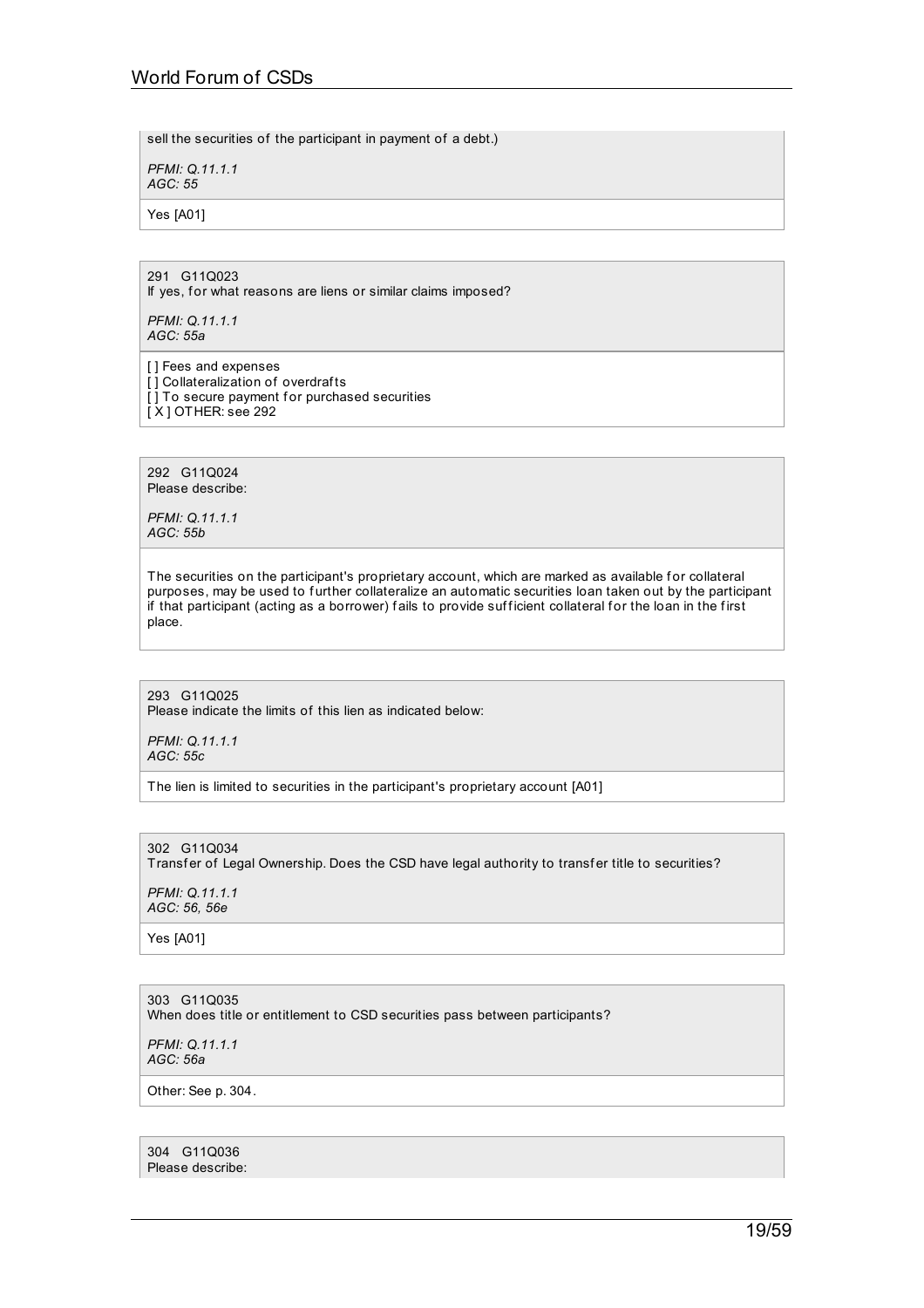*PFMI: Q.11.1.1 AGC: 56b*

The title to depository securities passes in the moment of booking these securities on securities accounts (i.e. end-investor accounts) kept by KDPW participants. Entries in these accounts arising from transactions shall be made on the basis of documents proving settlement of these transactions in KDPW.

308 G11Q040 In what form does the CSD maintain records identifying the assets of each participant?

*PFMI: Q.11.1.2 AGC: 45*

[ X ] Computer file [ ] Microf iche [ ] Hard copy [ ] Computer tape [ ] OTHER:

309 G11Q041 In which format is the source data maintained?

*PFMI: Q.11.1.2 AGC: 45b*

Internal IBM System i format.

314 G11Q046

If the securities held with the CSD are recorded by book-entry at the registrar, what are the control features at the registrar for transfer of registrar positions to and from the CSD (e.g., authentication procedures, reconciliation, confirmation of position at registrar)? Please describe:

*PFMI: Q.11.1.6 AGC: 52i*

Not applicable.

317 G11Q049 How are CSD eligible securities held by the CSD?

*PFMI: Q.11.3.1 AGC: 50, 50a*

[ X ] In dematerialized form [] In certificated form [ ] OTHER:

319 G11Q051 If CSD eligible securities are certif icated, can CSD eligible securities be held outside of the CSD?

*PFMI: Q.11.3.2 AGC: 51*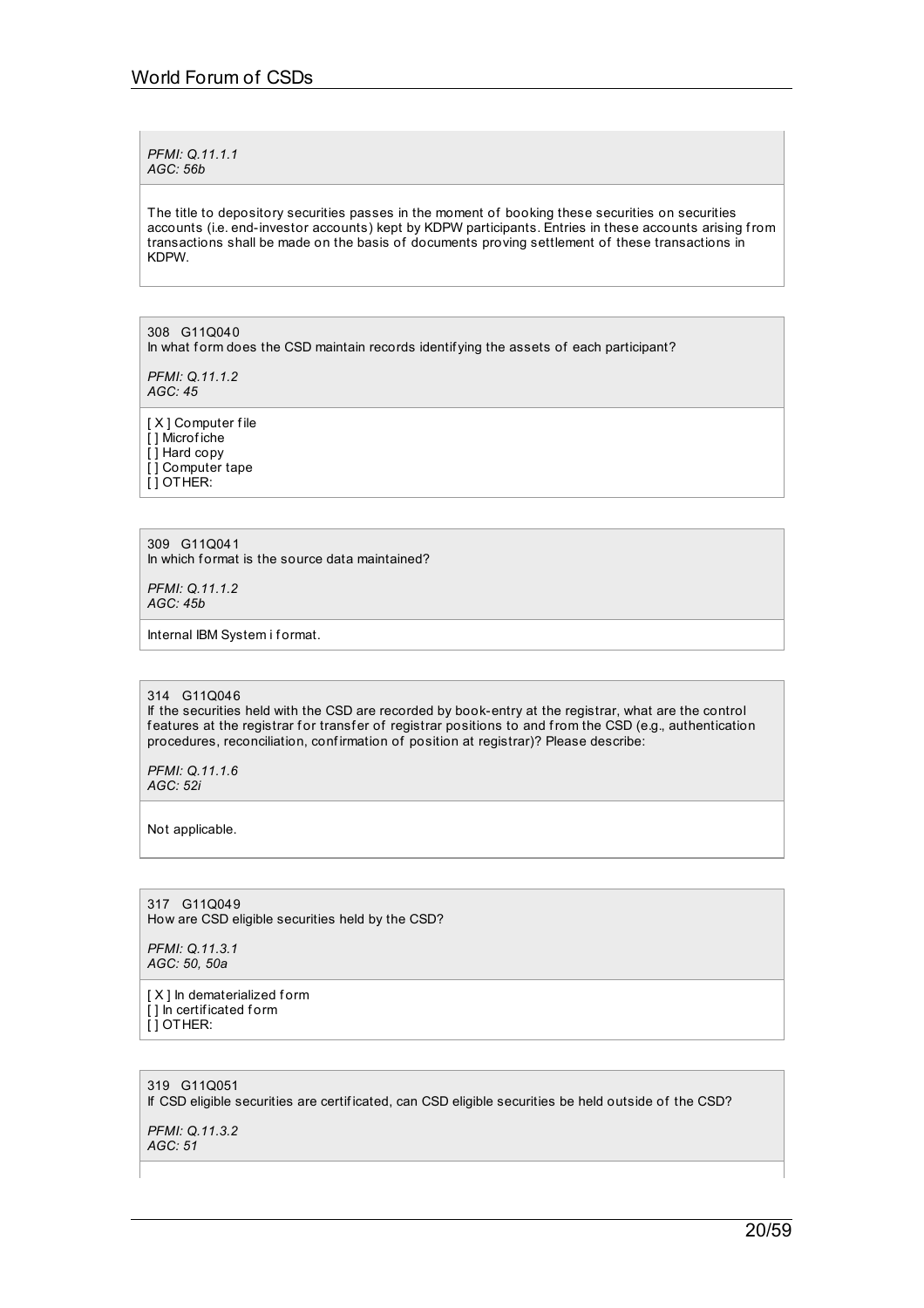Not applicable [A05]

322 G11Q054 Are these certif icates:

*PFMI: Q.11.3.2 AGC: 51c*

[] Bearer [ ] Registered [ ] OTHER:

323 G11Q055 If registered, how are the CSD eligible securities registered?

*PFMI: Q.11.3.2 AGC: 51d*

[ ] In the name of the CSD [ ] In the name of the depositing participant or its nominee [] In the name of a separate nominee of the CSD  $[$   $]$  OTHER:

327 G11Q059 If securities are dematerialized: May dematerialized security positions be re-certif icated and held outside the CSD?

*PFMI: Q.11.3.2 AGC: 52*

Yes [A01]

328 G11Q060 Are the securities held:

*PFMI: Q.11.3.2 AGC: 52a, 52k*

[ X ] Through book-entry at the CSD [ ] Through book-entry at a registrar or issuer  $\overline{ }$ [ ] OTHER:

329 G11Q061 Please identify which types of entities may act as registrars:

*PFMI: Q.11.3.2 AGC: 52b*

[] Issuers

 $\overline{[}$ ] Separate companies that perform registrar functions  $[$   $]$  CSD

 $\overline{ }$ [  $\overline{ }$ ] OTHER:

#### 337 G11Q069

Does the CSD accept liability (independent of any insurance coverage) for the following: Reconciliation errors with the registrar and/or the issuer that result in direct damages or losses to participants?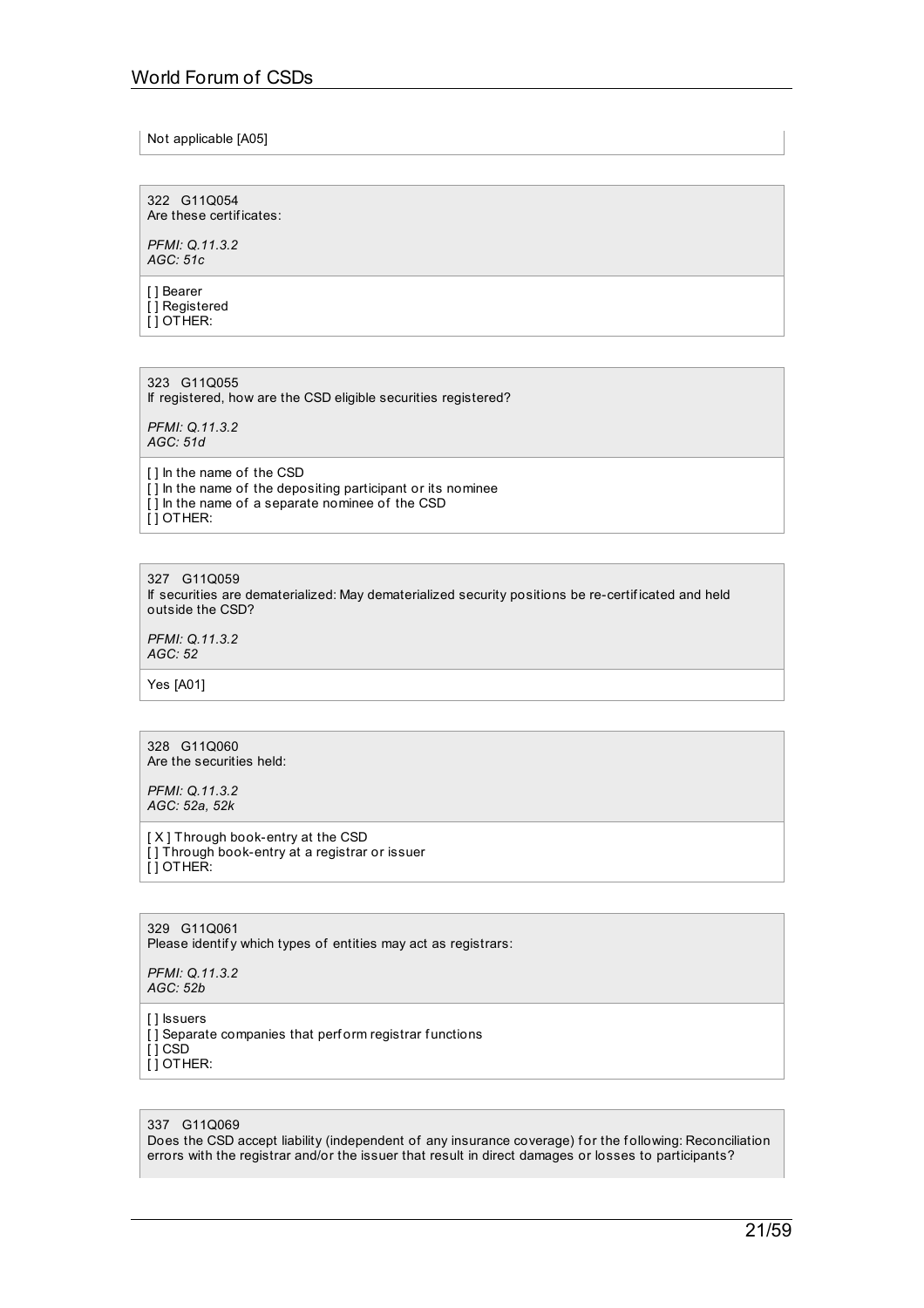*PFMI: Q.11.4.1 AGC: 66, 66a, 66d*

Yes [A03]

338 G11Q070 If yes, please check all of the following that apply:

*PFMI: Q.11.4.1 AGC: 66b 66c*

[ ] Financial limits are imposed on the amount of liability assumed by the CSD  $[X]$  The CSD assumes liability for direct losses [] The CSD assumes liability for indirect or consequential losses [ ] OTHER:

## 339 G11Q071

Theft of securities (either physical certificate or electronically from accounts at the CSD) from the CSD that results in direct damages or losses to participants?

*PFMI: Q.11.4.1 AGC: 66e, 66g, 66h*

Yes [A02]

# 340 G11Q072

If yes, please check all of the f ollowing that apply:

*PFMI: Q.11.4.1 AGC: 66f*

[ ] Financial limits are imposed on the amount of liability assumed by the CSD [X] The CSD assumes liability for direct losses [] The CSD assumes liability for indirect or consequential losses  $\overline{ }$ [ ] OTHER:

#### 341 G11Q073 Failure of the CSD's systems that result in direct damages or losses to participants because they cannot use either securities or funds?

*PFMI: Q.11.4.1 AGC: 66i, 66l.*

Yes [A02]

342 G11Q074 If yes, please check all of the f ollowing that apply:

*PFMI: Q.11.4.1 AGC: 66j, 66k*

[ ] Financial limits are imposed on the amount of liability assumed by the CSD [X] The CSD assumes liability for direct losses  $\overline{[}$  ] The CSD assumes liability for indirect or consequential losses [ ] OTHER: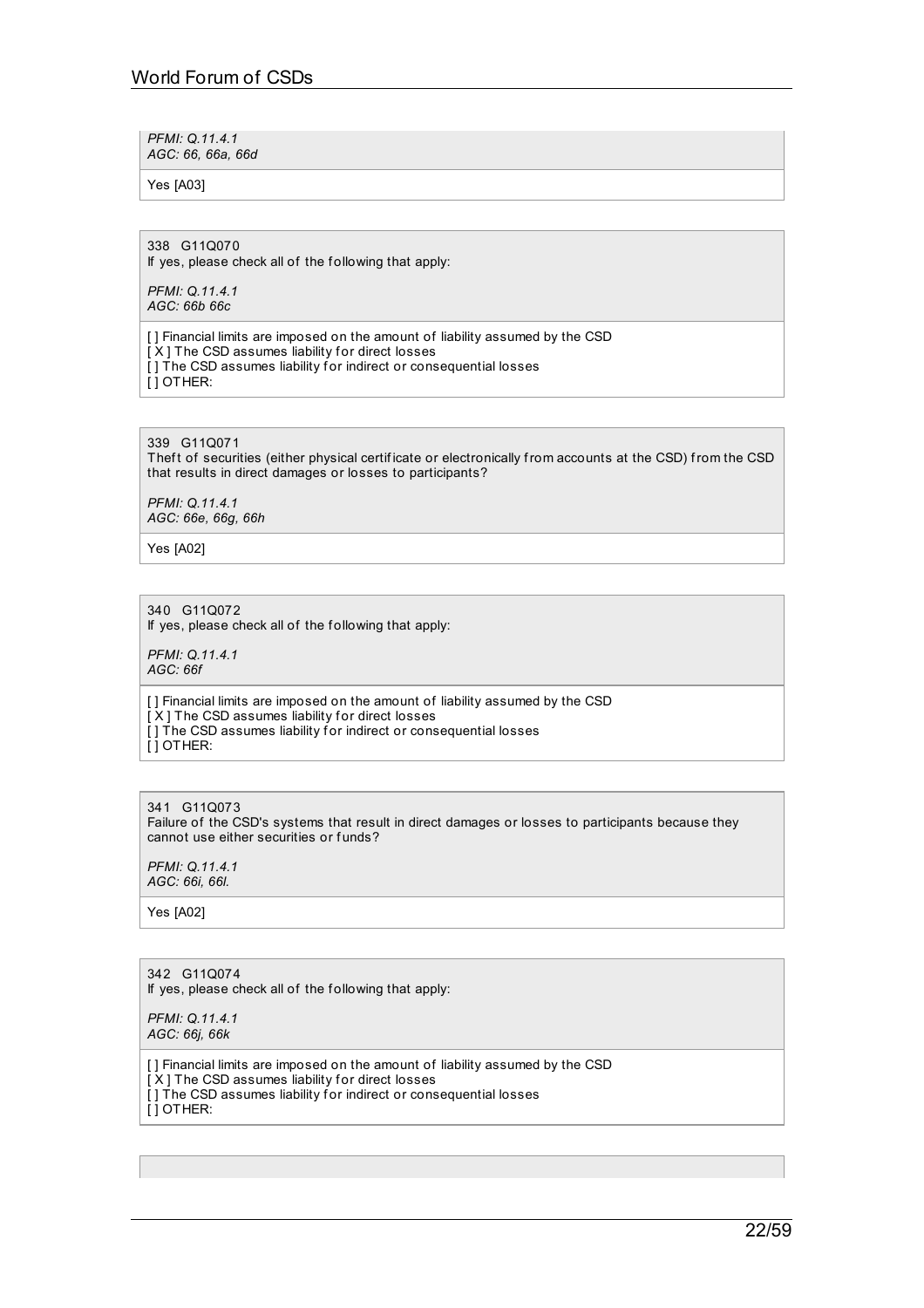343 G11Q075

Any direct damages or losses to participants caused by the CSD due to its errors, omissions or fraud?

*PFMI: Q.11.4.1 AGC: 66m, 66p.*

[ X ] Yes [ ] No [ ] Not applicable [ ] OTHER:

344 G11Q076 If yes, please check all of the following that apply:

*PFMI: Q.11.4.1 AGC: 66n.*

[] Financial limits are imposed on the amount of liability assumed by the CSD [X] The CSD assumes liability for direct losses [] The CSD assumes liability for indirect or consequential losses [ ] OTHER:

346 G11Q078

Is the CSD immune from legal action in its own jurisdiction?

*PFMI: Q.11.4.2 AGC: 68*

Other: According to Art. 6 p. 4 of the Bankruptcy and Restitution Law a legal entity which has been established on the basis of provisions of an Act of Parliament cannot be declared bankrupt. KDPW is currently such a legal entity.

348 G11Q080 Does the CSD have Fidelity insurance (that is, insurance to cover loss of securities or money resulting, for example, from acts such as forgery, theft, fraud and/or employee dishonesty)?

*PFMI: Q.11.4.3 AGC: 92*

Yes [A01]

349 G11Q081 What is the amount of the coverage?

*PFMI: Q.11.4.3 AGC: 92a.*

100 mn PLN (27 mn USD – USD/PLN 3,65 at the end of September 2017)

350 G11Q082 What is the amount of the deductible?

*PFMI: Q.11.4.3 AGC: 92b.*

100 000 PLN (27 000 USD – USD/PLN 3,65 at the end of September 2017)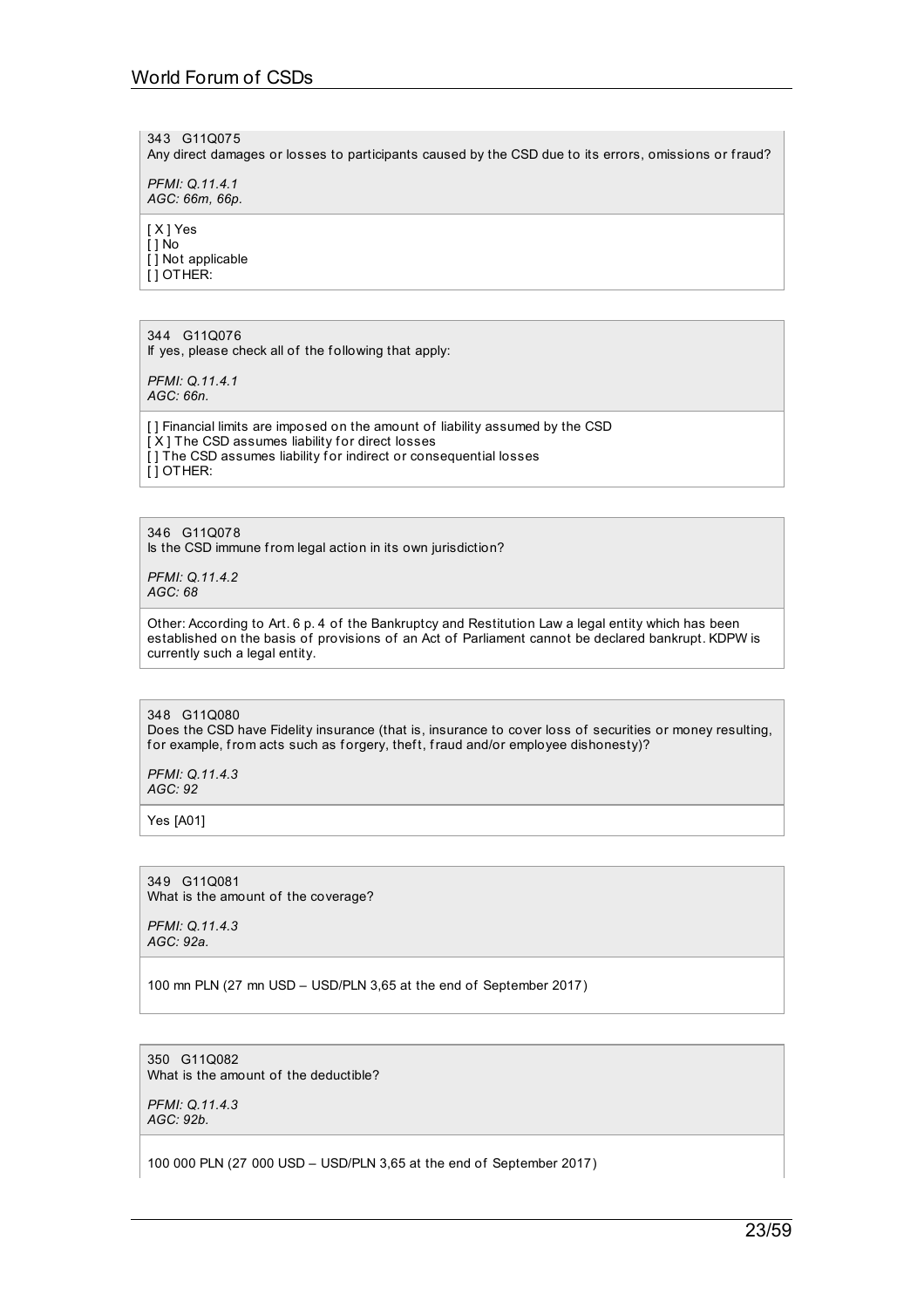# World Forum of CSDs

351 G11Q083 Does the CSD have insurance for Operational Errors?

*PFMI: Q.11.4.3 AGC: 93*

Yes [A01]

352 G11Q084 What is the amount of the coverage?

*PFMI: Q.11.4.3 AGC: 93a.*

100 mn PLN (27 mn USD – USD/PLN 3,65 at the end of September 2017)

353 G11Q085 What is the amount of the deductible?

*PFMI: Q.11.4.3 AGC: 93b.*

250 000 - 300 000 PLN (68 000 - 82 000 USD – USD/PLN 3,65 at the end of September 2017)

354 G11Q086 Does the CSD have Errors and Omissions insurance?

*PFMI: Q.11.4.3 AGC: 94*

Yes [A01]

355 G11Q087 What is the amount of the coverage?

*PFMI: Q.11.4.3 AGC: 94a.*

100 mn PLN (2 mn USD – USD/PLN 3,65 at the end of September 2017)

356 G11Q088 What is the amount of the deductible?

*PFMI: Q.11.4.3 AGC: 94b.*

250 000 - 300 000 PLN (68 000 - 82 000 USD – USD/PLN 3,65 at the end of September 2017)

357 G11Q089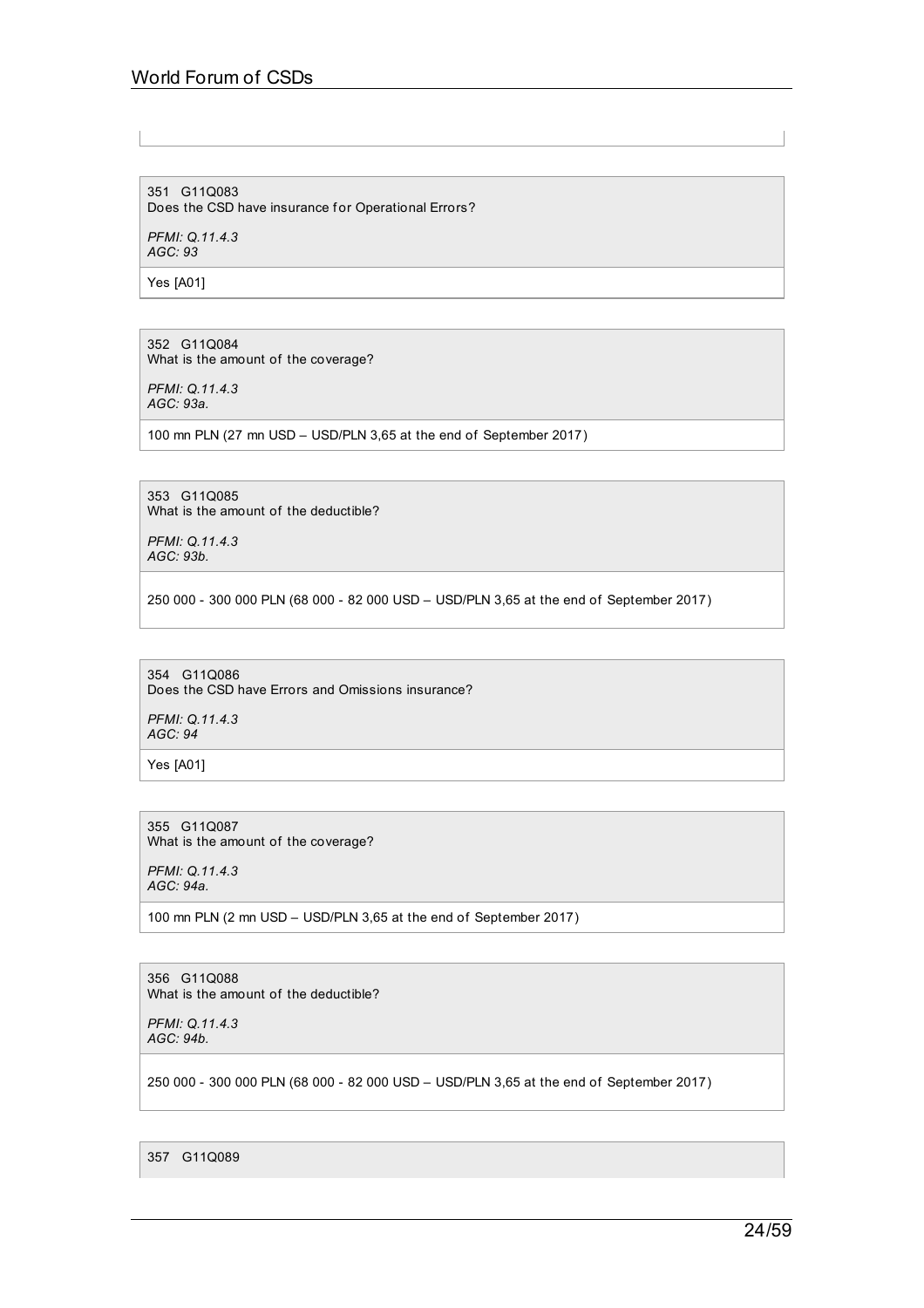Does the CSD have insurance for the Premises?

*PFMI: Q.11.4.3 AGC: 95*

Other: KDPW has insurance for the disaster recovery site. The owner of the main premises building (Stock Exchange Centre SA) holds the insurance for the building. KDPW has a 15,72% stake in the Stock Exchange Centre SA.

360 G11Q092 Does the CSD have any other insurance?

*PFMI: Q.11.4.3 AGC: 96, 96d*

Yes [A01]

361 G11Q093 If so, what is it for?

*PFMI: Q.11.4.3 AGC: 96a.*

There is insurance for fire and other events, such as break-ins and theft, robbery and destruction, for all risks relating to fittings and portable equipment (laptop computers, mobile phones), property insurance in transit in Polish territory, civil liability as a result of managing offices.

362 G11Q094 What is the amount of the coverage?

*PFMI: Q.11.4.3 AGC: 96b.*

Full property insurance - reproduction value.

364 G11Q096 Who is the insurance carrier? If more than one insurance carrier, please list each carrier here and provide your responses to questions 97a and 97b in corresponding order.

*PFMI: Q.11.4.3 AGC: 97*

AIG Europe Limited - operational risk insurance, PZU S.A. - other insurance agreements

365 G11Q097 Who is the insurance carrier's parent company, if applicable? (If inapplicable, simply type n/a.)

*PFMI: Q.11.4.3 AGC: 97a.*

n/a

366 G11Q098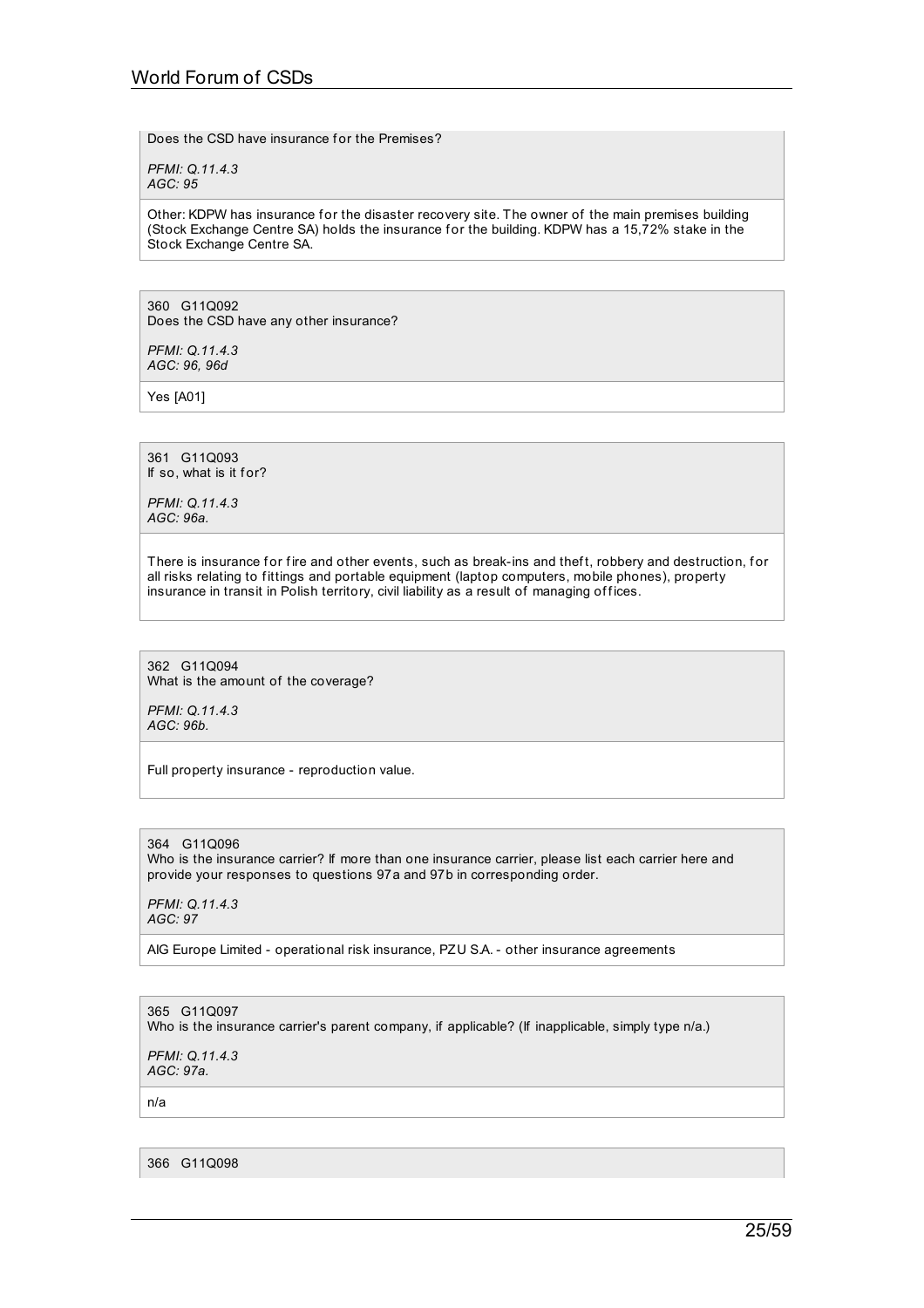What is the term of the policy?

*PFMI: Q.11.4.3 AGC: 97b.*

1 year

367 G11Q099 Who does the insurance cover?

*PFMI: Q.11.4.3 AGC: 97c, 97d*

[ X ] CSD [ ] Direct CSD participants [ ] Final investors [ ] Not applicable [ X ] OTHER: KDPW\_CCP (KDPW's subsidiary)

369 G11Q101 filecount - Upload document here:

*PFMI: Q.11.4.3 AGC: 98a.*

0

370 G11Q102 Do the CSD's written contracts, rules, or established practices and procedures provide protection against risk of loss of participant assets by the CSD in the form of indemnification?

*PFMI: Q.11.4.3 AGC: 67a, 67b.*

[ ] Yes [ X ] No [ ] Not applicable [ ] OTHER:

372 G11Q104 Please provide details of the relevant sections of the contracts, rules or practices where this inf ormation is f ound

*PFMI: Q.11.4.3 AGC: 67c.*

not applicable

373 G11Q105 Insurance

*PFMI: Q.11.4.3 AGC: 67d.*

[ X ] Yes [ ] No [ ] Not applicable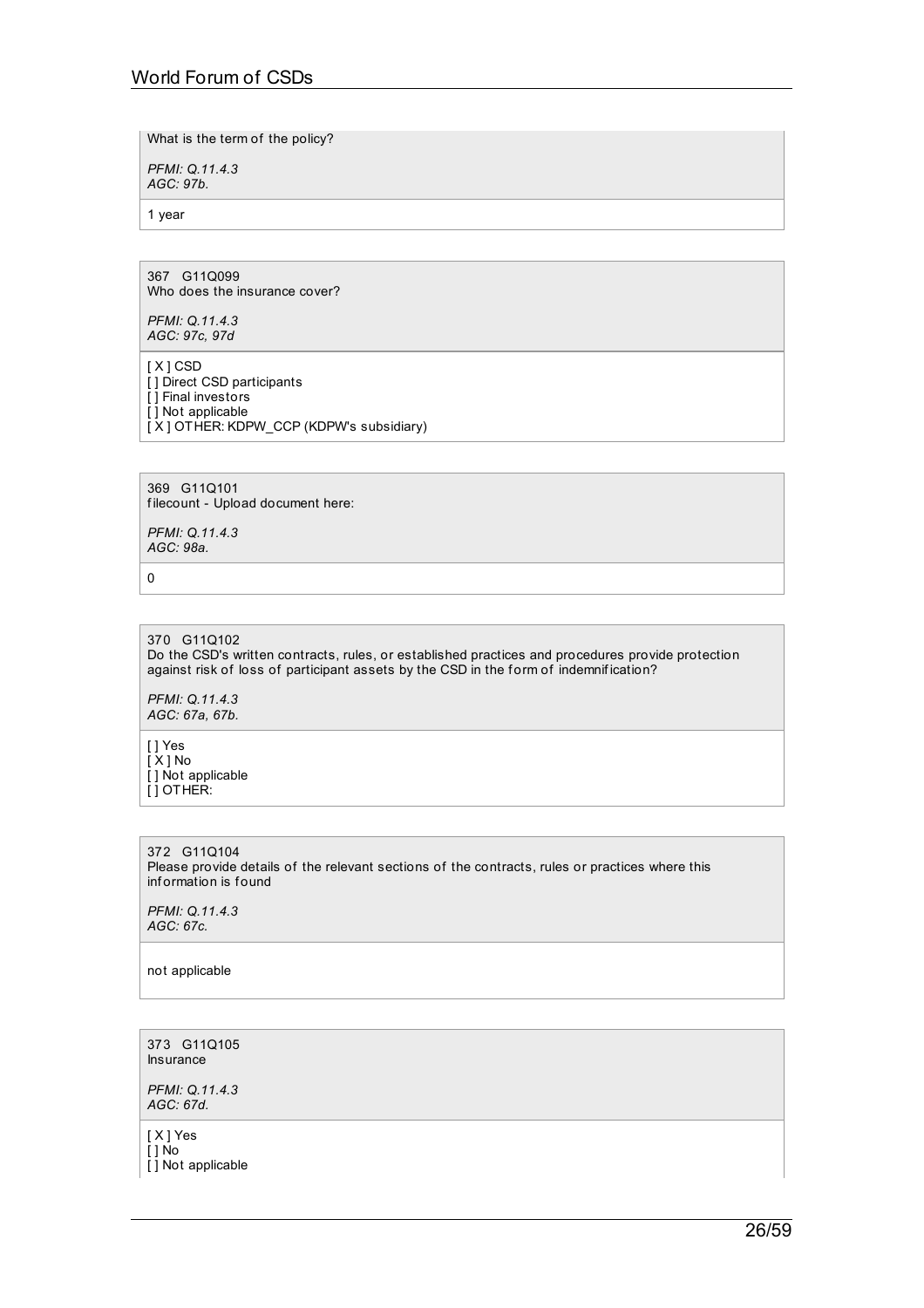## [ ] OTHER:

374 G11Q106 Please explain (then please answer 67f):

*PFMI: Q.11.4.3 AGC: 67e.*

KDPW holds an insurance agreement to cover specific fraud relating to KDPW-owned financial instruments, financial instruments registered on KDPW accounts and KDPW managed accounts, or where KDPW holds powers of attorney. The policy further covers risks involving malfunctions of IT systems, computer crime and professional liability of financial institutions (interest or damages for failure to perform its functions, or for negligent performance).

375 G11Q107 Please provide details of the relevant sections of the contracts, rules or practices where this information is found

*PFMI: Q.11.4.3 AGC: 67f.*

not applicable

376 G11Q108 Acknowledgement of liability for losses caused by CSD's own actions.

*PFMI: Q.11.4.3 AGC: 67g.*

Yes [A01]

377 G11Q109 Please explain (then please answer 67i):

*PFMI: Q.11.4.3 AGC: 67h.*

see 374

378 G11Q110 Please provide details of the relevant sections of the contracts, rules or practices where this information is found.

*PFMI: Q.11.4.3 AGC: 67i.*

not applicable

379 G11Q111 **Other** 

*PFMI: Q.11.4.3 AGC: 67j.*

Yes [Y]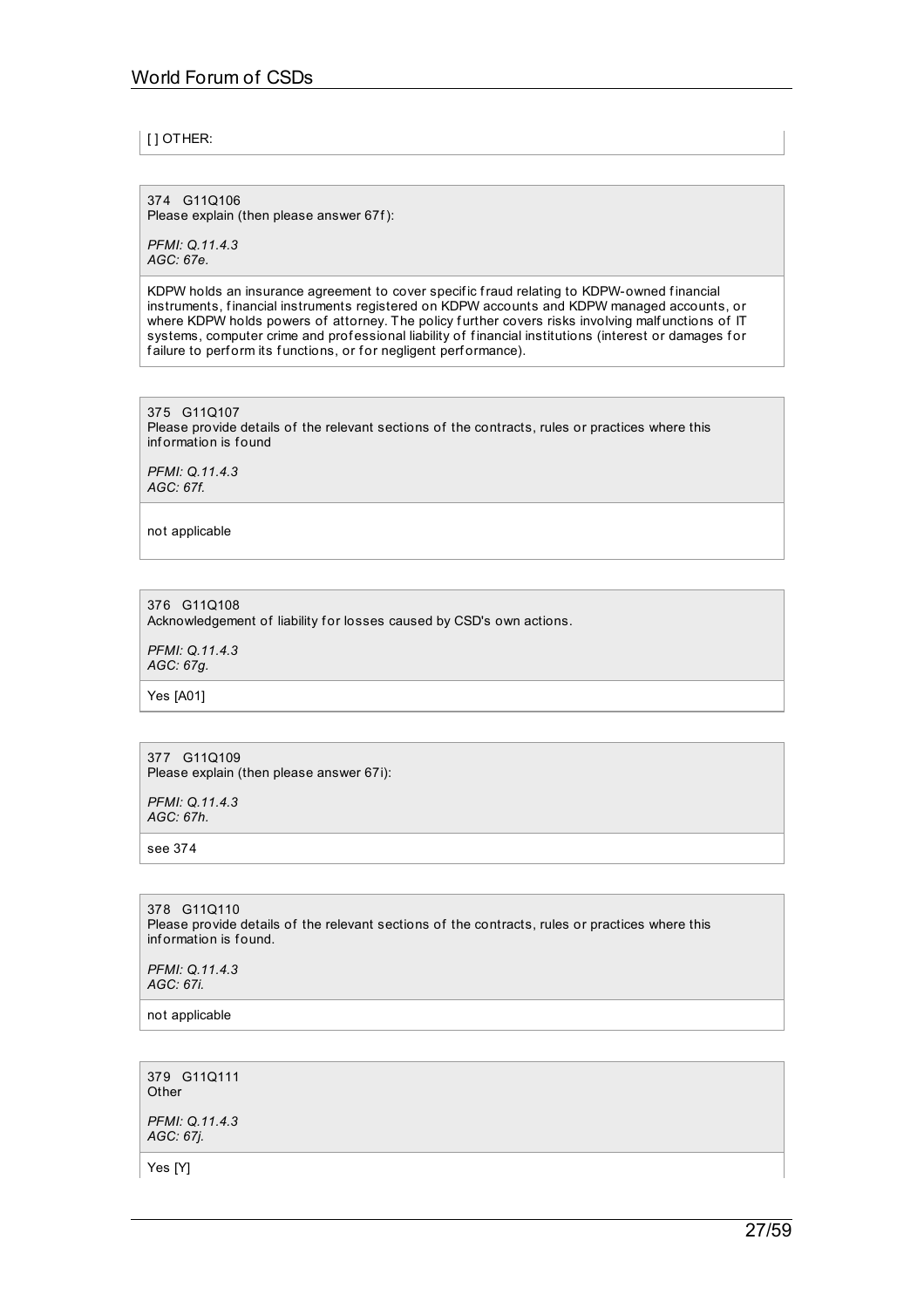380 G11Q112 Please explain (then please answer 67l:

*PFMI: Q.11.4.3 AGC: 67k.*

KDPW has a dedicated Corporate Security Department, which prepares policy, methodologies, procedures and tools to manage any kind of operational and legal risks, inter alia, resulting in a loss of assets registered in the KDPW depository system. However, rights to securities arise as a result of entries on securities accounts, which are in effect carried out by the participants themselves. The aggregated amounts of assets kept on securities accounts with participants are equal to the balances on depository accounts in KDPW. The reconciliation process at the end of each day allows to identify any discrepancies between KDPW's depositary accounts and participants' aggregated accounts and take any action to resolve them. Moreover, operational risk management and monitoring systems have strict procedures to deal with any kind of incidents that can occur in the KDPW processes and address ways how to cope with them. In case of direct material loss of a participant due to KDPW's own fault, the insurance policy might be activated to cover the loss. In addition, the assets of investors kept on securities accounts with participants are saf eguarded using a compensation scheme, which is administered by KDPW and used to pay compensation to clients in the event of the bankruptcy of a participant or fraudulent dealings by participants.

381 G11Q113 Please provide details of the relevant sections of the contracts, rules or practices where this information is found.

*PFMI: Q.11.4.3 AGC: 67l.*

Compensation Scheme Regulation, art. 132-146 of the Trading in Financial Instruments Act, Rules of Operation of the Compensation Scheme.

383 G11Q115 Are participants permitted to maintain more than one account at the CSD?

*PFMI: Q.11.5.1 AGC: 41*

Yes [A01]

384 G11Q116 If yes, please indicate number:

*PFMI: Q.11.5.1 AGC: 41a, 41c*

[ X ] An unlimited number of accounts [ ] More than one account  $\overline{ }$ [ ] OTHER:

387 G11Q119

Are participants required/permitted to segregate assets held for their own benefit from those they hold for their clients?

*PFMI: Q.11.5.2*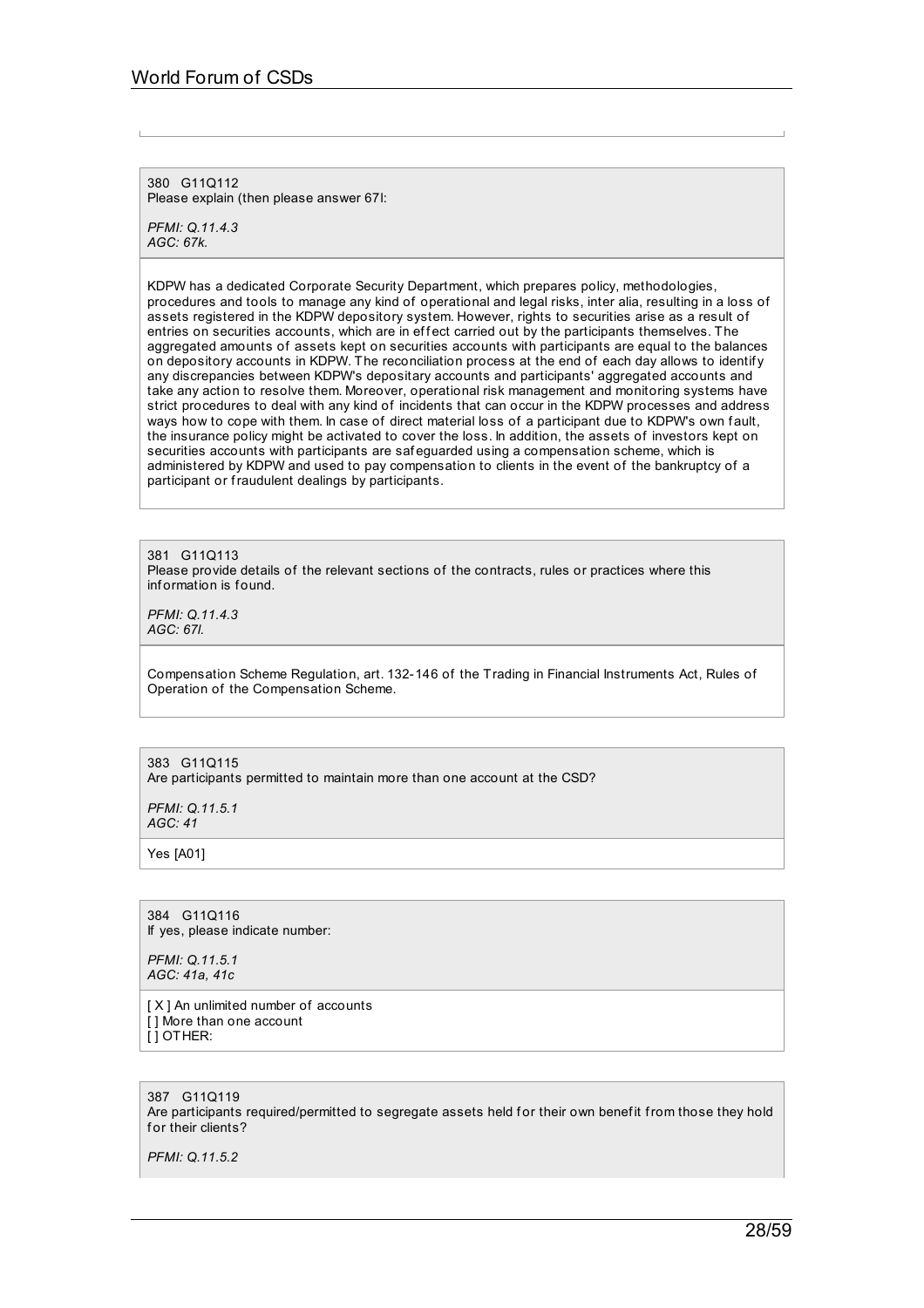*AGC: 42*

[ X ] Yes [ ] No [ ] Not applicable [ ] OTHER:

388 G11Q120 If yes, is segregation required or simply permitted?

*PFMI: Q.11.5.2 AGC: 42a*

Required [A01]

389 G11Q121 How does segregation occur?

*PFMI: Q.11.5.2 AGC: 42b, 42c*

[ $X$ ] By separately designated participant accounts. [ ] By sub-accounts within a single participant account. [] By separately designated beneficial owner accounts. [ ] OTHER:

390 G11Q122

Does the CSD permit its participants to open accounts in the participant's own nominee name(s)?

*PFMI: Q.11.5.2 AGC: 43, 43b*

Other: The Polish Securities Law allows for opening omnibus accounts, operated by KDPW participants or by KDPW, for their foreign clients. They are opened in the name of the partcipant's clients, not in the participant's own nominee name.

392 G11Q124 Does the CSD maintain records that identify the assets of each participant and segregate the system's own assets from the assets of participants?

*PFMI: Q.11.5.2 AGC: 53, 53a*

[ X ] Yes  $\overline{[}$   $\overline{]}$  No [ ] Not applicable [ ] OTHER:

393 G11Q125 Does the CSD provide services other than central saf ekeeping and administration of securities and settlement? If so, what services?

*PFMI: Q.11.6.1 AGC: n/a*

Yes - see 394.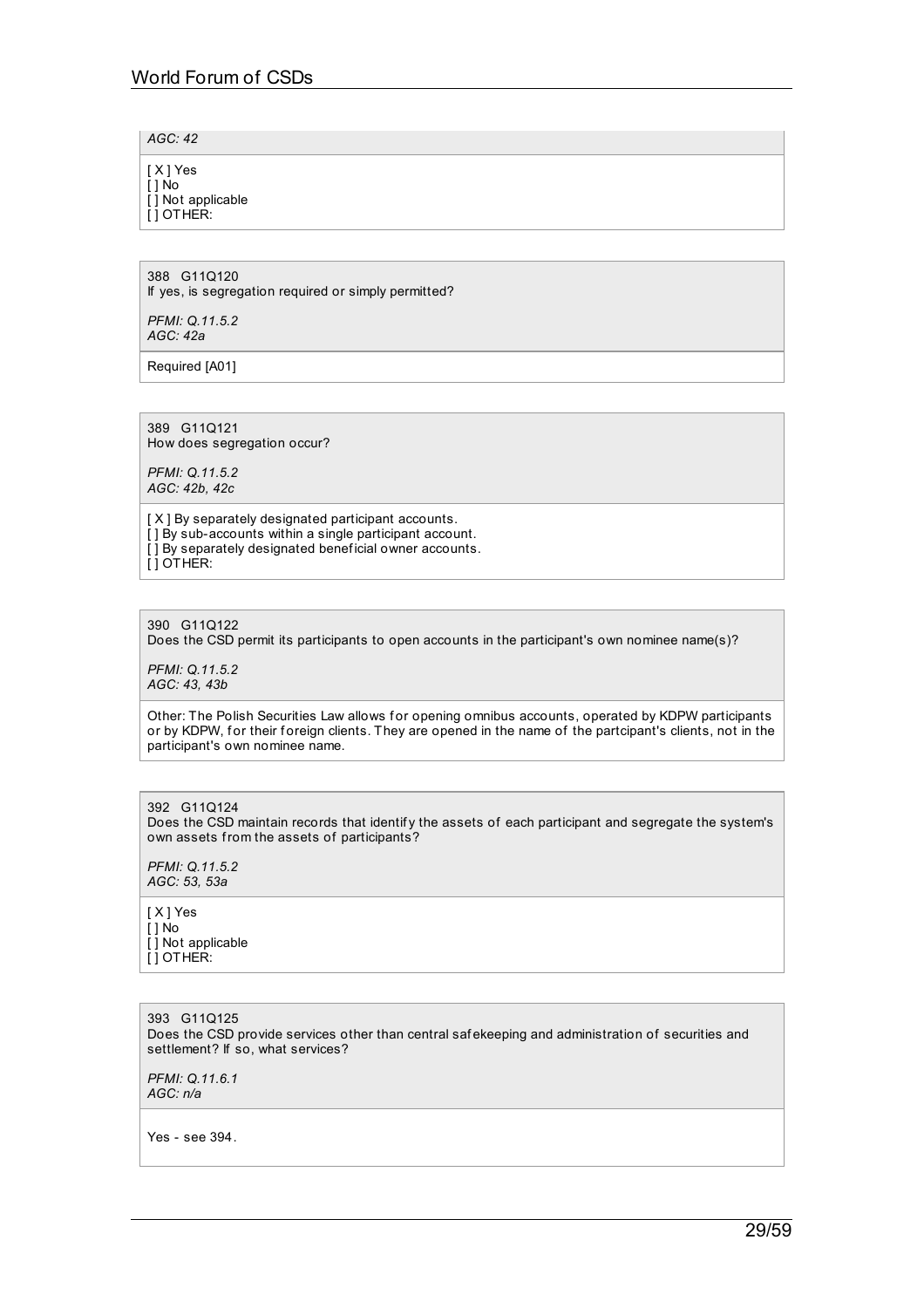394 G11Q126 Please indicate services you provide.

*PFMI: Q.11.6.1 AGC: 35*

[X] Own list or: AGC: Information in advance on corporate (annual or special) meetings in order that owners can vote.

[X] Tax assistance where foreign holders may be entitled to tax relief at source or through a claim.

[X] In order to avoid fails, an automatic securities lending facility - if requested - is provided for.

[X] Collateral handling in support of activities including securities lending, overdraft coverage, cash management,repurchase agreements, etc.

[ $X$ ] Same day turnaround settlements.

 $[X]$  Information on distribution of new issues (IPO, Privatization).

[ ] Not applicable

[ X ] OTHER: Other services: Statutory services: (1) settlement of transactions conducted on the regulated and non-regulated markets; (2) automated pre-matching service for OTC settlement instructions; (3) hold-release mechanism which allows management of instructions sent for settlement; (4) Corporate Action processing: organising and co-ordinating the perf ormance of issuers' obligations for securities owners, supporting information on both optional and mandatory events, providing an auto-compensation service for losing cash benefits from securities for non-defaulting party with a cum dividend entitlement benefit, acting as an intermediary in processing GMs (providing a list of shareholders authorised to attend the GM with an interface (web application) for issuer to pass on inf ormation related to the GMs); Other services: (5) voluntary partial settlement f unctionality: allows to optimise the volume of settled transactions outside of the organised markets, part of each DVP batch settlement, (6) negotiated securities lending & borrowing service organized in cooperation with KDPW\_CCP: voluntary service, intermediation in SLB agreements conclusion, fixed- or open-term securities loans available, settlement of loan for both opening and closing (return/recall) phase on a DvP basis with CCP guarantees for the closing phase, initial cash collateral transfer to the lender, daily mark-to-market of the initial cash collateral, managing loan throughout the loan's lif ecycle, including returns, recalls, remuneration for the lent securities as well as provided cash collateral, market claims compensation in case of CAs on lent securities, (7) tri-party repo agent service: voluntary service, accepting repo instructions, selecting collateral for repo transactions, updating collateral, i.e., calculating and initiating collateral transfers, reporting collateral requirements to repo counterparties, processing the closing of repo transactions at the set date taking into account the repo rate, processing corporate actions for securities posted as collateral: modifications to the collateral register, processing compensation in respect of cash payments attached to securities posted as collateral. (8) trade repository service for reporting derivatives trades under the provisions of EMIR. (9) numbering agency service (ISIN, CFI, FISIN and LEI), (10) asset management; Complementary services: (11) organising and managing the Pension Guarantee Fund, (12) processing of transfer payments between open-ended pension f unds, (13) managing the mandatory Investor Compensation Scheme in order to pool resources for the payment of compensation to investors who have lost their assets (cash and financial instruments) following the insolvency of their securities account provider.

395 G11Q127 Automatic securities lending facility is provided for:

*PFMI: Q.11.6.1 AGC: 35a*

[ X ] Brokers

[ X ] Banks

[ ] Other f inancial institutions

[X] OTHER: The service is provided for banks and brokers who are direct participants of KDPW, acting on their own account or on the account of another person, however, the securities borrower may only be a direct participant with the status of clearing member in the transaction clearing system operated by KDPW\_CCP or with the status of a representative (settlement agent) for KDPW\_CCP clearing members.

396 G11Q128 If collateral handling, please provide details

*PFMI: Q.11.6.1*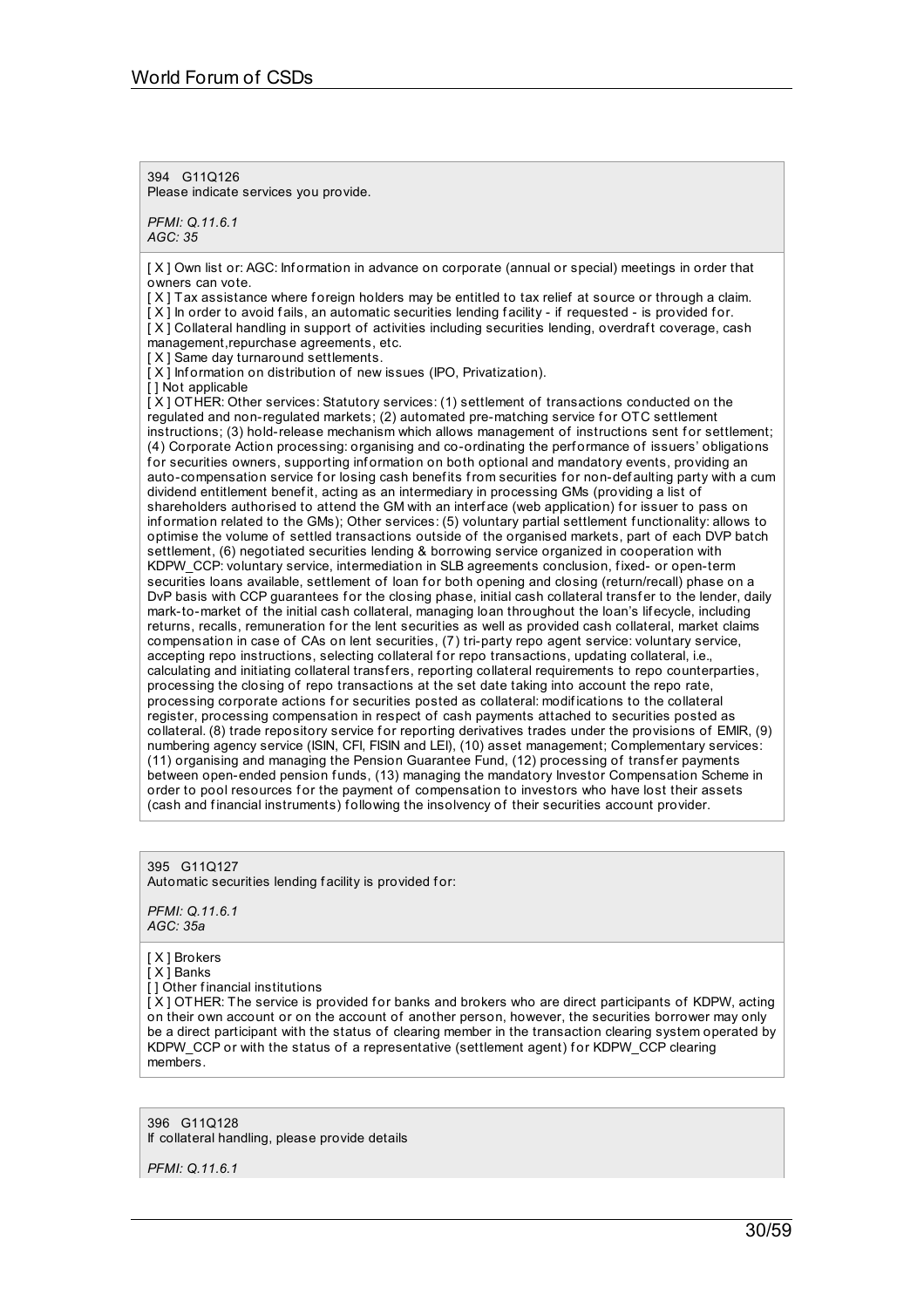## *AGC: 35c*

KDPW holds collateral for: - automatic securities loans (cash, Treasury bonds traded on the regulated market in Poland, shares participating in the WIG20 index) in co-ordination with KDPW\_CCP. - tri-party repo transactions (Treasury bonds traded on the regulated market in Poland and cash – last to be allowed only for marking to market the value of the repo transaction), - KDPW\_CCP holds on depository accounts in KDPW the collateral for initial margins and clearing funds of its participants resulting from trades executed on regulated and alternative markets, - a negotiated securities lending & borrowing service for which initial margin and guarantee fund are kept for KDPW\_CCP, - participants keep collateral to pledge intra-day technical credit granted by the National Central Bank, - securities are also blocked on depository accounts under pledge: (1) for the collateralisation of refundable financial aid granted by the Bank Guarantee Fund, (2) for the collateralisation of refinancing Lombard credit granted by the National Bank of Poland; (3) in favour of the Council of Europe Development Bank, European Investment Bank.

398 G11Q130 What procedures are in place for the processing of corporate action entitlements? *PFMI: Q.11.6.1 AGC: 36*

[] Credited to the securities account on the day indicated below regardless of whether actually collected by the CSD on the scheduled date. [X] Credited to the securities account upon actual receipt by the CSD. [] Corporate action entitlements are handled by an entity separate from the CSD.  $\overline{[}$  ] Not applicable [ ] OTHER:

399 G11Q131 Credited to the securities account:

*PFMI: Q.11.6.1 AGC: 36a*

[ ] On pay date.  $\overline{[}$   $\overline{]}$  On pay date +1. [ ] On pay date +2. [ ] OTHER:

401 G11Q133 What procedures are in place for the processing of interest and dividends?

*PFMI: Q.11.6.1 AGC: 37, 37d.*

[ ] Credited to the cash account on the day indicated below regardless of whether actually collected by the CSD on the scheduled date. [X] Credited to the cash account upon actual receipt by the CSD.

- [] Income and dividend collection is handled by an entity separate from the CSD.
- [ ] Not applicable

[ ] OTHER:

402 G11Q134 Credited to the cash account:

*PFMI: Q.11.6.1 AGC: 37a*

[ ] On pay date.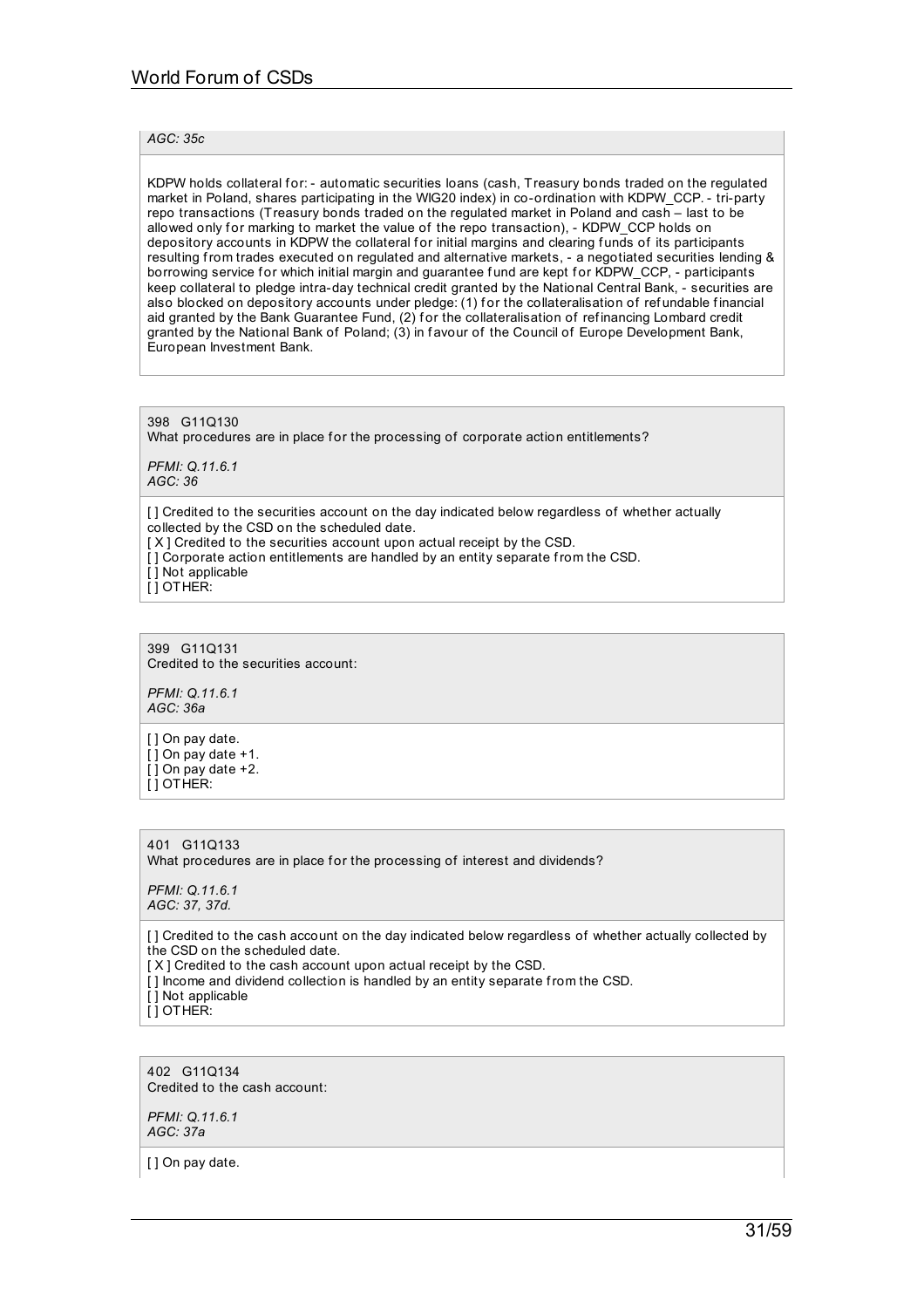[ ] On pay date +1.  $\overline{[}$   $\overline{]}$  On pay date +2. [ ] OTHER:

405 G11Q137 filecount - Add relevant appendices for this group.

*PFMI: n/a AGC: n/a*

 $\Omega$ 

## **Exchange-of-value settlement systems (PFMI Principle 12)**

408 G12Q003 Does the CSD guaranty settlement?

*PFMI: Q.12.1.1 AGC: 66u.*

Other: There is no settlement guarantee provided by the CSD. Clearing guarantee is accomplished by KDPW\_CCP (wholly owned by KDPW, EMIR compliant), which clears transactions executed in cash and derivatives, on- and off-exchange markets.

411 G12Q006

The Committee on Payment and Settlement Systems of the Bank for International Settlements (BIS) has identified three common structural approaches or models for linking delivery and payment in a securities settlement system. Please indicate which model your procedures most closely resemble.

*PFMI: Q.12.1.2 AGC: 48*

[ X ] Model1 [ X ] Model2  $\overline{[} \times \overline{]}$  Model3 [ ] Not applicable [ ] OTHER:

412 G12Q007 Please briefly describe your settlement process, including how do your settlement procedures vary from the model chosen above?

*PFMI: Q.12.1.3 AGC: 48a*

Model 1 (gross settlement of both securities and cash) is applicable to the settlement of transactions in RTGS. Model 2 (gross settlement of securities with net settlement of cash via central bank) is applicable to the settlement in the batch system. Model 3 (net settlement of both securities and cash) is applicable to the settlement in the batch system for all guaranteed market transactions. The securities netting process is performed following novation in KDPW\_CCP. At the end of the trade day (T), settlement instructions are sent to KDPW f or T+2 settlements. Securities netting is an optional service. There are two options of securities netting functionality, full netting or directional netting (for each clearing account the securities settlement method may be chosen separately). The full netting method means one net settlement instruction for each clearing position, in directional netting two net settlement instructions are generated, respectively, for the buy and the sell clearing positions.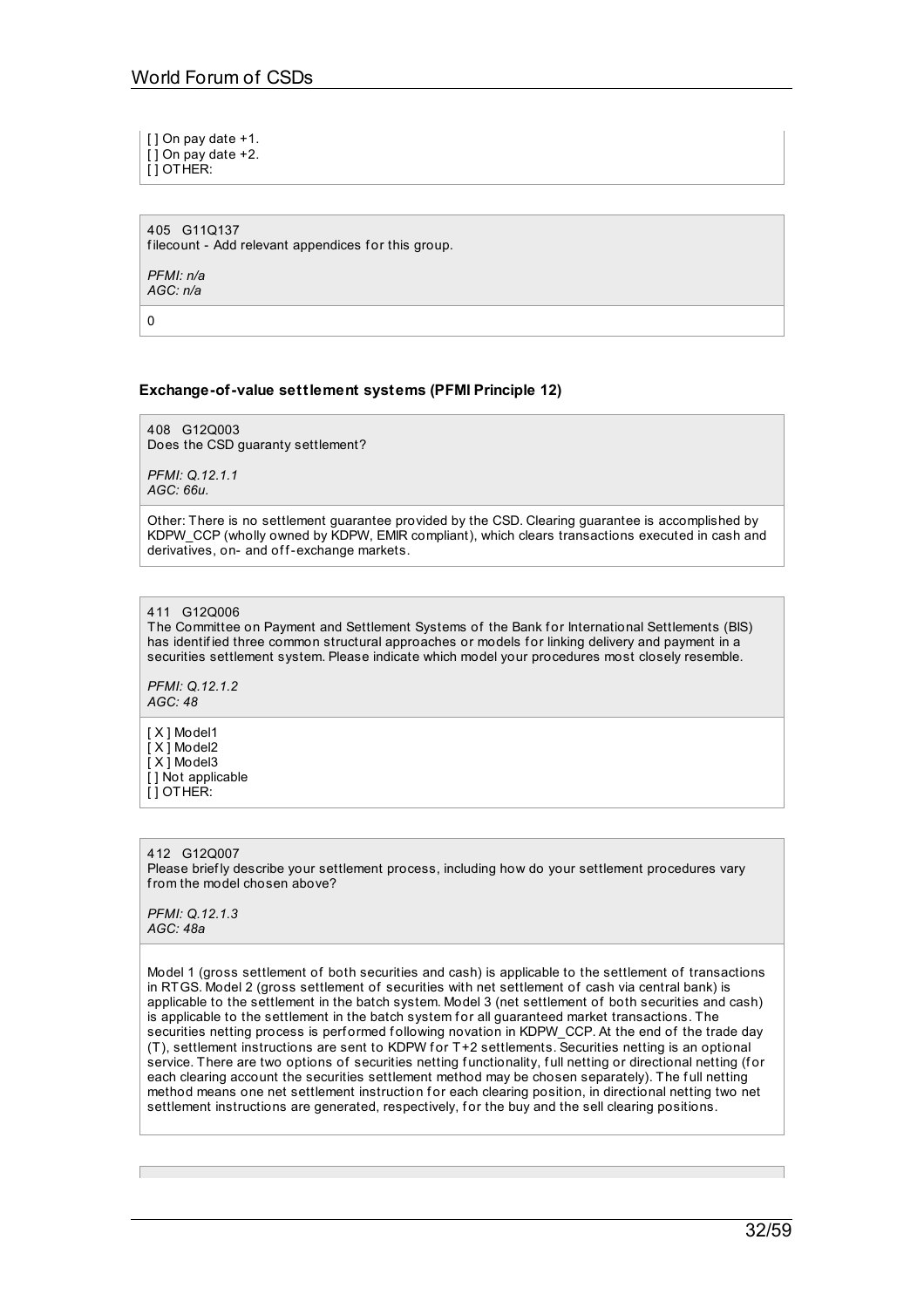415 G12Q010 Are the cash and security movements simultaneous?

*PFMI: Q.12.1.3 AGC: 49*

Yes [A01]

417 G12Q012 filecount - Add relevant appendices for this group.

*PFMI: n/a AGC: n/a*

0

## **Participant default rules and procedures (PFMI Principle 13)**

421 G13Q004 During the past three years, has there been a situation where a participant def aulted which resulted in a significant loss?

*PFMI: Q.13.1.2 AGC: 77*

No [A02]

423 G13Q006 Does the stock exchange have def ault protections that extend to the CSD, such as the following?

*PFMI: Q.13.1.2 AGC: 80*

[] Margin requirements for stock exchange members  $\overline{1}$  Guaranty fund for stock exchange members  $\overline{[}$  ] Financial requirements for stock exchange membership [ X ] No [] Not applicable  $[X]$  OTHER: see 424

424 G13Q007 Please explain:

*PFMI: Q.13.1.2 AGC: 80a*

KDPW\_CCP maintains a guarantee system for stock exchange and the alternative trading platform transactions (excluding block trade transactions) and also for OTC derivatives market transactions.

427 G13Q010 Participant Def ault Protections Resulting from a Participant Failure. If a participant def aults, how is the loss covered? (Choose all that apply?)

*PFMI: Q.13.1.4 AGC: 76, 76d*

[] CSD insurance covers the loss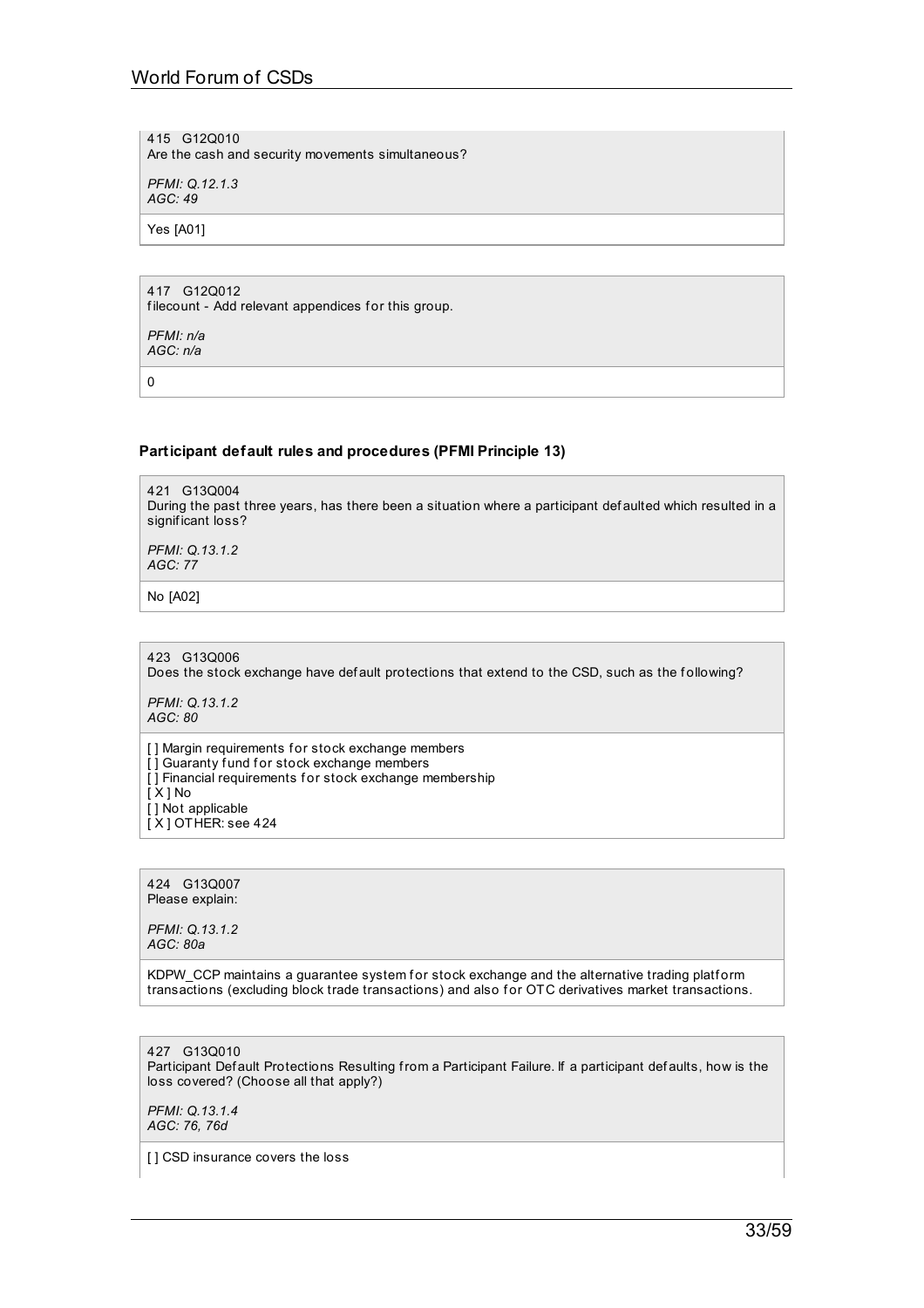[ ] The CSD guaranty fund covers the loss

[ ] Loss is shared among participants

[] Not applicable

[X] OTHER: KDPW\_CCP, a subsidiary of KDPW, operates a guaranty system covering the losses of clearing members, represented by settlement agents in KDPW. KDPW\_CCP uses a range of mechanisms, which reduce the risk of counterparty def ault on a systemic basis. The sequence of activating the resources of the clearing guarantee system is as f ollows: 1) the def aulting clearing member's credits; 2) the def aulting clearing member's margins (initial deposit, initial margin, additional margin); 3) def ault/guarantee f und – the def aulting clearing member's contribution; 4) KDPW\_CCP dedicated capital in the amount corresponding to at least 25% of the capital requirements; 5) basic contributions of KDPW\_CCP's non-def aulting members to the guarantee f und; 6) KDPW\_CCP own capital up to the level of 110% of the required capital; 7) additional contributions of KDPW\_CCP's nondef aulting members to the guarantee f und capped at the level of the 50% of contributions' value resulting from the most recent update; 8) the remaining own f unds of KDPW\_CCP.

430 G13Q013 Please explain:

*PFMI: Q.13.1.4 AGC: 76d*

Loss-sharing is used in further stages of the KDPW\_CCP's def ault waterf all procedures, when basic contributions to the settlement guarantee fund of KDPW\_CCP's non-def aulting members are used, and further, when additional contributions of KDPW\_CCP's non-def aulting members capped at the level of the 50% of original payments as per the latest calculation are demanded.

438 G13Q021 filecount - Add relevant appendices for this group.

*PFMI: n/a AGC: n/a*

 $\Omega$ 

# **General business risk (PFMI Principle 15)**

440 G140002 Is a f inancial audit perf ormed by an Audit Firm, Regulatory Authority, or other external party? *PFMI: Q.17.2.3*

*AGC: 15*

Yes [Y]

441 G14Q003

If yes, please state the name(s) of the entity(ies) who perform the financial audit.

*PFMI: n/a AGC: 15a.*

Ernst & Young Audyt Polska Sp. z o. o. Sp. K. Tax audits are performed by the Fiscal Audit Office, ISM Modzelewski i Wspólnicy sp. z o.o.

442 G14Q004

Please list the date of your last financial audit performed by an Audit Firm, Regulatory Authority, or other external party: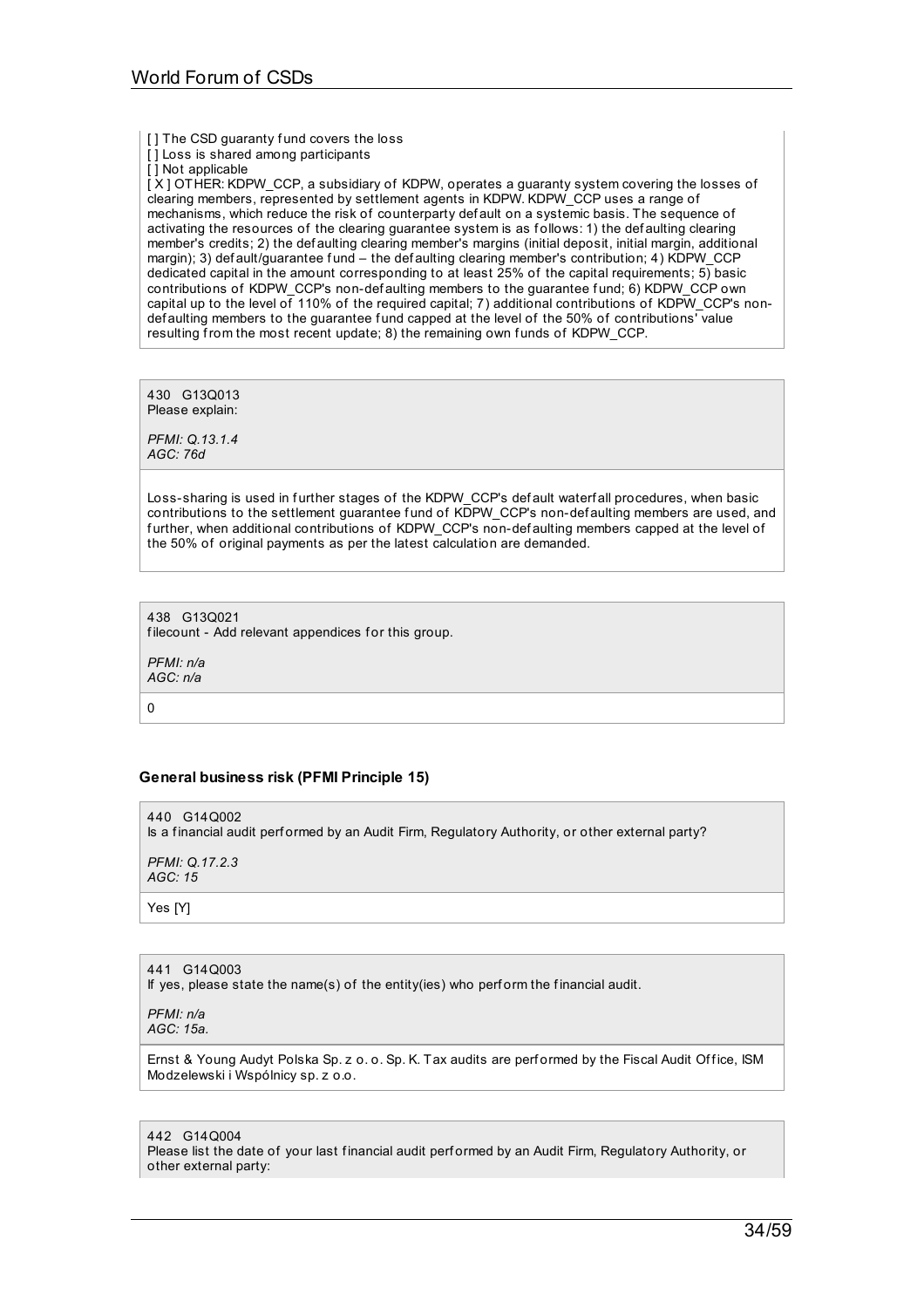*PFMI: n/a AGC: 15b.*

27/02/2017

443 G14Q005 Please list the period that the audit covered:

*PFMI: n/a AGC: 15c.*

Start date: 01/01/2016 End date: 31/12/2016

444 G14Q006 How frequently does the financial audit occur?

*PFMI: n/a AGC: 15d.*

Annually [A02]

446 G14Q008 Please select the statement that most accurately characterizes the results of the last financial audit:

*PFMI: n/a AGC: 15g.*

No material exceptions found. [A01]

448 G14Q010 Has there been any material loss by the CSD during the past three years?

*PFMI: n/a AGC: 86*

No [A02]

450 G14Q012

Has the CSD been subject to any litigation involving a participant during the past three years?

*PFMI: n/a AGC: 87*

No [A02]

452 G14Q014

Has the CSD realized revenues sufficient to cover expenses during the past three years?

*PFMI: n/a*

*AGC: 88, 88a*

Yes for all three years [A01]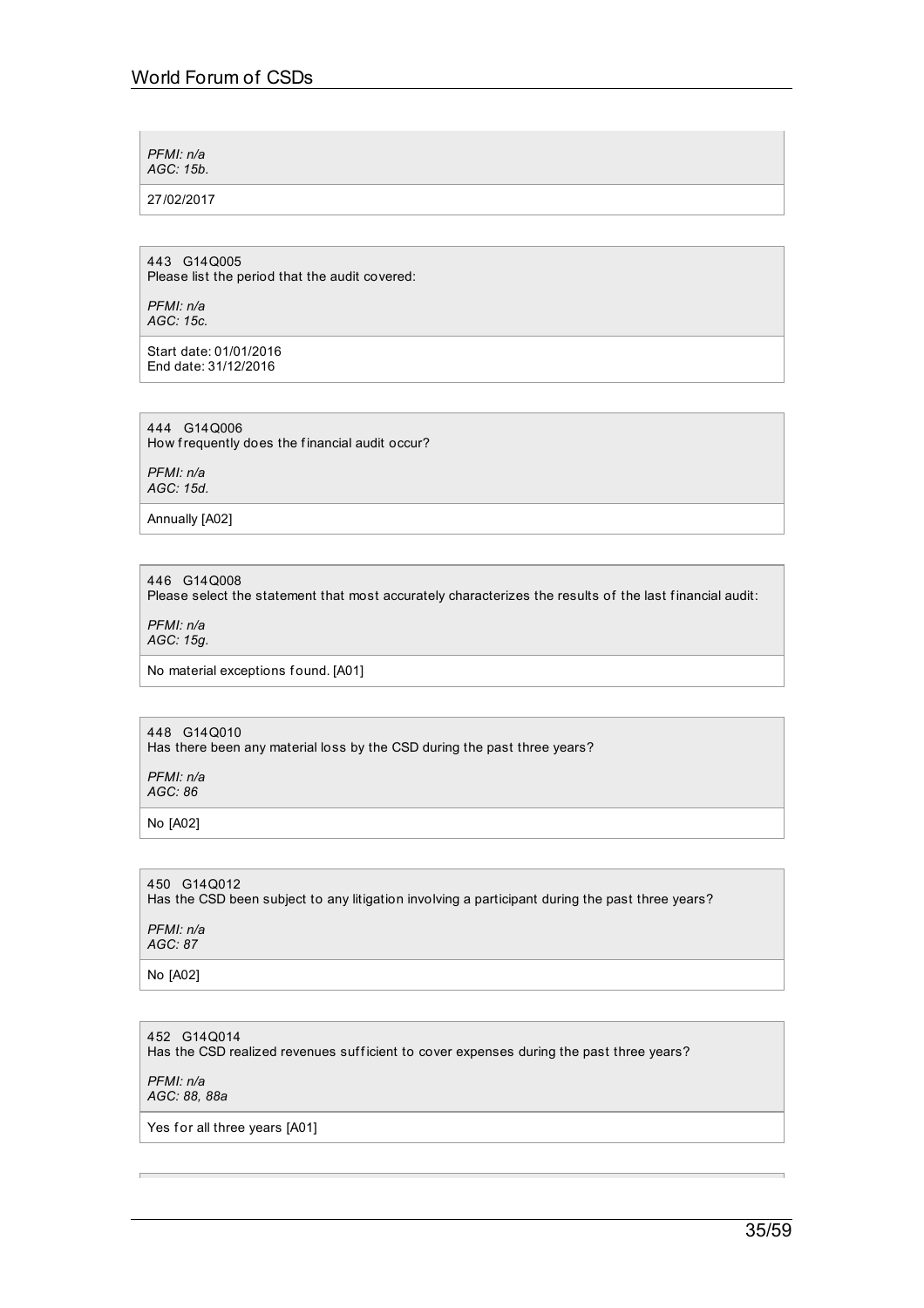453 G14Q015

Has any participant suffered any losses in the past three years due to the CSD's performance?

*PFMI: n/a AGC: 30, 30m*

No [A02]

#### 454 G14Q016

If yes, please select all of the f ollowing in which loss has occurred. You will be prompted to enter the number of instances and total loss in USD thereafter.

*PFMI: n/a AGC: 30a, 30j*

[] Corporate Action [ ] Settlement Process - Securities [] Settlement Process - Cash [ ] System Outage [ ] OTHER:

468 G14Q030 Does the CSD maintain a reserve for operating losses?

*PFMI: Q.15.2.1 AGC: 89, 89b*

No [A02]

482 G14Q044 filecount - Add relevant appendices for this group.

*PFMI: n/a AGC: n/a*

0

## **Custody risk (PFMI Principle 16)**

485 G15Q003 Are there any activities performed by a third party on behalf of the CSD for the CSD participants (e.g., vaulting of physical securities, registration, entitlement processing, etc.)?

*PFMI: Q.16.1.1 AGC: 29, 29i*

[ ] Yes [ X ] No [ ] Not applicable [ ] OTHER:

488 G15Q006

If you acknowledge responsibility, please indicate whether your responsibility is assumed

*PFMI: Q.16.1.1*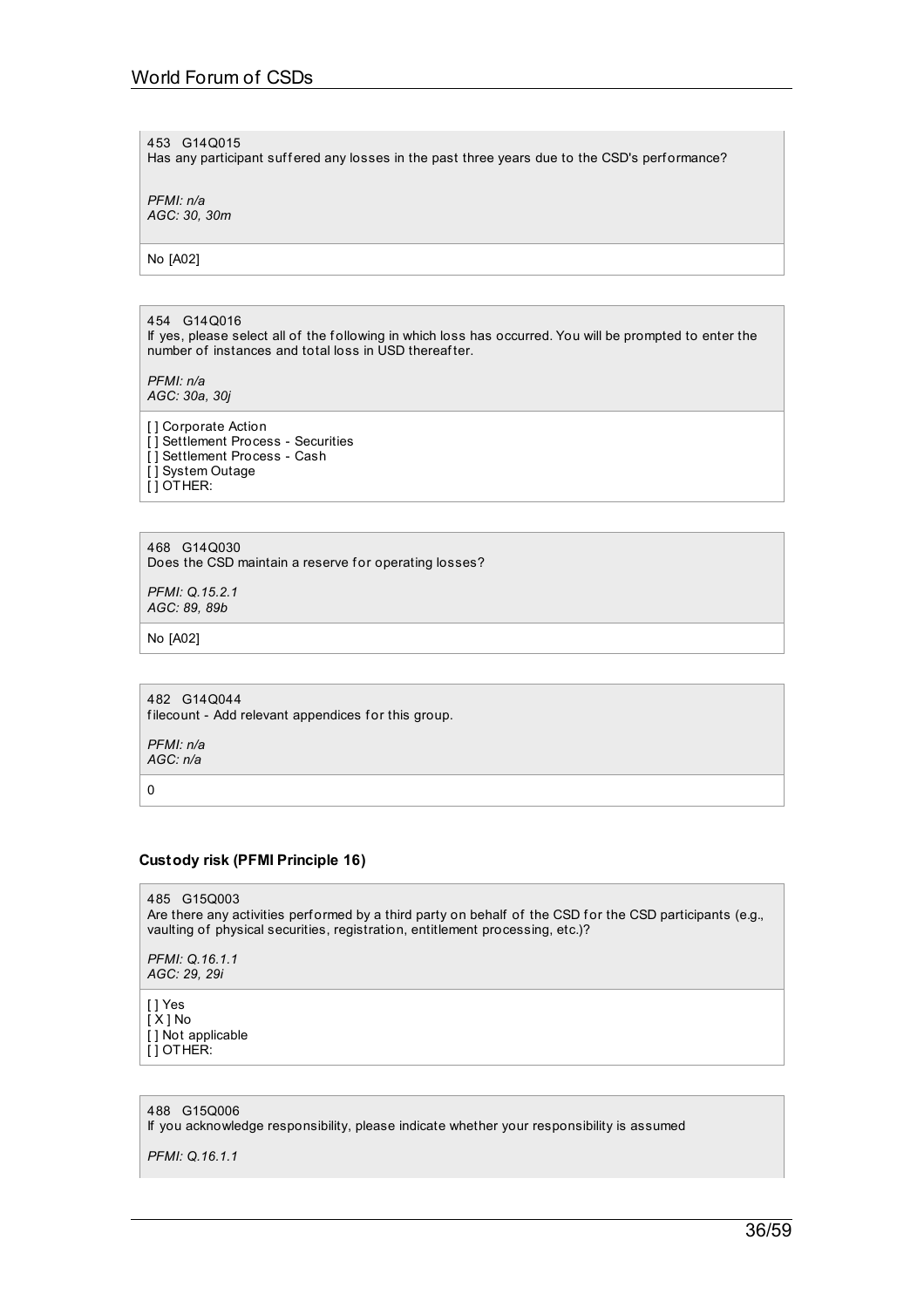#### *AGC: 29c, 29e.*

[ ] regardless of whether such loss was caused by any action or inaction of the agent

[ ] if such loss was caused by the agent's action or inaction and such action or inaction was deemed to be negligence on the part of the agent

[ ] if such loss was caused by the agent's action or inaction and such action or inaction was deemed to be gross negligence on the part of the agent

[ ] if the loss was caused by the willful default or other willful conduct on the part of the agent [ ] OTHER:

#### 489 G15Q007

If you acknowledge responsibility for agents, your responsibility is assumed for losses

*PFMI: Q.16.1.1 AGC: 29d, 29h.*

## [ ] without limit

[] which are not consequential losses [] subject to a monetary limit not based on insurance limits [] subject to a monetary limit based on insurance limits  $\overline{ }$ [ ] OTHER:

#### 496 G15Q014

Please describe briefly the arrangements / procedures / facilities you maintain to ensure that eligible securities held at the CSD are handled at least as efficiently as compared to securities held outside the CSD, particularly in relation to income, corporate actions and proxy services.

*PFMI: Q.16.3.1 AGC: 62*

There are no securities held outside the CSD.

#### 503 G15Q021 filecount - Add relevant appendices for this group.

*PFMI: n/a AGC: n/a*

0

## **Operational risk (PFMI Principle 17)**

514 G16Q011 Internal Audit. Is an internal audit undertaken in your CSD?

*PFMI: Q.17.2.3 AGC: 14*

Yes [Y]

515 G16Q012 If yes, what areas does the audit cover (f inancials, operations, etc.) and which department in your CSD handles it?

*PFMI: Q.17.2.3 AGC: 14a.*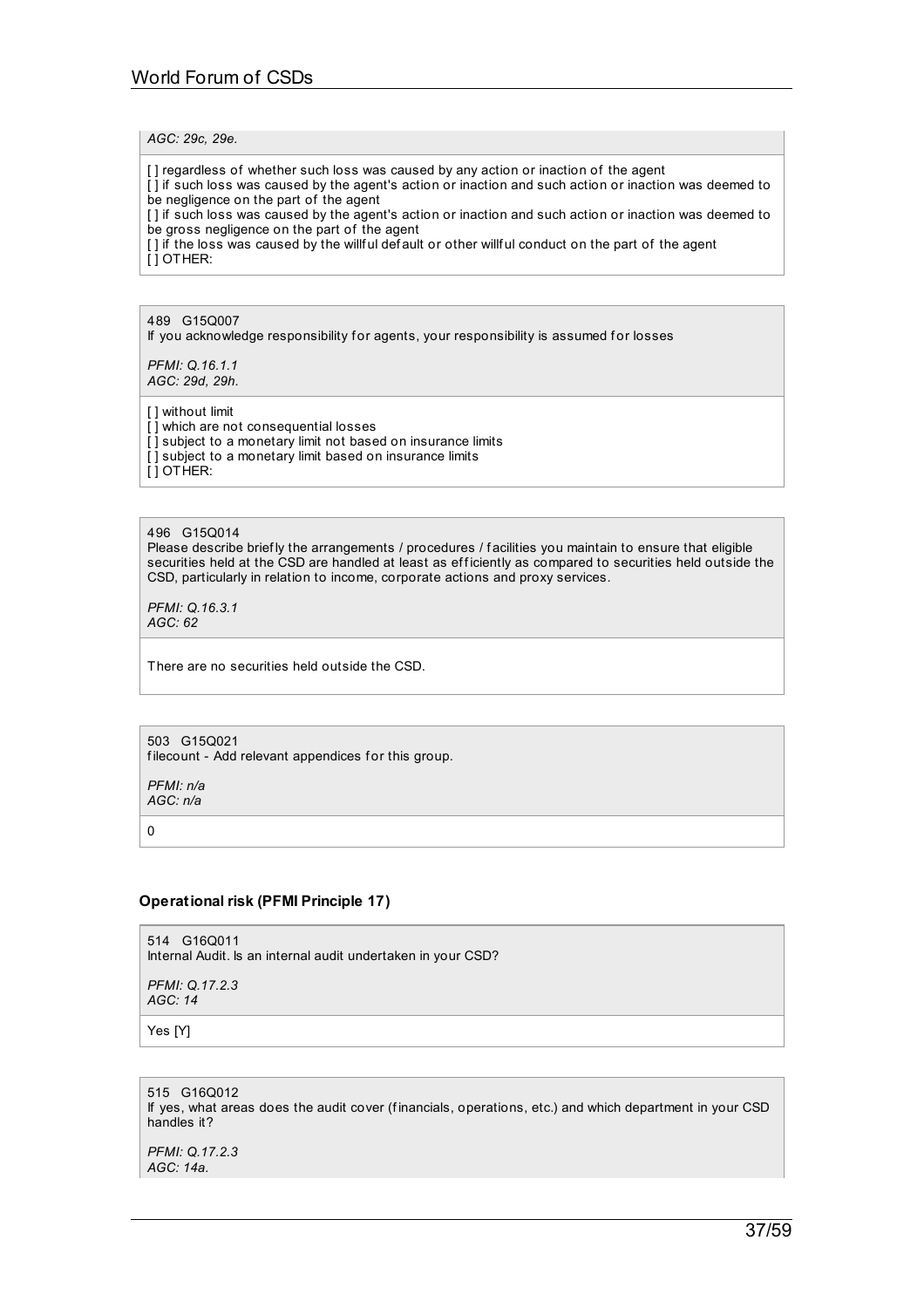The audit covers operations, compliance and partially financial areas. It is handled by the Internal Audit Department.

516 G16Q013

Please list the date of your last internal audit and the period that the audit covered:

*PFMI: Q.17.2.3 AGC: 14b.*

Start date: 30/08/2017 End date: 29/09/2017 Audit date: 31/07/2017

517 G16Q014 How frequently does the internal audit occur?

*PFMI: Q.17.2.3 AGC: 14c.*

Two or more times a year [A01]

519 G16Q016 Are the results of the internal audit publicly available?

*PFMI: Q.17.2.3 AGC: 14e.*

No [N]

## 520 G16Q017

Please select the statement that most accurately characterizes the results of the last internal audit:

*PFMI: Q.17.2.3 AGC: 14f.*

No material exceptions found. [A01]

523 G16Q020 Is an operational audit performed by an Audit Firm, Regulatory Authority, or other external party?

*PFMI: Q.17.2.4 AGC: 16*

Yes [Y]

524 G16Q021 If yes, please state the name(s) of the entity(ies) who perf orm the operational audit.

*PFMI: Q.17.2.4 AGC: 16a.*

The Polish Financial Supervision Authority (PFSA)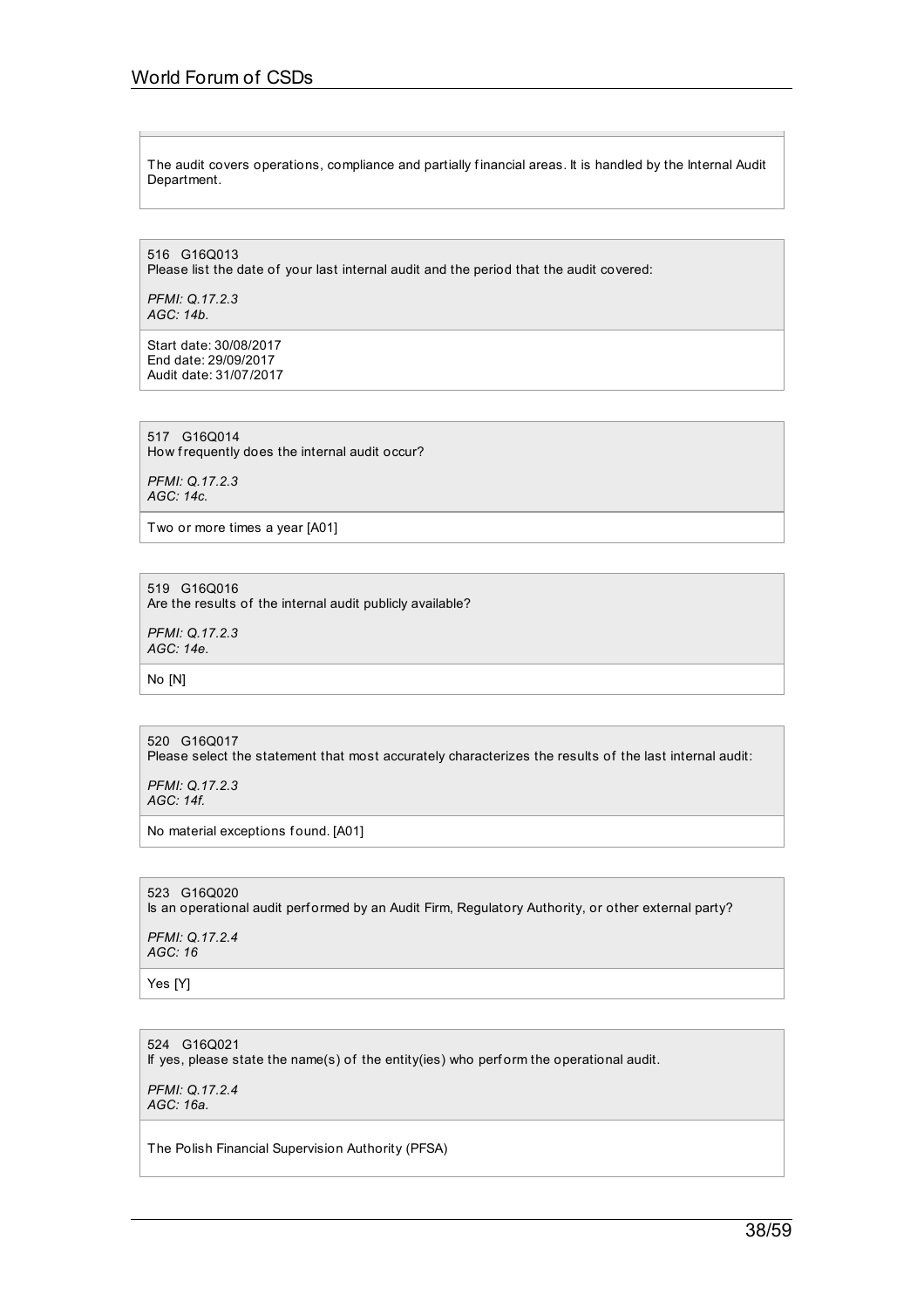525 G16Q022

Please list the date of your last operational audit performed by an Audit Firm, Regulatory Authority, or other external party:

*PFMI: Q.17.2.4 AGC: 16b.*

15/06/2010

526 G16Q023 Please list the period that the audit covered:

*PFMI: Q.17.2.4 AGC: 16c.*

Start date: 02/01/2007 End date: 31/12/2009

527 G16Q024 How frequently does the operational audit occur?

*PFMI: Q.17.2.4 AGC: 16d.*

Less than annually [A03]

528 G16Q025 If less than annually, please explain:

*PFMI: Q.17.2.4 AGC: 16e.*

The PFSA performs audits usualy at the request of KDPW participants, which may seek an investigation of certain procedures. No such requests have been made since 2009.

529 G16Q026 Please select the statement that most accurately characterizes the results of the last operational audit:

*PFMI: Q.17.2.4 AGC: 16g.*

No material exceptions found. [A01]

537 G16Q034 How is access to the physical building controlled?

*PFMI: Q.17.5.1 AGC: 74*

[ X ] By guards [ X ] By electronic keys [ X ] personal ID card [ X ] By alarm system [ ] OTHER: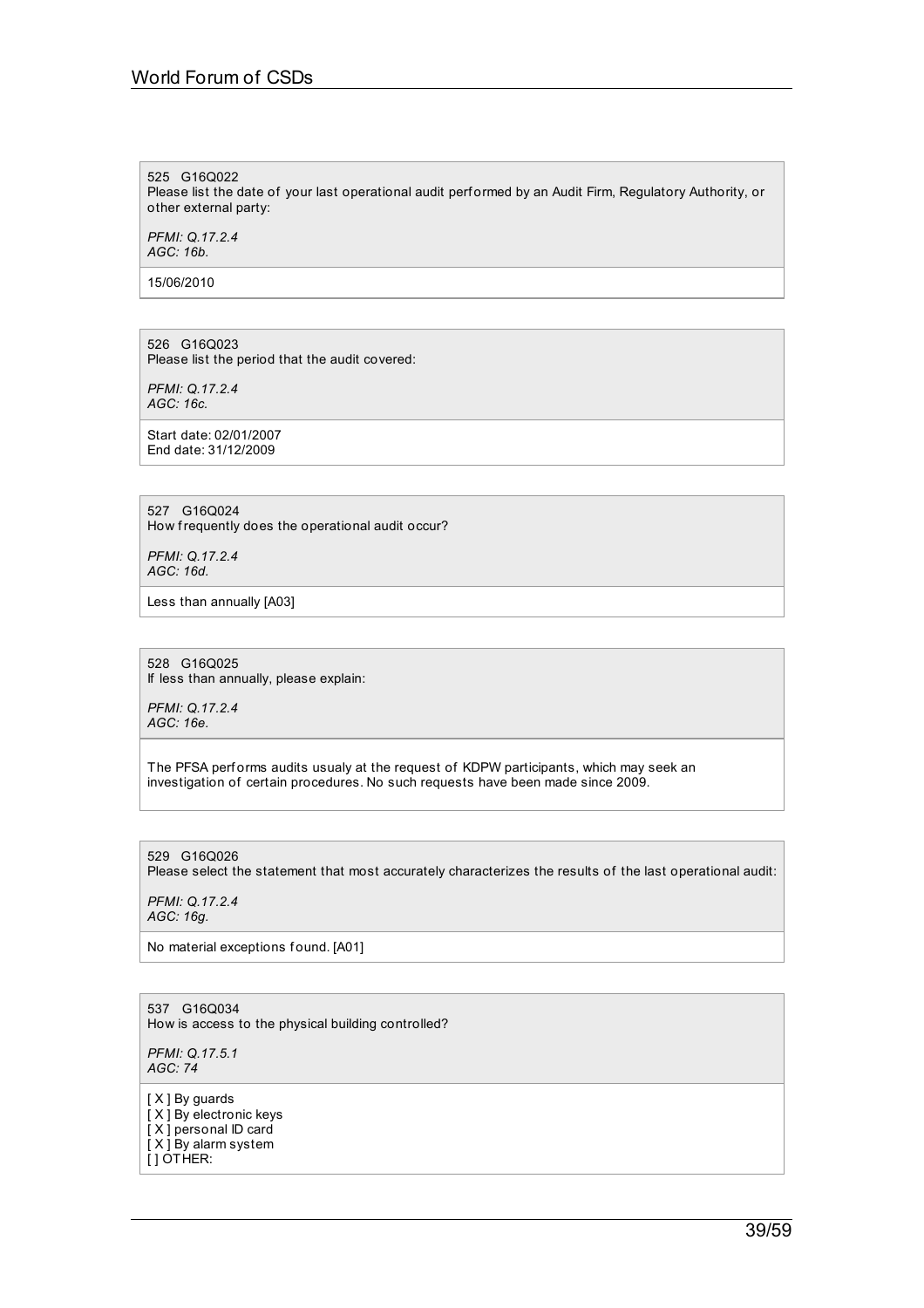541 G16Q038 Regarding data security: Are passwords used by participants to access their accounts?

*PFMI: Q.17.5.3 AGC: 71 71a.*

Other: Participants have access to the Electronic System for Distribution of Information (ESDI/WEB) or the Electronic System for Message Distribution (ESDK). Data security is based mainly on individual cryptographic keys.ESDI/WEB: when a paticipant enters ESDI/WEB through website www.kdpw.pl, he has to enter login and password, and in the next step, select the appropriate certif icate. When a participant enters directly (https://esdi.kdpw.pl), he has to select the appropriate certif icate. ESDK as system to system communication solution doesn't provide any user interf ace. Security such as authentication and data encryption is based on specif ic MQ digital certif icate.

542 G16Q039 Does each user have a unique user ID?

*PFMI: Q.17.5.3 AGC: 71c.*

Yes [A01]

543 G16Q040 Are passwords regularly changed?

*PFMI: Q.17.5.3 AGC: 71e.*

Other: No, Individual cryptographic keys are changed every 2 years.

545 G16Q042 Is there a user lock-out af ter a pre-set number of unsuccessf ul User ID attempts?

*PFMI: Q.17.5.3 AGC: 71h.*

Other: Yes, af ter 5 unsuccessf ul attempts (login/password). No, if the certif icate is used directly.

550 G16Q047 How quickly can the main system be reactivated in the event of an outage?

*PFMI: Q.17.6.2 AGC: 82*

1 - 4 hours [A01]

553 G16Q050 Will the CSD publicly announce any system interruption?

*PFMI: Q.17.6.4 AGC: 84*

Yes [A01]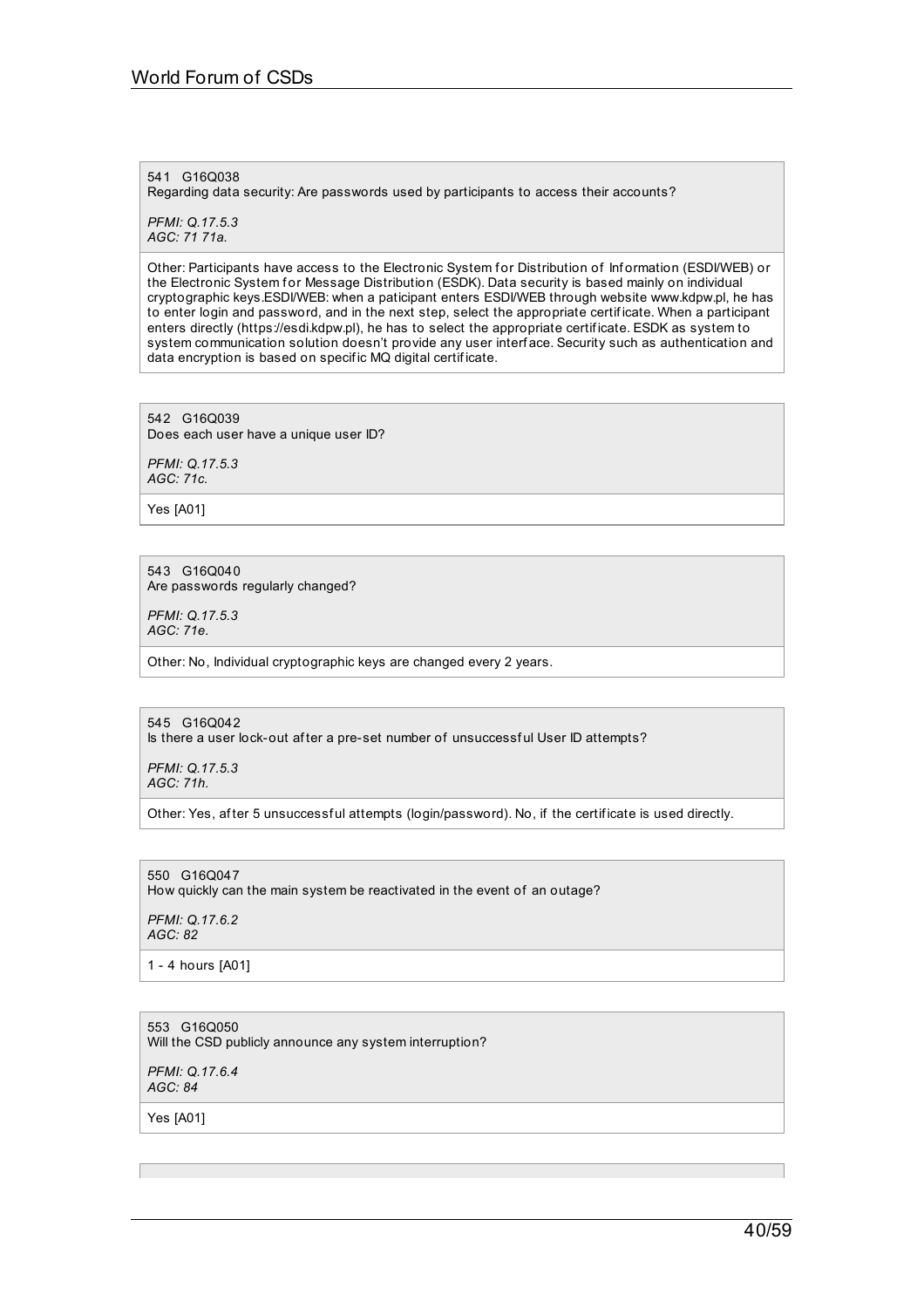# World Forum of CSDs

554 G16Q051 To whom will the CSD disclose any system interruptions?

*PFMI: Q.17.6.4 AGC: 84a.*

[ X ] To the CSD regulators [ X ] To all direct participants [ ] To direct and indirect participants [ ] To the public via the internet [ ] In the press [ ] OTHER:

558 G16Q055 How will the CSD disclose any system interruptions?

*PFMI: Q.17.6.4 AGC: 84e.*

[ ] By e-mail [ ] By telephone [ ] Public announcement [ ] Press release [X] OTHER: Electronic System for Distribution of Information (ESDI/WEB), fax

559 G16Q056 Please explain:

*PFMI: Q.17.6.4 AGC: 84f.*

Electronic System for Distribution of Information (ESDI/WEB), fax

561 G16Q058 If a back-up system exists, how quickly can the back-up system be activated in the event of the main system failing?

*PFMI: Q.17.6.5 AGC: 83*

1 - 4 hours [A01]

#### 565 G16Q062

BUSINESS RECOVERY PLAN. This section is intended to identif y key aspects of the CSD's Business Recovery Plan (BRP), including testing requirements and past results, expected recovery time periods, and the independent review and validation (if any) of the BRP. Do you have a f ormal business recovery plan?

*PFMI: Q.17.6.8 AGC: 81*

Yes [Y]

566 G16Q063 Does your Business Recovery Plan include:

*PFMI: Q.17.6.8 AGC: 81a, 81h.*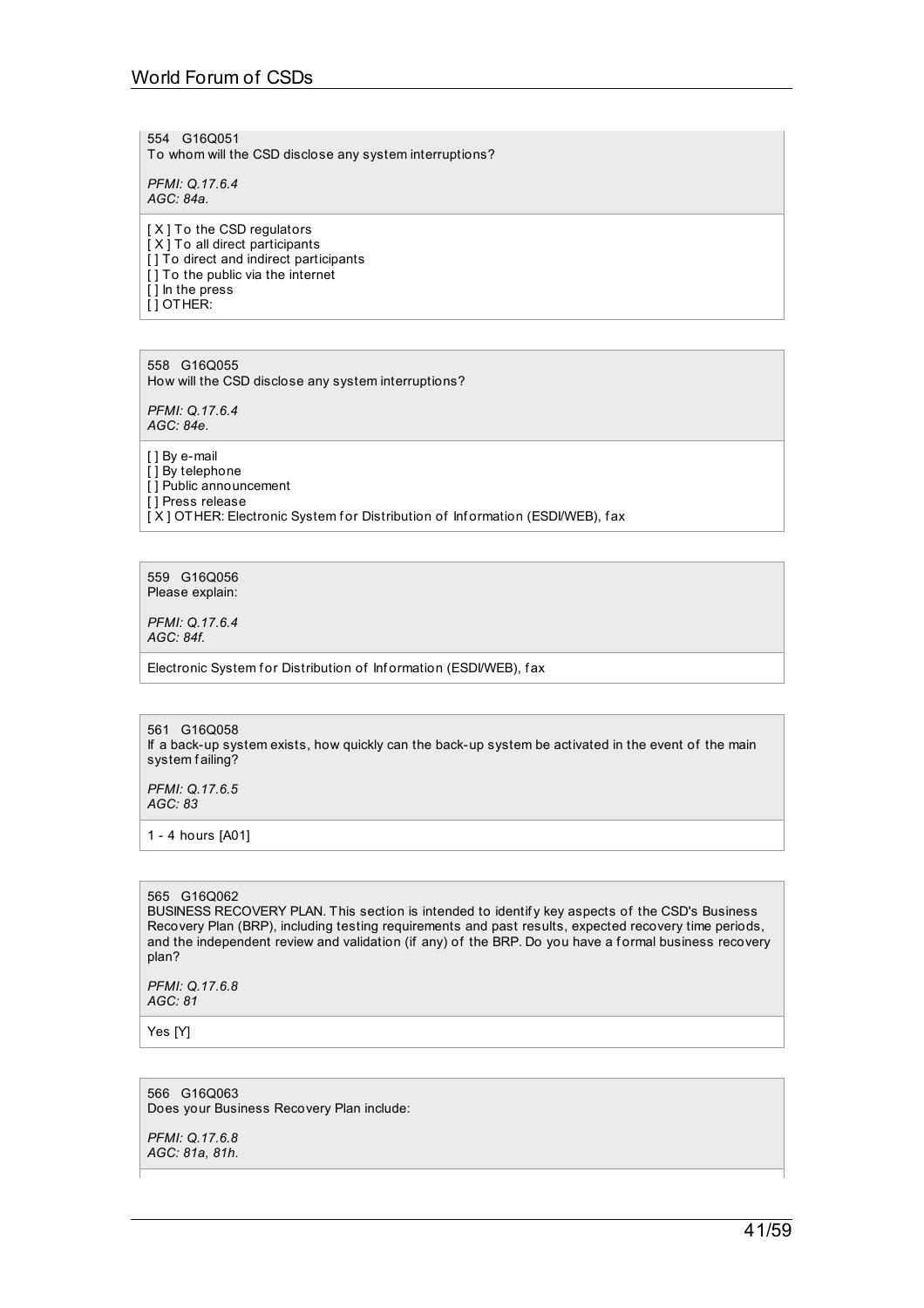- [ X ] Back-up of all computer files
- $[X]$  Off-site data storage
- [ X ] Back-up f iles stored and locked
- [X] Off-site operations facility
- [ X ] OTHER: On-line data replication

567 G16Q064 Please identify both the frequency and the last date of testing for the following third party: CSD participants/members

*PFMI: Q.17.6.8 AGC: 81b.*

at last once a year; the last date of testing: 14.10.2017

568 G16Q065 Please identify both the frequency and the last date of testing for the following third party: Stock exchange

*PFMI: Q.17.6.8 AGC: 81c.*

at last once a year; the last date of testing: 14.10.2017

569 G16Q066 Please identify both the frequency and the last date of testing for the following third party: Central bank

*PFMI: Q.17.6.8 AGC: 81d.*

at last once a year; the last date of testing: 14.10.2017

570 G16Q067 Please identify both the frequency and the last date of testing for the following third party: Local brokers

*PFMI: Q.17.6.8 AGC: 81e.*

at last once a year; the last date of testing: 14.10.2017

572 G16Q069

In the past three years, has it been necessary to activate the recovery plan in a live situation?

*PFMI: Q.17.6.8 AGC: 85*

No [A02]

575 G16Q072 What was the impact to the market?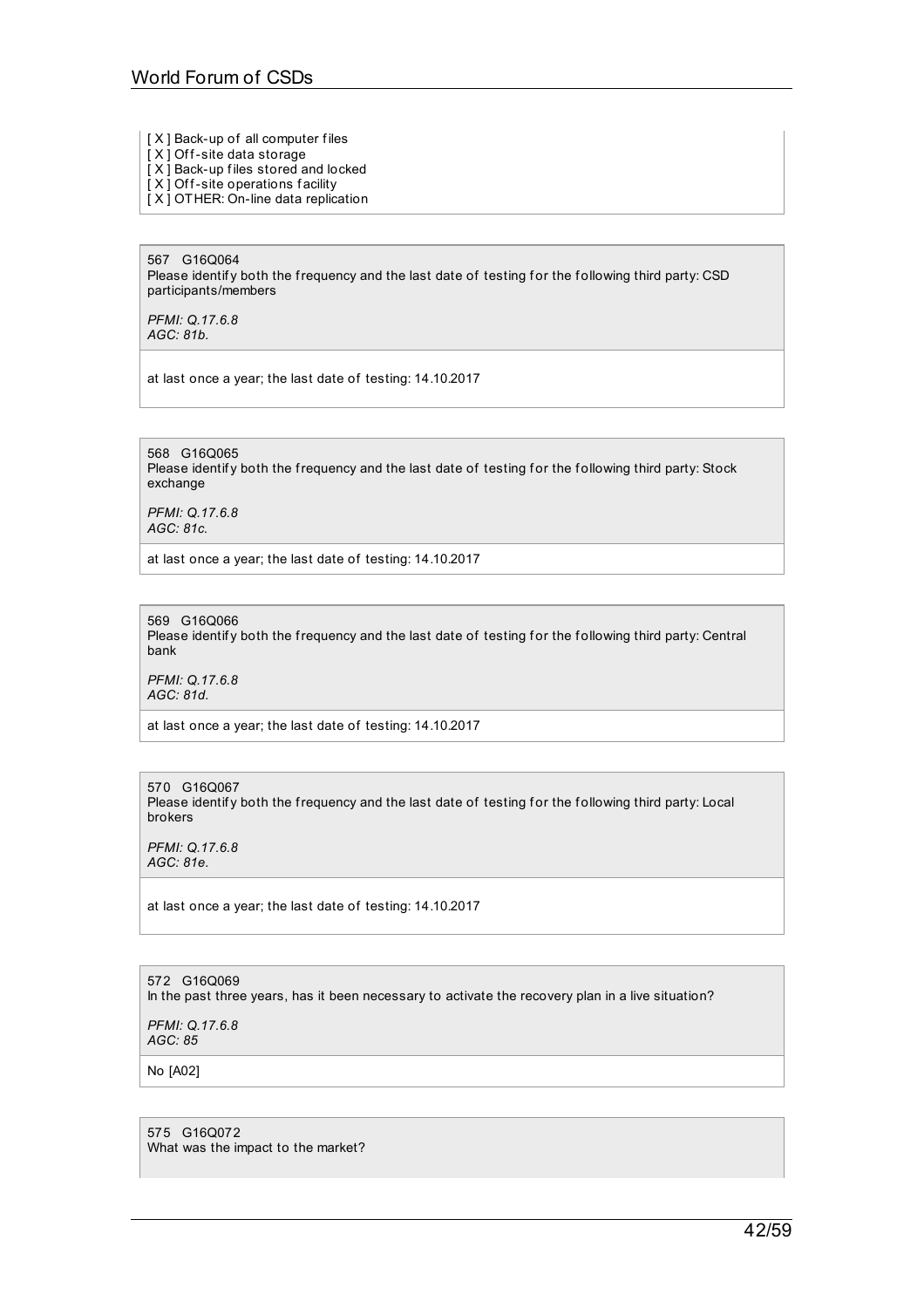| PFMI: Q.17.6.8<br>AGC: 85c, 85d.                                                                                                                                                                                                                                                                                                                                                                                                                                                                                                                                                                                                                                                                                                                                                                                                                                                                       |
|--------------------------------------------------------------------------------------------------------------------------------------------------------------------------------------------------------------------------------------------------------------------------------------------------------------------------------------------------------------------------------------------------------------------------------------------------------------------------------------------------------------------------------------------------------------------------------------------------------------------------------------------------------------------------------------------------------------------------------------------------------------------------------------------------------------------------------------------------------------------------------------------------------|
| [] All securities settlements took place as scheduled on the same day with good value<br>[] All cash settlements took place as scheduled on the same day with good value<br>[] All securities settlements took place one business day late with good value<br>[] All cash settlements took place one business day late with good value<br>[] All securities settlements took place one business day late with value one day late<br>[] All cash settlements took place one business day late with value one day late<br>[] All securities settlements took place more than one business day late<br>[] All cash settlements took place more than one business day late<br>[] As a result of the system failure, all fines and penalties for late settlements were waived<br>[] Even though there was a system failure, all fines and penalties for late settlements were still<br>assessed<br>[10THER: |

578 G16Q075 Are procedures and controls (firewalls) in place to avoid systemic collapse or contamination if one of the linked entities should experience business interruptions for whatever reason?

*PFMI: Q.17.7.1 AGC: 39*

[ ] Yes  $[\,\overline{]}$  No [X] Not applicable

579 G16Q076 Please explain

*PFMI: Q.17.7.1 AGC: 39a*

The links are provided via the SWIFT messaging system and there is no direct linkage between the KDPW and the other entity's systems. The workstation is secured with standard SWIFT security system.

584 G16Q081 filecount - Add relevant appendices for this group.

*PFMI: n/a AGC: n/a*

0

## **Access and participation requirements (PFMI Principle 18)**

587 G17Q003 Are prospective participants subject to an initial review and approval process regarding compliance with eligibility requirements?

*PFMI: Q.18.1.1 AGC: 19*

Yes [A01]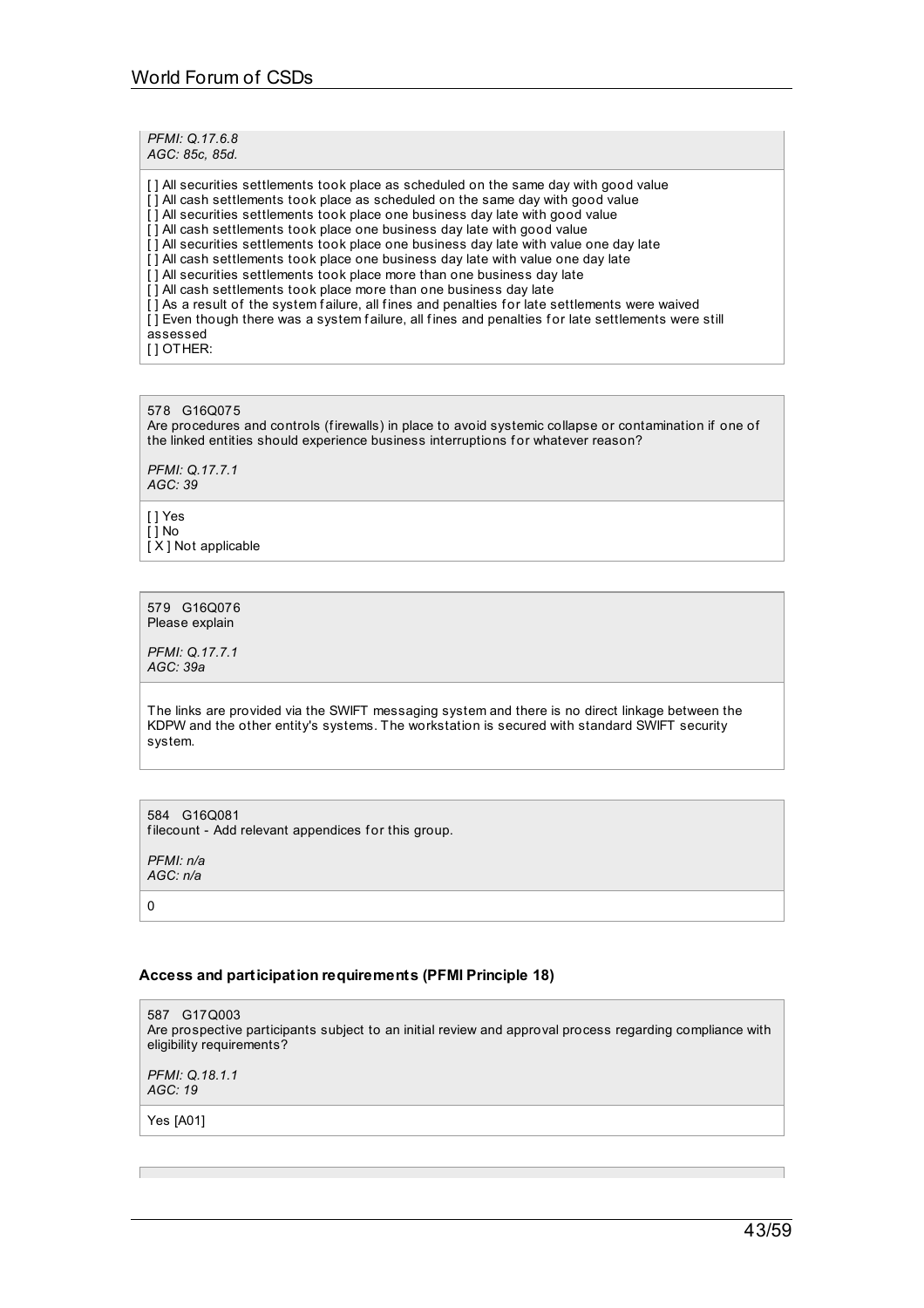591 G17Q007 What governs the relationship between the CSD and the participants?

*PFMI: Q.18.2.2 AGC: 20*

[ X ] Relevant law and regulation [] Standard participation contract [ X ] Established terms and conditions of participation [ ] By-laws of the CSD [ X ] Rules of the CSD [] Not applicable  $\overline{ }$ [ ] OTHER:

#### 594 G17Q010

PARTICIPANTS AND PARTICIPATION. The purpose of this section is to understand issues relating to participation in the CSD, including eligibility requirements, conditions of participation, and supervision of participants. What types of entities are eligible to become participants and how many of each type are there currently?

*PFMI: Q.18.2.3 AGC: 17, 17q*

[ X ] Banks [ X ] Brokers [ ] Individuals [ X ] Foreign Institutions [ ] Not applicable [ X ] OTHER: Depositors (f inacial institutions), Clearing houses (KDPW\_CCP), Central securities depositories (KDPW), Ministry of Finance; Bank Guarantee Fund, Central Bank (National Bank of Poland)

595 G17Q011 How many Bank participants are there currently? (then please answer 17b)

*PFMI: Q.18.2.3 AGC: 17a.*

13

596 G17Q012 Please select the features included in the eligibility requirements for Banks.

*PFMI: Q.18.2.3 AGC: 17b, 17d*

[] Financial Thresholds [ X ] Regulatory Oversight [ ] Market Experience [ X ] OTHER: see 597

597 G17Q013 Please explain:

*PFMI: Q.18.2.3 AGC: 17d.*

Material and technical requirements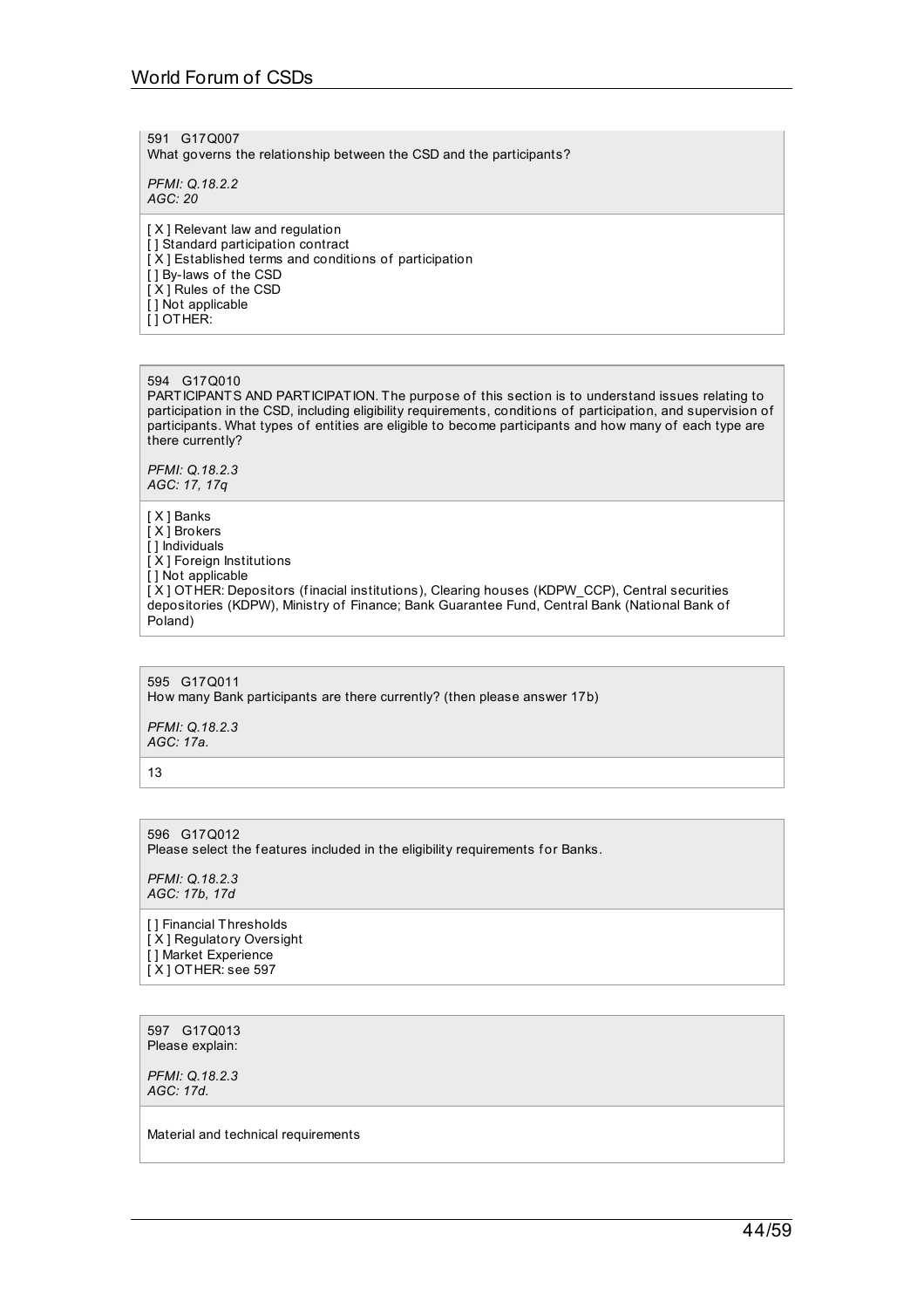# 598 G17Q014 How many Broker participants are there currently? (then please answer 17f)

*PFMI: Q.18.2.3 AGC: 17e.*

31

599 G17Q015 Please select the features included in the eligibility requirements for Brokers.

*PFMI: Q.18.2.3 AGC: 17f, 17h*

[ ] Financial Thresholds [ X ] Regulatory Oversight [ ] Market Experience [ X ] OTHER: Material and technical requirements

601 G17Q017

Please select the features included in the eligibility requirements for Individual participants.

*PFMI: Q.18.2.3 AGC: 17j.*

[ ] Financial Thresholds [] Regulatory Oversight [ ] Market Experience [ ] OTHER:

602 G17Q018 How many Foreign Institution participants are there currently?

*PFMI: Q.18.2.3 AGC: 17m.*

2

603 G17Q019 Please select the features included in the eligibility requirements for Foreign Institution participants.

*PFMI: Q.18.2.3 AGC: 17n, 17p.*

[] Financial Thresholds [ X ] Regulatory Oversight [ ] Market Experience [ X ] OTHER: Material and technical requirements

604 G17Q020 If you have selected "Other entities" above, please explain:

*PFMI: Q.18.2.3 AGC: 17q.*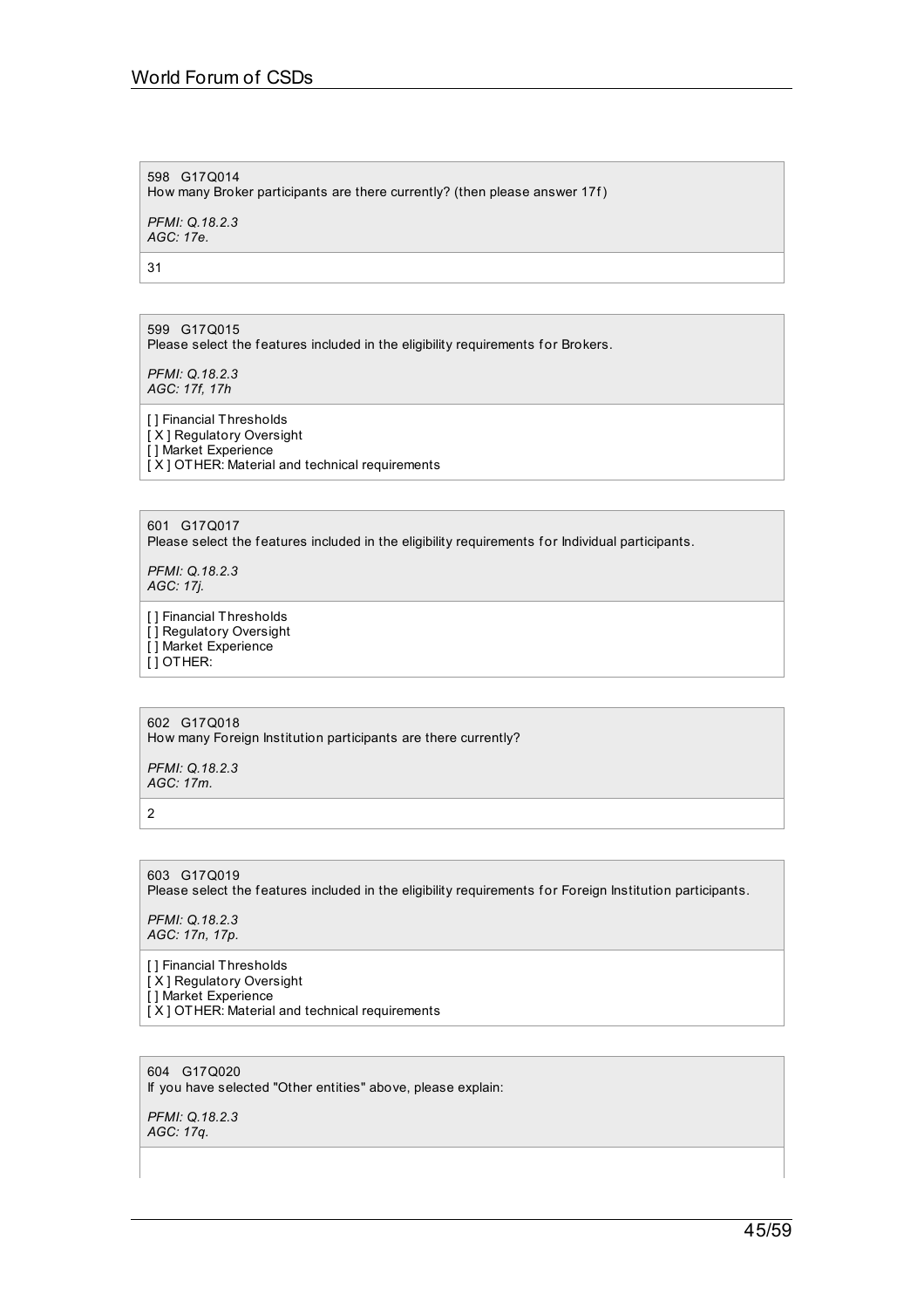Brokerage offices and banks, as well as other entities: clearing houses (KDPW\_CCP), central securities depositories (KDPW); Bank Guarantee Fund, Central Bank (National Bank of Poland), may participate in the KDPW system as depositors - participants who entrust KDPW with the management of securities accounts for their own securities.

605 G17Q021 Indicate how many "Other entities" are currently participants?

*PFMI: Q.18.2.3 AGC: 17r.*

38

606 G17Q022 Please select the features included in the eligibility requirements for the participants referred to above as "Other entities".

*PFMI: Q.18.2.3 AGC: 17s, 17u*

[ ] Financial Thresholds [ X ] Regulatory Oversight [ ] Market Experience [X] OTHER: Material and technical requirements.

612 G17Q028 Where can a description of the specific eligibility requirements for Foreign Institution participants be f ound?

*PFMI: Q.18.2.5 AGC: 17o.*

Act on Trading in Financial Instruments, KDPW Rules

613 G17Q029 Where can a description of the specific eligibility requirements for participants described above as "Other entities" be found?

*PFMI: Q.18.2.5 AGC: 17t.*

KDPW Rules

614 G17Q030 How does the CSD notify participants of material changes to the conditions of participation?

*PFMI: Q.18.2.5 AGC: 22*

[ ] By e-mail

[ ] By telephone

[ $X$ ] By public announcement

[] By press release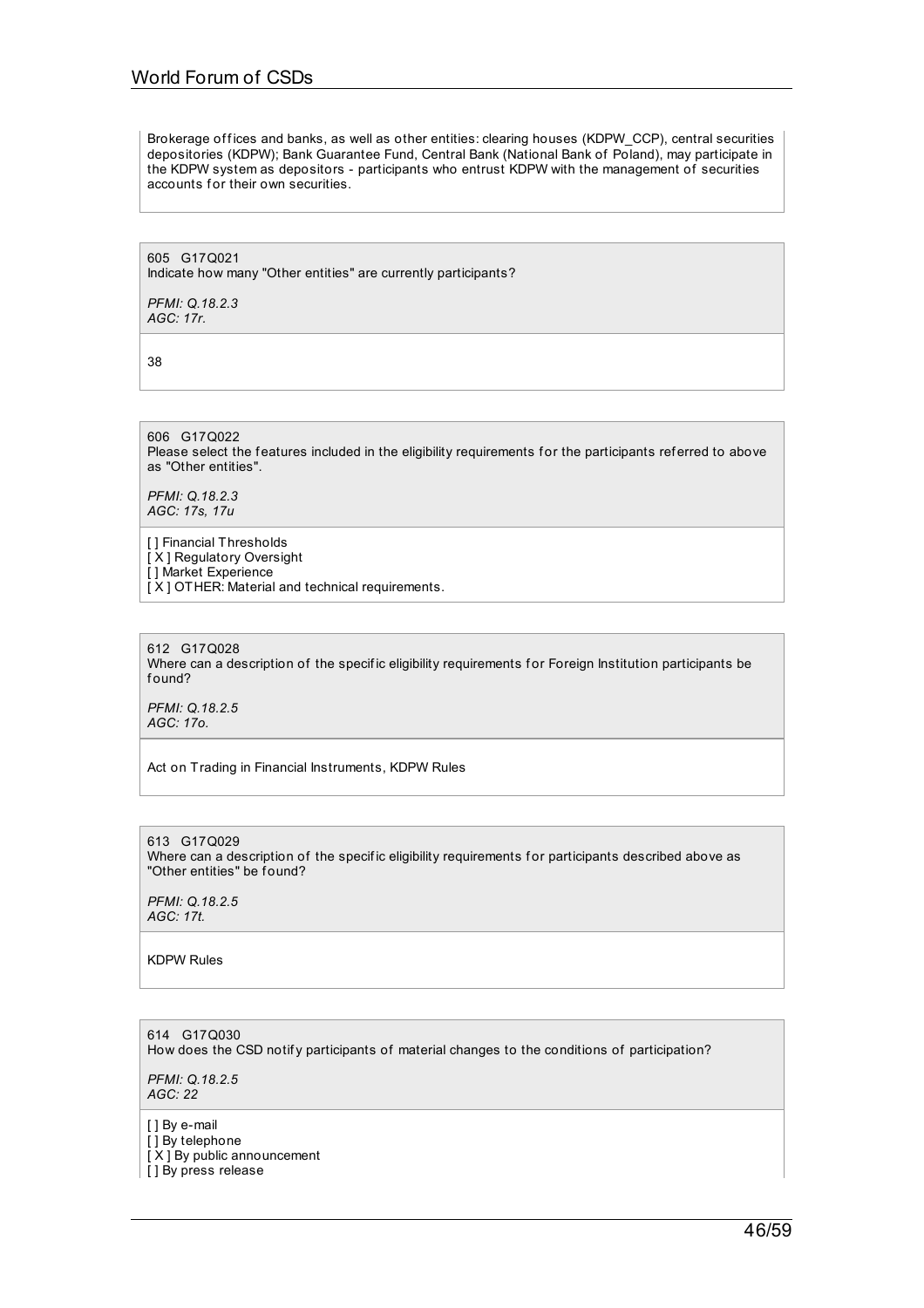[ ] Not applicable

 $[X]$  OT HER: see 615

615 G17Q031 Please explain:

*PFMI: Q.18.2.5 AGC: 22a.*

Electronic information system: ESDI/WEB (Electronic System for Distribution of Information)

617 G17Q033 Who enforces compliance with the CSD's conditions of participation?

*PFMI: Q.18.3.1 AGC: 23*

[ X ] The CSD [] The exchange [X] The CSD's regulator [] Not applicable [ ] OTHER:

619 G17Q035 Does the CSD have forms of oversight management for assessing and monitoring of the following?

*PFMI: Q.18.3.1 AGC: 79*

[ X ] Participant eligibility requirements

[ X ] Participant volumes

[ ] Participant financial strength

[] Other loss or default protections the CSD maintains

[] Collateral requirements for participants

[] Debit caps for participants

[X] Settlement controls that minimize or eliminate the risk of default by a participant

- [] Blocking of securities movement before receipt of payment
- $\overline{[}$ ] Blocking payment until securities are moved
- [ ] Not applicable
- [ ] OTHER:

623 G17Q039 What type or types of settlement controls

*PFMI: Q.18.3.1 AGC: 79d.*

[] Blocking or freezing of securities positions [ ] Controlling DVP settlement [ X ] Simultaneous DVP [X] OTHER: see 627

626 G17Q042 Please explain:

*PFMI: Q.18.3.1 AGC: 79g.*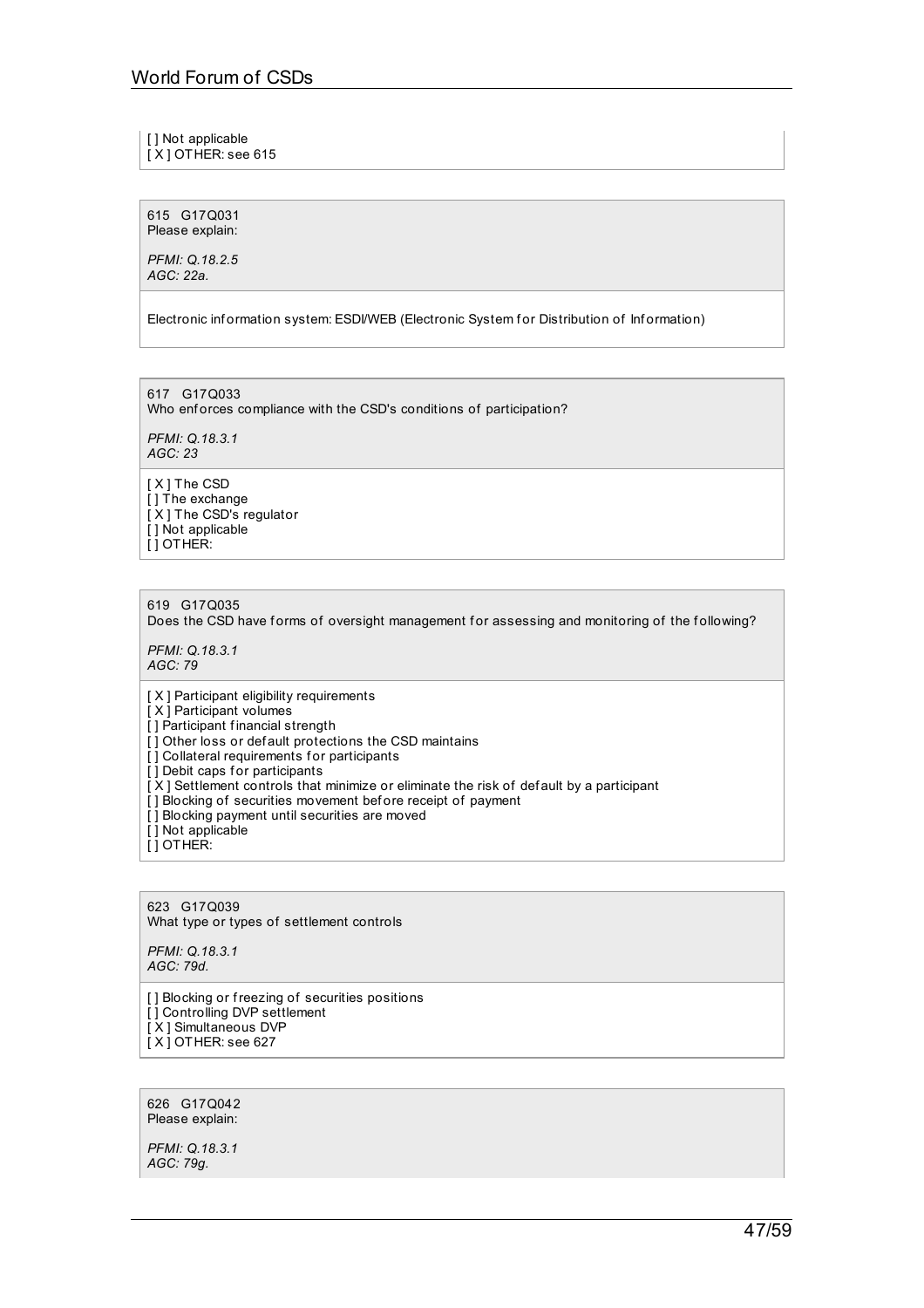Simultaneous DVP - settlement of securities is effected after the confirmation of cash settlement in the central bank.

627 G17Q043 Please identif v and explain:

*PFMI: Q.18.3.1 AGC: 79h*

Additional settlement controls: (1) automated reconciliation process between KDPW and participants: securities transfers are reconciled with direct participants immediately upon receipt of settlement conf irmation from KDPW, total issue balances are checked against holdings on participants accounts at KDPW on a daily basis. Any unreconciled item must be posted on a special account and it is reported to KDPW on a daily basis. Each participant is obliged to take necessary steps to resolve the issue immediately. (2) In case of differences between KDPW and participant's records, a written explanation is required. KDPW may perform inspections at participants' premises and can impose particular obligations or sanctions on its participants.

631 G17Q047 What enforcement actions are available to the enforcement authority?

*PFMI: Q.18.3.3 AGC: 24*

[ X ] Fines

[ X ] Restrictions on participation [ X ] Suspension of participation [ X ] Termination of participation [] Not applicable  $[X]$  OTHER: see 632

632 G17Q048 Please explain:

*PFMI: Q.18.3.3 AGC: 24a*

The CSD may caution a participant.

633 G17Q049 Has there been any such enforcement actions in the last three years?

*PFMI: Q.18.3.3 AGC: 25*

Yes [Y]

634 G17Q050 If yes, please explain, including information relative to any suspensions of CSD participants:

*PFMI: Q.18.3.3 AGC: 25a.*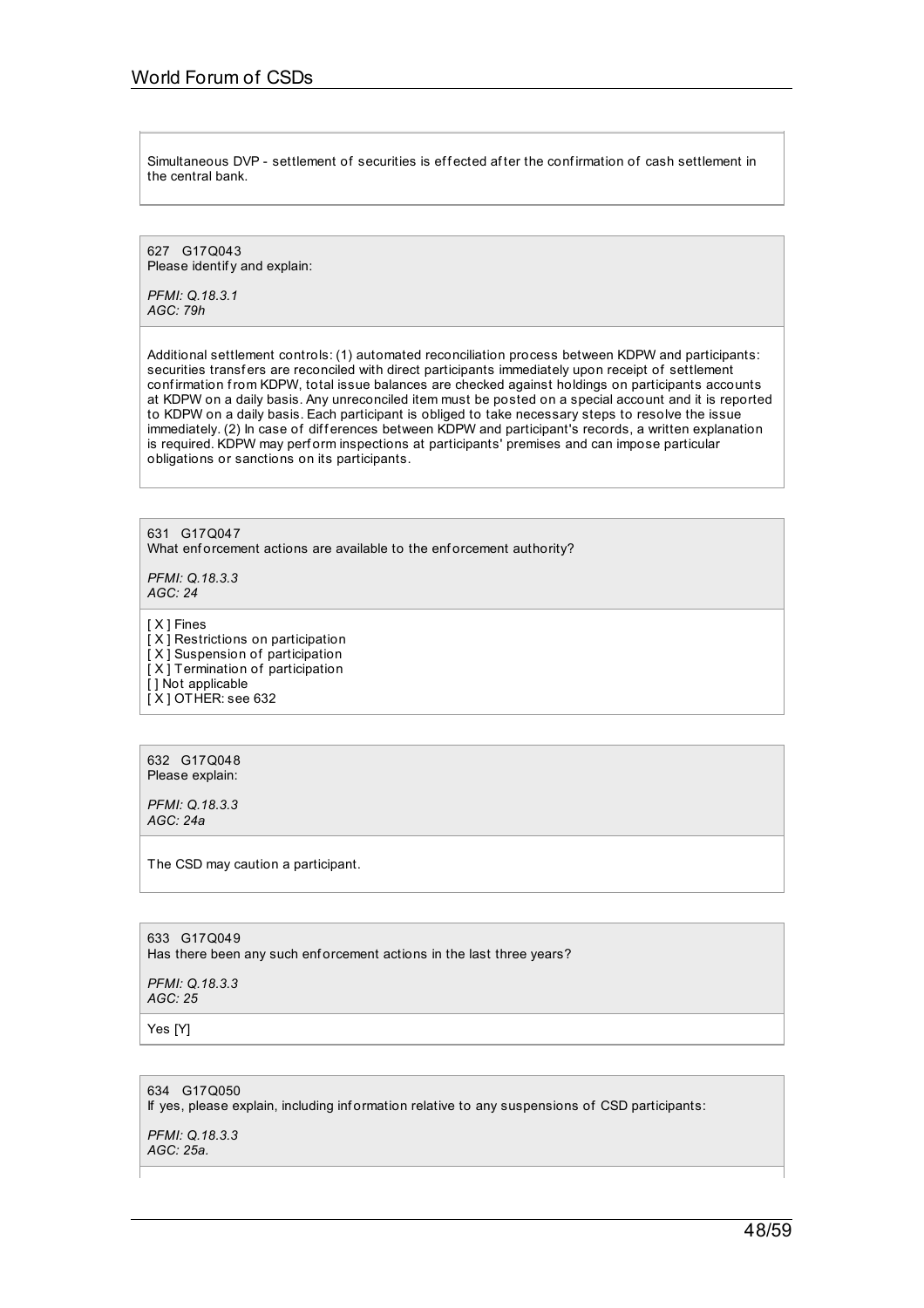During the past 3 years the following disciplinary measures have been applied vis-a-vis 1 participant: a caution resulting from the contravention of the securities book keeping rules; afterwards, the same participant had a deadline set (preceding the fine) to fulfil the obligation to employ persons who have the special knowledge and experience or qualifications to run the securities book keeping system.

636 G17Q052 filecount - Add relevant appendices for this group.

*PFMI: n/a AGC: n/a*

0

## **Tiered participation (PFMI Principle 19)**

647 G18Q011 filecount - Add relevant appendices for this group.

*PFMI: n/a AGC: n/a*

 $\Omega$ 

**Links (PFMI Principle 20)**

651 G19Q004 Please list all depositories or settlement systems to which you have an electronic link.

*PFMI: Q.20.1.2 AGC: 38*

OeKB (Austria), KELER (Hungary), Clearstream Banking Luxembourg, Euroclear Bank, Nasdaq CSD (Estonia, Lithuania), KDD (Slovenia), CDAD (Bulgaria)

664 G19Q017 filecount - Add relevant appendices for this group.

*PFMI: n/a AGC: n/a*

0

## **Efficiency and effectiveness (PFMI Principle 21)**

673 G20Q009 filecount - Add relevant appendices for this group. *PFMI: n/a AGC: n/a*

0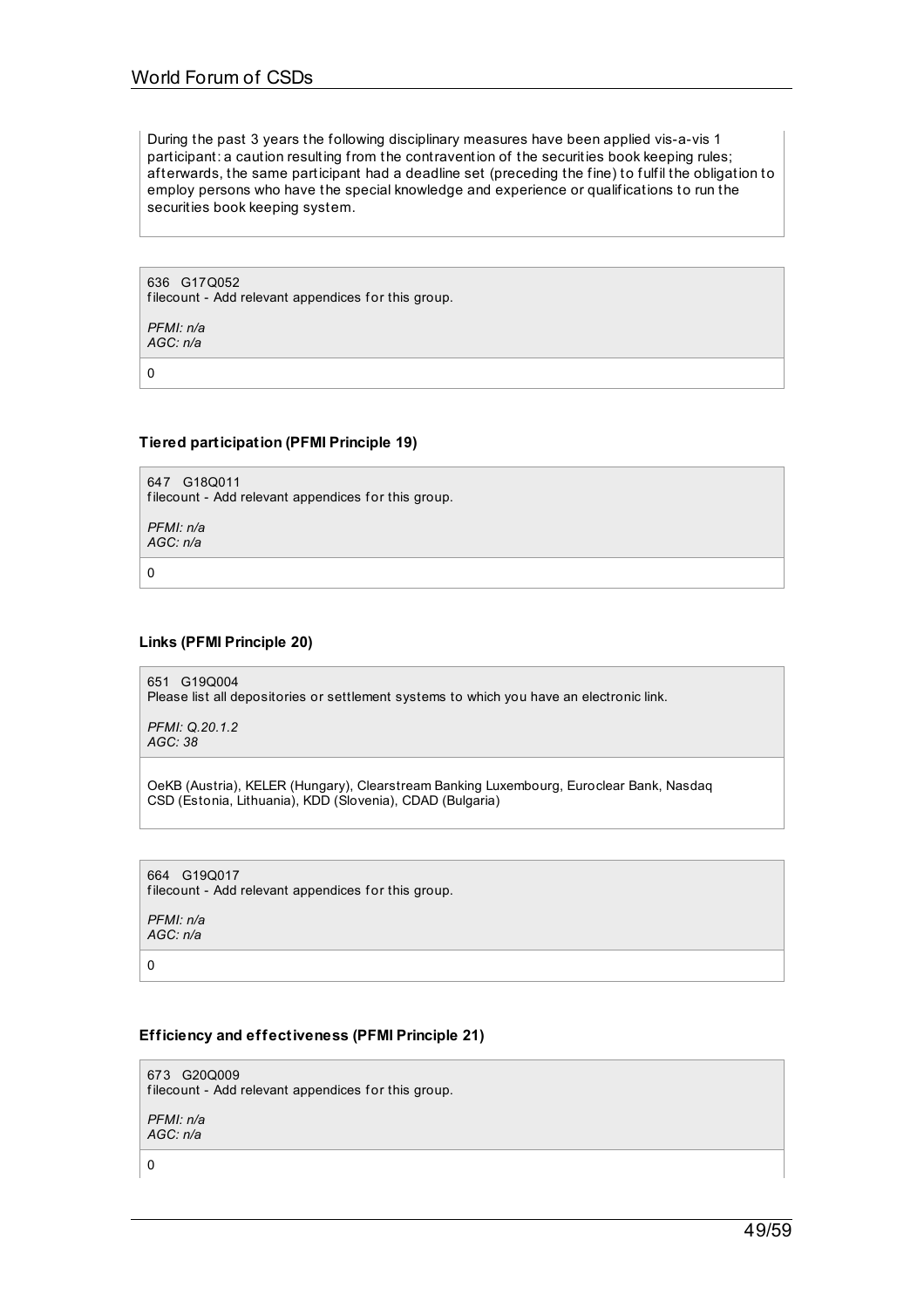## **Communication (PFMI Principle 22)**

676 G21Q003

Security Control. How do participants receive information (view actual settlement of trades, movement of securities on their accounts, etc.) and see the status of their accounts?

*PFMI: Q.22.1.1 AGC: 69*

[ X ] By direct electronic link [] By receipt of physical account holding statements [ ] Not applicable [ ] OTHER:

## 678 G21Q005

Do participants have access to affect their holdings, including confirming and affirming trades, movement of securities on their accounts, etc.?

*PFMI: Q.22.1.1 AGC: 70*

Yes [A01]

679 G21Q006 How is access given to participants?

*PFMI: Q.22.1.1 AGC: 70a.*

[ X ] By direct electronic link [ ] OTHER:

680 G21Q007 Please select type of electronic link:

*PFMI: Q.22.1.1 AGC: 70b.*

[ ] Dial-up modem [ X ] Secured, leased, dedicated telephone line [ X ] Internet  $[$  ] Fax

681 G21Q008 Please explain:

*PFMI: Q.22.1.1 AGC: 70c.*

Participants can use the message communication system: ESDI/WEB (Electronic System of the Inf ormation Distribution) or ESDK (Electronic System of the Messages Distribution).

682 G21Q009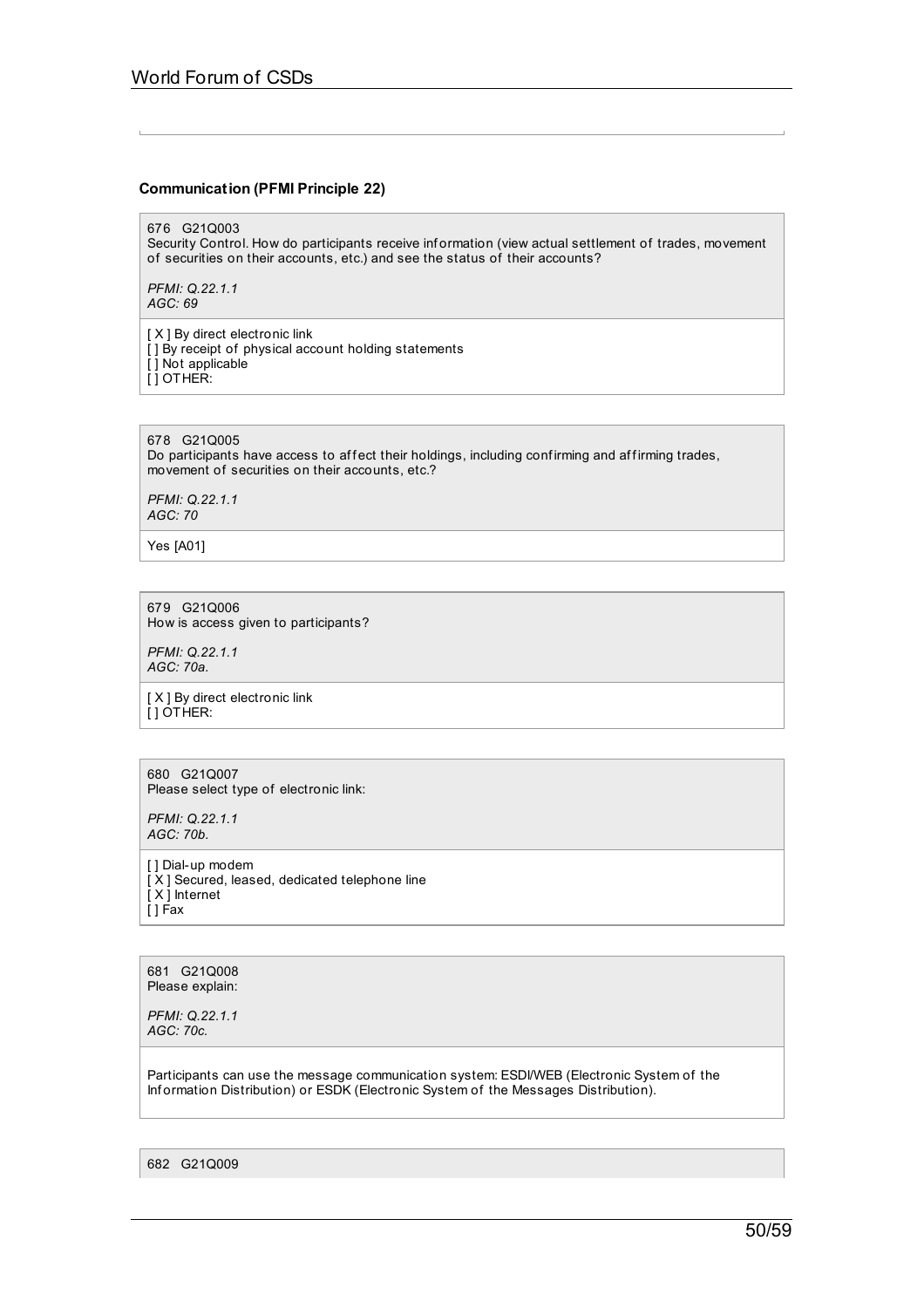Does the CSD communicate with other market entities such as stock exchanges, payment systems, clearing houses, etc., by secured linkages?

*PFMI: Q.22.1.1 AGC: 72*

Yes [A01]

683 G21Q010 Please explain:

*PFMI: Q.22.1.1 AGC: 72a*

Secured linkages are provided to: Warsaw Stock Exchange, National Bank of Poland, Polish Financial Supervision Authority, BondSpot S.A.

684 G21Q011 How does the CSD communicate with Stock Exchanges?

*PFMI: Q.22.1.1 AGC: 73 73a*

[ ] Dial-up modem  $[$ ] Secured, leased, dedicated telephone line [ X ] Internet  $[ ]$  Fax [ ] Paper [ ] other [ ] Not applicable [ ] OTHER:

685 G21Q012 How does the CSD communicate with Payment Systems?

*PFMI: Q.22.1.1 AGC: 73b*

[ ] Dial-up modem [ ] Secured, leased, dedicated telephone line [ ] Internet  $\overline{ }$   $\overline{ }$   $\overline{ }$  Fax [ ] Paper [ ] other [ ] Not applicable [X] OTHER: The central bank payment system - SWIFT, the commercial bank system (for currencies other than PLN and EUR) - internet.

686 G21Q013 How does the CSD communicate with Clearing Houses?

*PFMI: Q.22.1.1 AGC: 73c*

[ ] Dial-up modem

[] Secured, leased, dedicated telephone line

[ ] Internet

[ ] Fax

[ ] Paper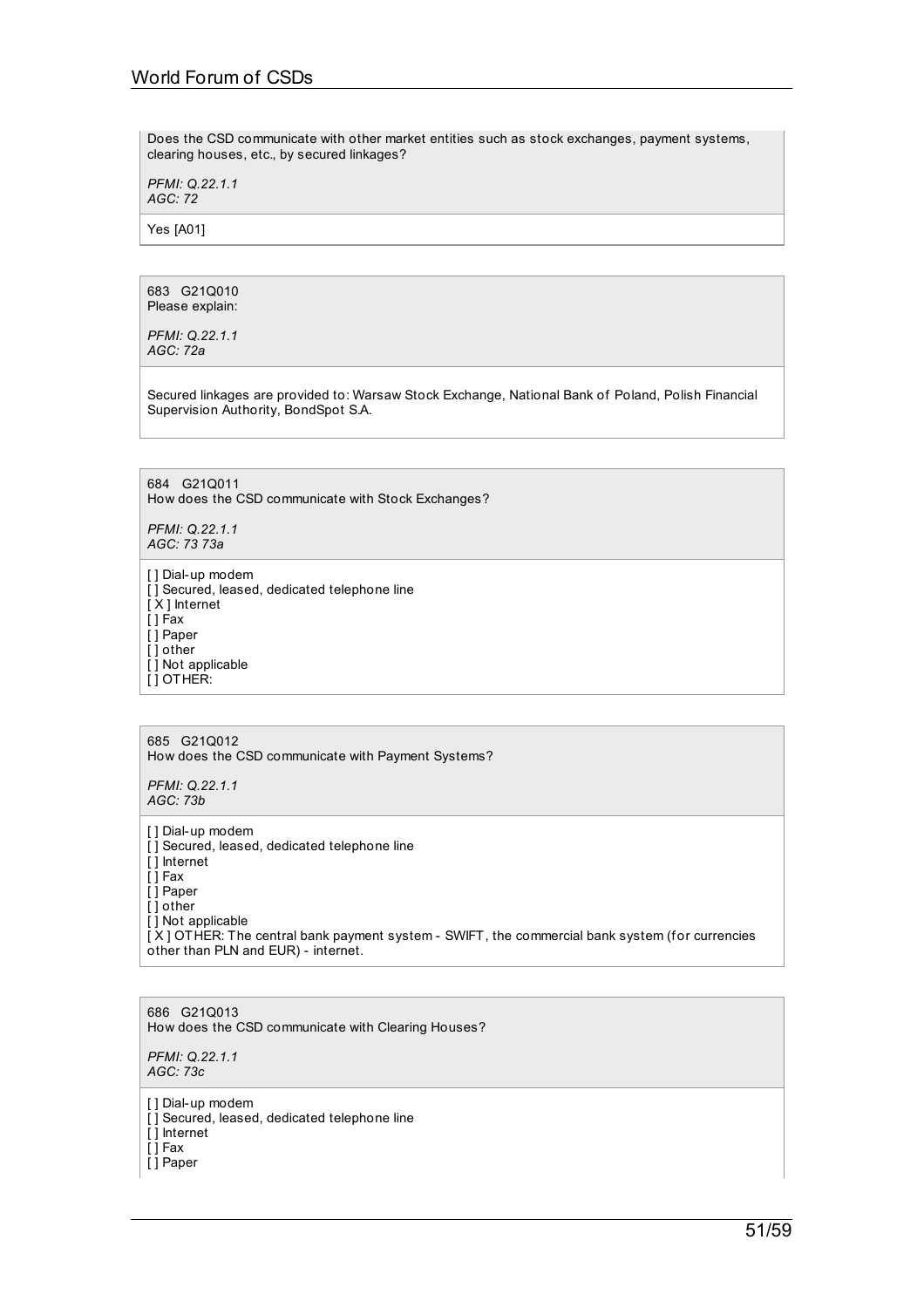[ ] other

 $\overline{[}$ ] Not applicable [X] OTHER: The KDPW\_CCP system is operated by KDPW.

687 G21Q014 How does the CSD communicate with Registrars?

*PFMI: Q.22.1.1 AGC: 73d*

[ ] Dial-up modem [] Secured, leased, dedicated telephone line [ ] Internet  $\overline{[}$   $\overline{]}$  Fax [ ] Paper [ ] other [ X ] Not applicable [ ] OTHER:

692 G21Q019 filecount - Add relevant appendices for this group.

*PFMI: n/a AGC: n/a*

0

# **Transparency and disclosure (PFMI Principle 23)**

712 G22Q020 Capital. Are annual f inancial statements publicly disclosed?

*PFMI: Q.23.5.3 AGC: 13*

Yes [A01]

713 G22Q021 If yes, the AGC requests a copy of the institution's annual report. Is the annual report available electronically?

*PFMI: Q.23.5.3 AGC: 13a.*

Yes [Y]

714 G22Q022 filecount - If yes, please upload the document(s) here or insert web link(s) in question 13d:

*PFMI: Q.23.5.3 AGC: 13b.*

 $\Omega$ 

715 G22Q023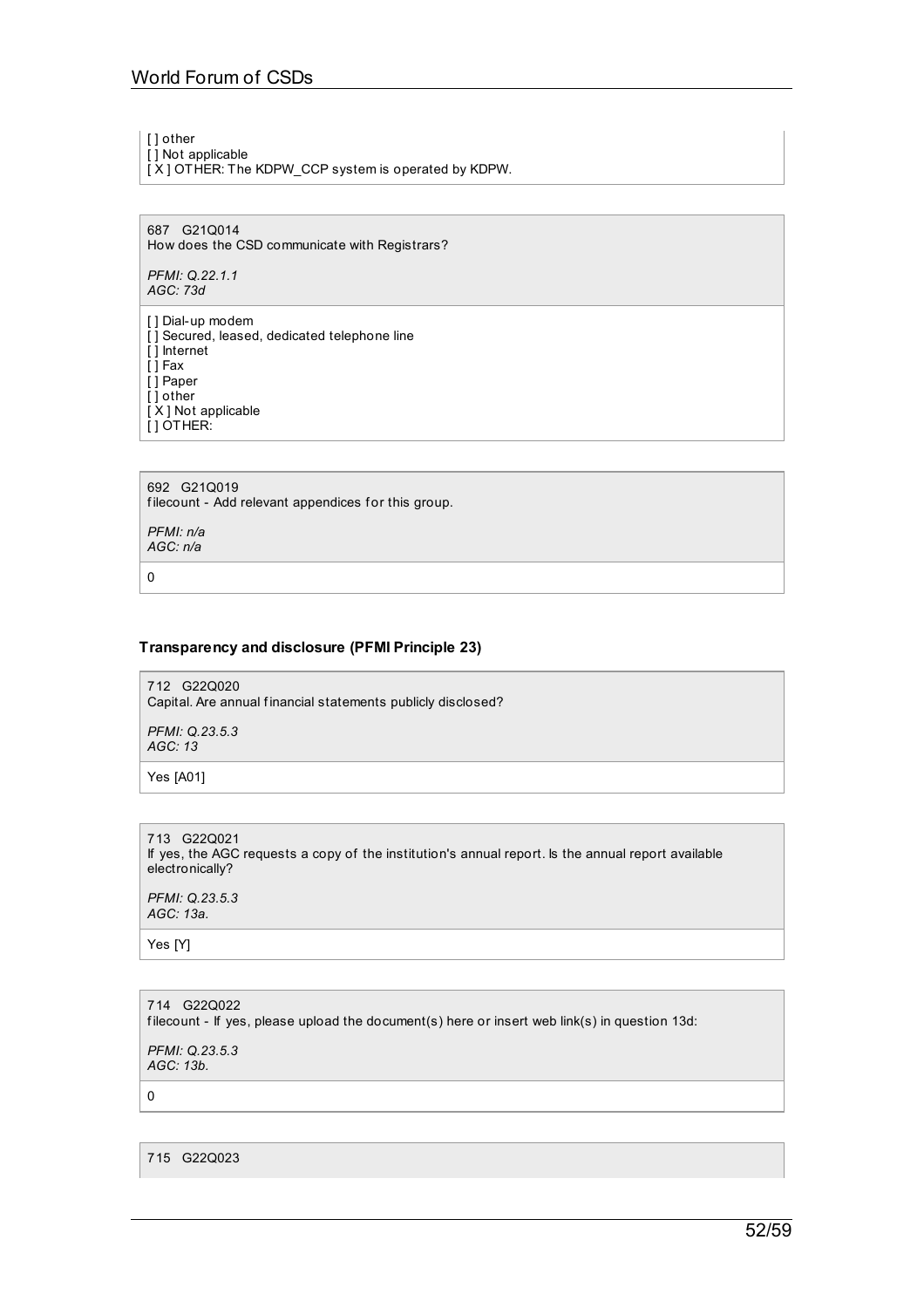filecount - If more than one document for 13b, please upload the additional document here:

*PFMI: Q.23.5.3 AGC: 13c.*

0

716 G22Q024 Please insert web link(s) for 13b here:

*PFMI: Q.23.5.3 AGC: 13d.*

http://www.kdpw.pl/en/kdpw/publications/Pages/AnnualReports.aspx

## 721 G22Q029

AGC members from time to time receive requests from their direct investor-clients for an informational copy of a CSD's completed questionnaire. Such requests typically lead to interactions between personnel at the CSD in question and member personnel or client personnel, or both. Those interactions take time and impose costs on both members and depositories. Do you approve of AGC members delivering a copy of your completed questionnaire to the member's direct client in response to the client's request?

*PFMI: Q.23.5.4 AGC: 100*

Yes [Y]

722 G22Q030 Are the results of the financial audit publicly available?

*PFMI: Q.23.5.4 AGC: 15f*

Yes [Y]

## 725 G22Q033

filecount - Add relevant appendices for this group.

*PFMI: n/a AGC: n/a*

 $\Omega$ 

## **Compliance with SEC Rule 17f-7**

726 G23Q001

Rule 17f-7, by reference to Rule 17f-4, requires that, for a CSD to be eligible to hold securities of U.S. registered investment companies (such depositories hereinaf ter ref erred to as "Eligible Securities Depositories"), the CSD must be a "system for the central handling of securities where all securities of any particular class or series of any issuer deposited within the system are treated as fungible and may be transferred or pledged by bookkeeping entry without physical delivery of the securities."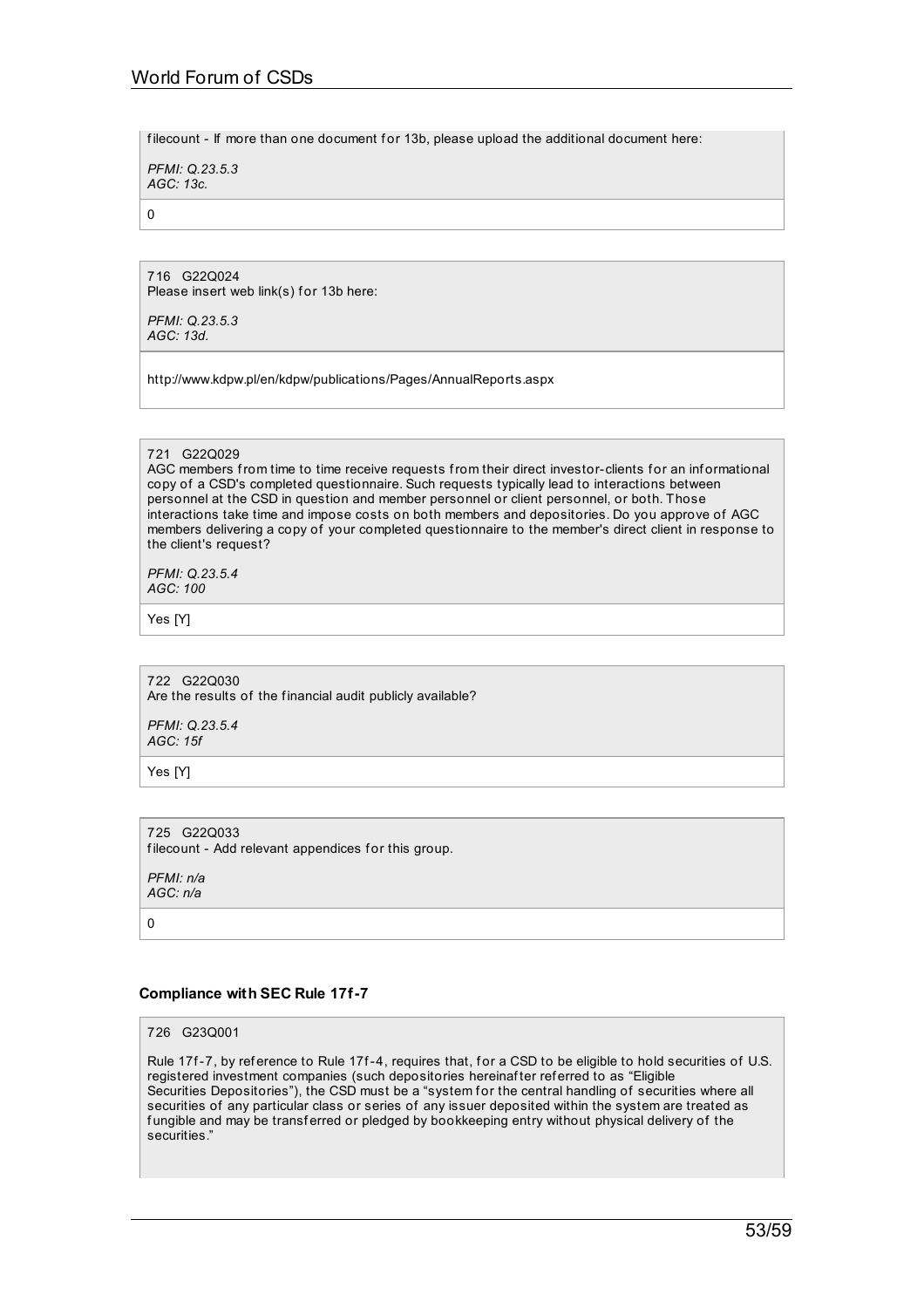Are all securities of a particular class or series of any issuer that are deposited in your institution treated as fungible, and can they be transferred or pledged by bookkeeping entry without physical delivery of the securities?

*PFMI: n/a AGC: 1*

Yes [Y]

## 728 G23Q003

Rule 17f-7 also requires that an Eligible Securities CSD "acts as or operates a system for the central handling of securities or equivalent book-entries in the country where it is incorporated," or "acts as or operates a transnational system for the central handling of securities or equivalent book-entries." Does your institution:

*PFMI: n/a AGC: 2*

[X] Act as or operate a system for the central handling of securities or equivalent book-entries in the country where it is incorporated?

[] Act as or operate a transnational system for the central handling of securities or equivalent bookentries?

[ ] Act in another capacity with respect to the handling of securities or equivalent book-entries?

[ ] Not applicable  $\overline{I}$  ] OTHER:

#### 730 G23Q005

Please specify the types of securities for which you act as or operate a system for the central handling of

securities or equivalent book-entries:

*PFMI: n/a AGC: 2b.*

equities: domestic and foreign shares, allotment certificates, investment certificates, rights to shares, subscription rights, option warrants, exchange trade funds (ETFs); debt instruments: T-bonds, international financial institution bonds, central bank bonds, municipal bonds, domestic and foreign corporate bonds, convertible bonds, bonds with priorities rights, mortgage bonds, structured certif icates, certif icates of deposit.

## 731 G23Q006

Rule 17f-7 requires that an Eligible Securities Depository regulated by a foreign financial regulatory authority as defined under section  $2(a)(50)$  of the Act, with section  $2(a)(50)$  establishing that z 'f oreign f inancial regulatory authority' means any (A) f oreign securities authority, (B) other governmental body or foreign equivalent of a self-regulatory organization empowered by a foreign government to administer or enf orce its laws relating to the regulation of f iduciaries, trusts, commercial lending, insurance, trading in contracts of sale of a commodity for future delivery, or other instruments traded on or subject to the rules of a contract market, board of trade or foreign equivalent, or other financial activities, or (C) membership organization a function of which is to regulate the participation of its members in activities listed above." Who regulates the activities of the CSD?

*PFMI: n/a AGC: 8*

[X] A governmental body or regulatory organization empowered to administer or enforce laws related to securities matters.

[X] A governmental body or self-regulatory organization empowered to administer or enforce laws related to other f inancial activities.

[ X ] A membership organization which regulates the participation of its members in securities matters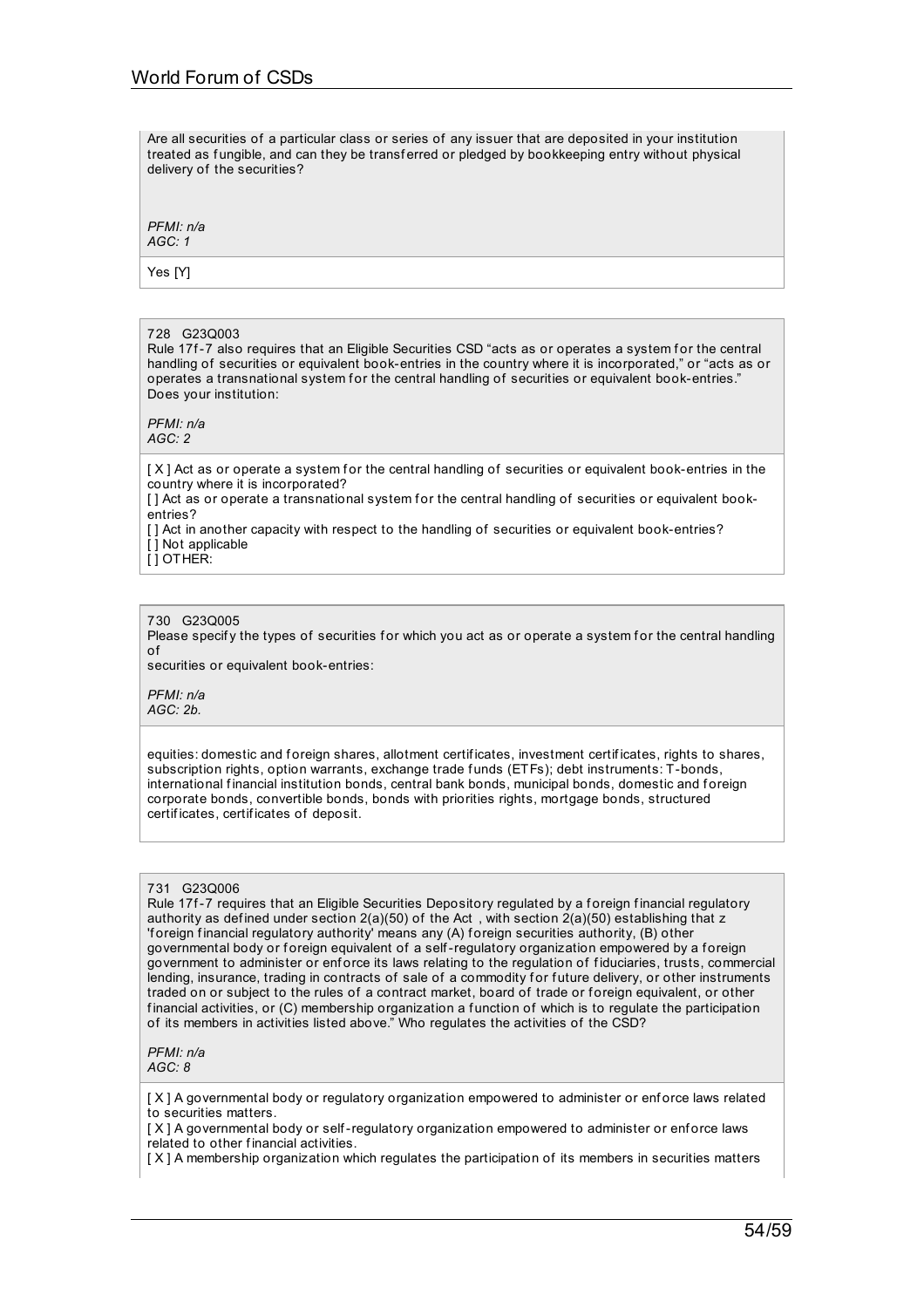or other f inancial activities.

[ ] OTHER:

733 G23Q008 Please provide the name of regulatory authority(ies) identif ied in question 8:

*PFMI: n/a AGC: 9*

The Polish Financial Supervision Authority (PFSA) - regulates KDPW as a CSD; European Securities and Markets Authority (ESMA) – regulates KDPW in its Trade Repository function, Regulatory Oversight Committee (ROC) – regulates KDPW\_LEI service.

734 G23Q009

Rule 17f-7 requires that an Eligible Securities Depository is subject to periodic examination by regulatory authorities or independent accountants. Is the CSD subject to periodic examination by:

*PFMI: n/a AGC: 10*

[ ] Regulatory authorities? [ X ] Independent accountants?  $[$ ] OTHER:

736 G23Q011 Name of Authority #1 (please answer 11a):

*PFMI: n/a AGC: 11*

Polish Financial Supervision Authority (PFSA)

## 737 G23Q012

What enforcement actions are available to regulatory authority #1 for breach of applicable statute or regulatory requirements?

*PFMI: n/a AGC: 11a.*

[ X ] Fines [ X ] Restrictions on CSD activities. [] Suspension of CSD activities. [] Termination of CSD activities. [ X ] OTHER: see 738

738 G23Q013 Please explain:

*PFMI: n/a AGC: 11b.*

An authorized representative of PFSA has the right to review KDPW`s books, documents and other carriers of information; to participate in the meetings of the Supervisory board and in the general meetings of shareholders of KDPW. Upon a written request of PFSA, the KDPW Management board shall be obliged to convene an extraordinary general meeting of shareholders or to put any matters specif ied by PFSA on the agenda of the general meetings. In case the Management board ref uses the request, PFSA may appeal to a court to convene an extraordinary general meeting. PFSA may order the supervisory board to adopt a resolution concerning a particular matter. PFSA may appeal to a court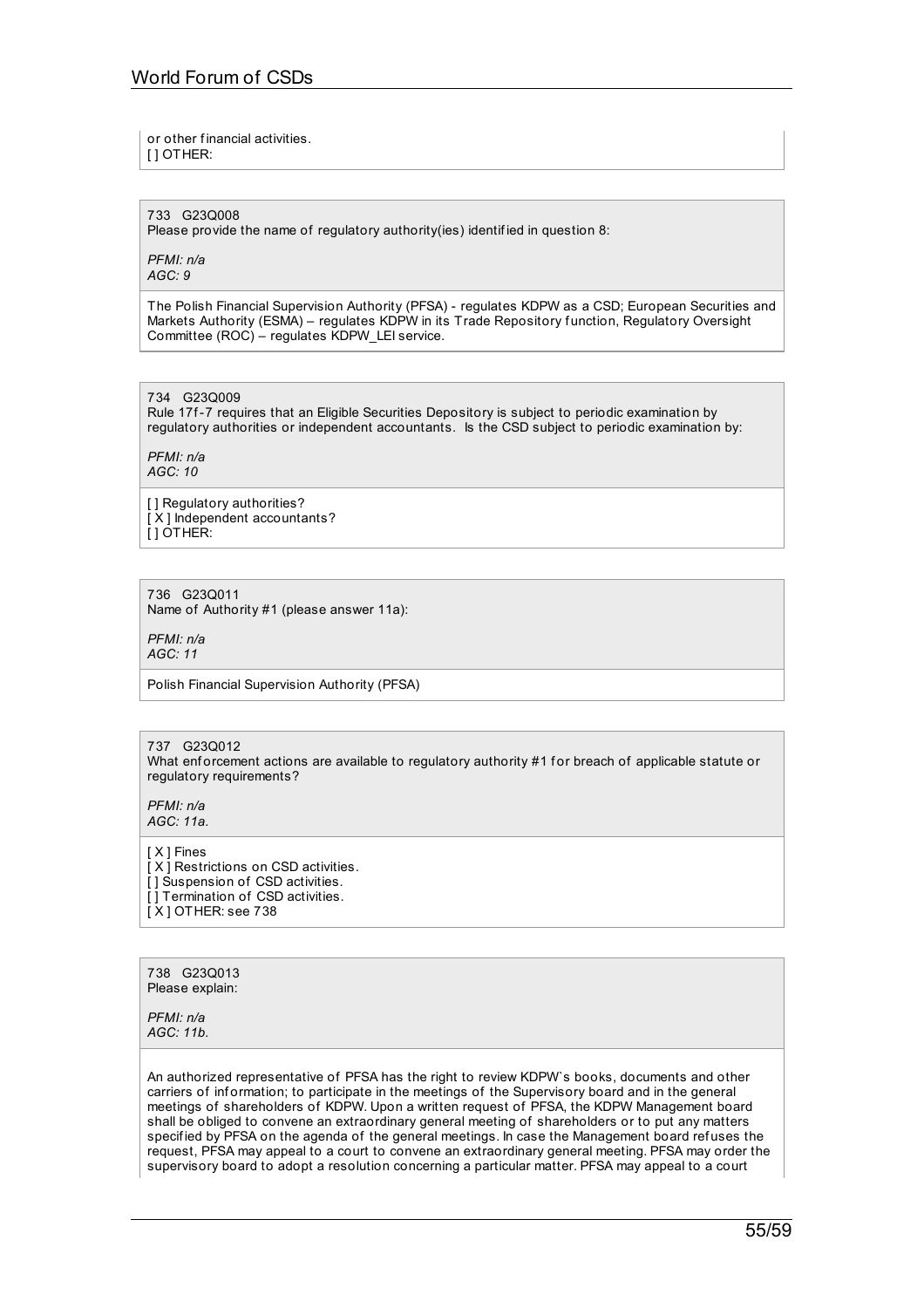against any resolution of the general meeting of shareholders or supervisory board, within 30 days of the date of receiving notice of the resolution, if it violates the provisions of law, the provisions of the Statute of KDPW, the rules or principles of safety of trading, or if the resolution has been adopted contrary to the provisions of law, provisions of the Statute or the Rules of KDPW.

739 G23Q013A Name of Authority #2:

European Securities and Markets Authority (ESMA) in the scope of the trade repository service offered by KDPW (KDPW TR). TR is supervised by ESMA in order to ensure that it complies on an on-going basis withl EMIR requirements, thereby enabling regulators access to data and details of derivative contracts in order for them to fulfil their respective missions. LEI Regulatory Oversight Committee (ROC), the regulatory supervisory body of the global LEI system in the scope of the LEI numbering agency service offered by KDPW (KDPW\_LEI). In 2016 KDPW received the accreditation of the Global Legal Entity Identif ier Foundation (GLEIF) and from 10 of January 2017 KDPW began issuing Legal Entity Identifiers (LEI) of counterparties to transactions concluded on the financial markets.

740 G23Q014 What enforcement actions are available to regulatory authority #2 for breach of applicable statute or regulatory requirements?

*PFMI: n/a AGC: 11c.*

[ X ] Fines

[] Restrictions on CSD activities.

[] Suspension of CSD activities.

[] Termination of CSD activities.

[X ] OTHER: Restriction, suspention or termination of some specific services performed by KDPW (LEI, TR).

741 G23Q015 Please explain:

*PFMI: n/a AGC: 11d.*

ESMA has the power to impose supervisory measures like: requiring the trade repository to bring the infringement to an end, issuing public notices, imposing fines or periodic penalty payments upon trade repositories and persons involved in trade repositories and as a last resort, withdrawing the registration of the trade repository. Procedural rules for taking supervisory measures and imposing fines on trade repositories are described in article 64-73 of EMIR (Regulation No 648/2012 of 4 July 2012 on OTC Derivatives, central counterparties and trade repositories). The LEI ROC's specif ic possible enf orcement actions: - Requiring audits of the system (including appointment of external auditors) for financial controls, business practices, data quality standards or other matters necessary to ensure the public interest. - Approval of policies for the recognition and termination of local registration agencies and LOUs.

742 G23Q016 Has there been any use of such enforcement actions in the last three years?

*PFMI: n/a AGC: 12*

[ ] Yes [ X ] No [ ] OTHER: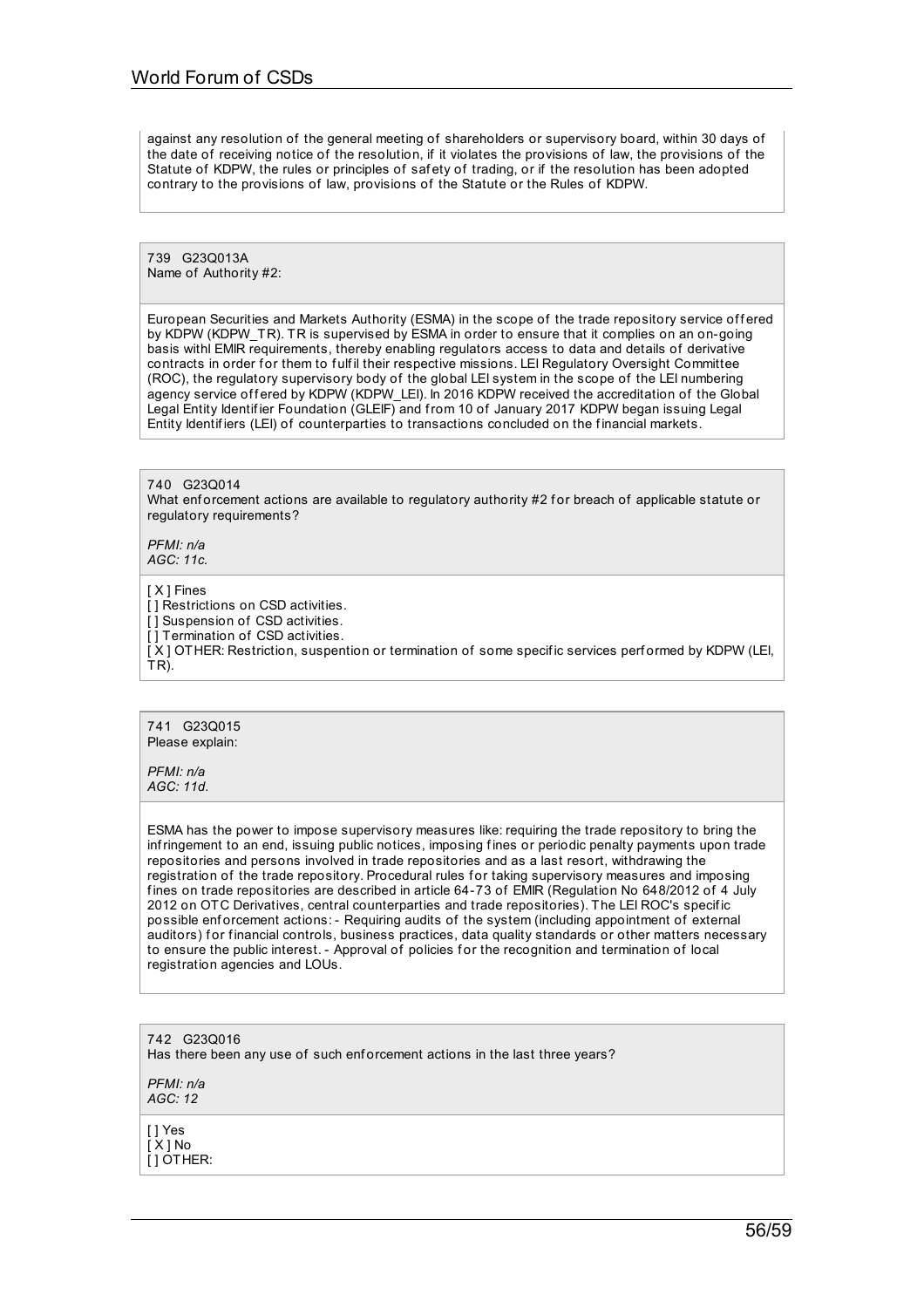## 744 G23Q018

Has the regulatory body with oversight responsibility for the CSD issued public notice that the CSD is not in current compliance with any capital, solvency, insurance or similar f inancial strength requirements imposed by such regulatory body?

*PFMI: n/a AGC: 90*

No [A02]

#### 749 G23Q023

Rule 17f-7 requires that an Eligible Securities Depository holds assets for the custodian that participates in the system on behalf of the Fund under saf ekeeping conditions no less f avorable that the conditions that apply to other participants. Please conf irm that assets of f oreign investors held by custodians as participants in the CSD are held under saf ekeeping conditions no less f avorable than the conditions that apply to other participants.

#### *PFMI: n/a AGC: 21*

Yes [A1]

#### 751 G23Q025

Please confirm the basis for the arrangements you have in place to ensure that the assets you hold for custodians receive the same level of safekeeping protection as the assets held for other categories of participants.

*PFMI: n/a AGC: 21b, 21c.*

[ X ] Relevant Law and Regulation [] Standard participation contract  $[X]$  Established terms and conditions of participation

[ X ] By-laws of the CSD

[ X ] Rules of the CSD

[ ] OTHER:

#### 752 G23Q027

For each item in Question 21b that you checked, please brief ly supply references or citations to the law(s), regulation(s), or CSD rule(s), participation condition(s), or participant contract provision (s), as applicable.

#### *PFMI: n/a AGC: 21d*

Relevant Law and Regulation: There are equal conditions for holding foreign investor assets by custodians in the depository system. The Act of 29th July 2005 on Trading in Financial Instruments defines the system for registration of dematerialised securities comprising securities accounts, depository accounts and omnibus accounts kept by entities authorised to do so under this Act and maintained by KDPW (article 3, point 21). KDPW is in charge of registering securities on: 1) depository accounts; 2) securities accounts; 3) omnibus accounts. Balances on accounts managed by participants should correspond with the balances on the relevant depository accounts manager by KDPW (article 57). Omnibus accounts are dedicated only for foreign entities (article 8a). However, depository and omnibus accounts work on the same principles, i.e. they are co-mingling securities belonging to clients of KDPW participants. In this way, the assets of foreign investors are not differentiated from those of other types of investors, but treated equally. Established terms and conditions of participation: Participants managing securities accounts and omnibus accounts in their systems are obliged to conform to the rules of managing the securities register (article 20, 24, 33, 33a of the KDPW Rules). The rules are similar for custodians and other participants who hold foreign or domestic investor assets. Rules of the depository: The accounting scheme for recording and transfer of securities is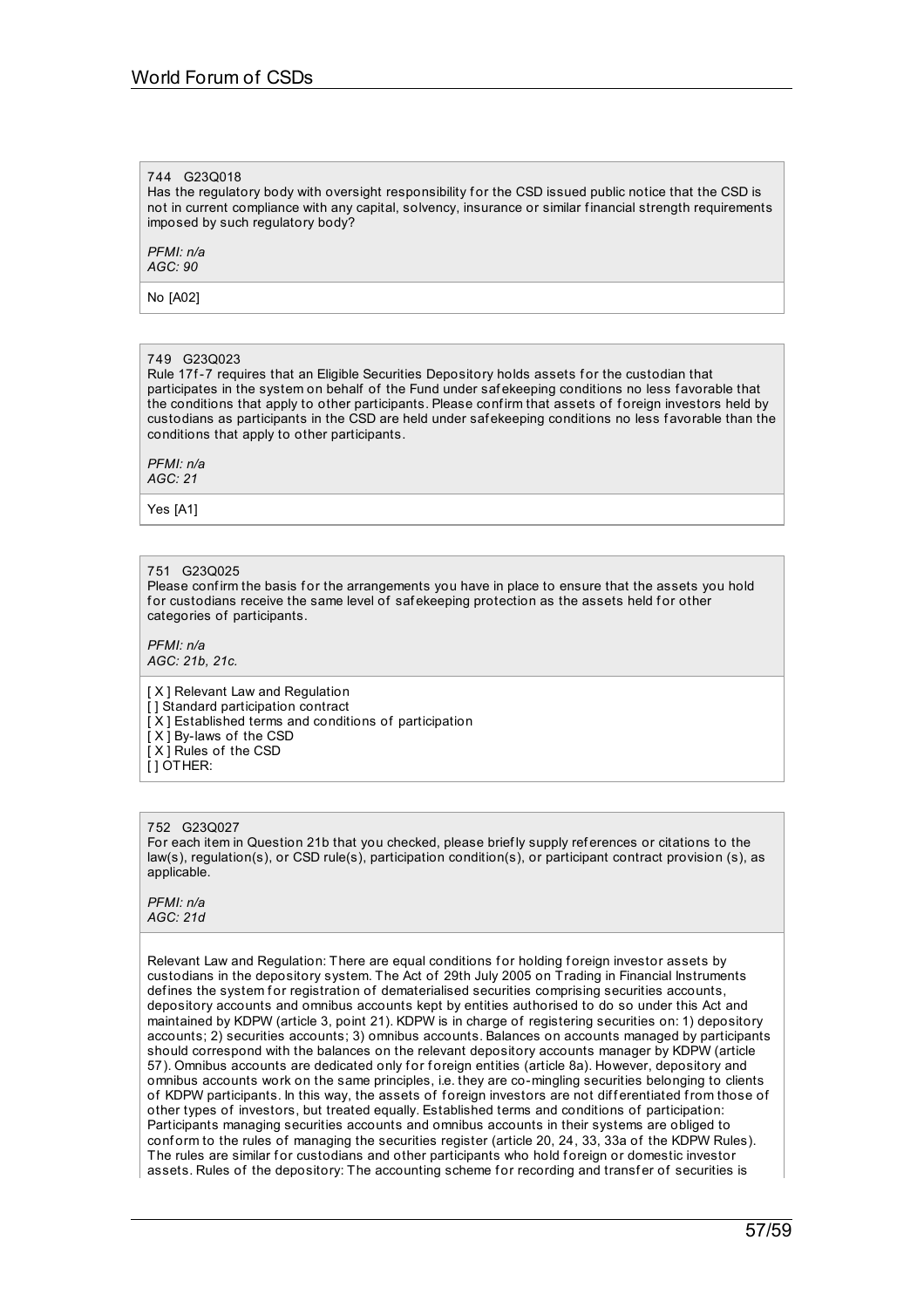determined by the KDPW rules (article 34-36 of the KDPW Rules) and there is no discriminatory treatment of foreign investor assets. The registration is carried out as expressions of quantity, according to the following principles: double-entry bookkeeping, separate registration of securities, classif ication by types of participant status (separation of the clients' assets from participants' securities), simultaneous registration (registration on accounts managed by participant should reflect the balances on accounts managed in KDPW), completeness, integrity and transparency. The best accounting practices are applied and end-to-end audit trails are kept.

## 753 G23Q028

Rule 17f-7 requires that an Eligible Securities Depository provides periodic reports to its participants with respect to its safekeeping of assets, including notices of transfers to or from any participant's account. Does the CSD make available periodic saf ekeeping reports to participants, including notices of transfers to or from the participant's account?

*PFMI: n/a AGC: 46*

Yes [A01]

755 G23Q030 If yes, please indicate the scheduled frenquency: *PFMI: n/a AGC: 46b, 46c.*

[ X ] Daily [ ] Weekly [ ] Monthly [ ] Quarterly [ ] Annually [ X ] Upon request  $\overline{ }$ [ ] OTHER:

756 G23Q031 filecount - Add relevant appendices for this group.

*PFMI: n/a AGC: n/a*

0

## **Relevant RSSS recommendations**

762 G24Q006 filecount - Add relevant appendices for this group.

*PFMI: n/a AGC: n/a*

0

## **Appendices**

763 G25Q001 filecount - Add relevant appendices